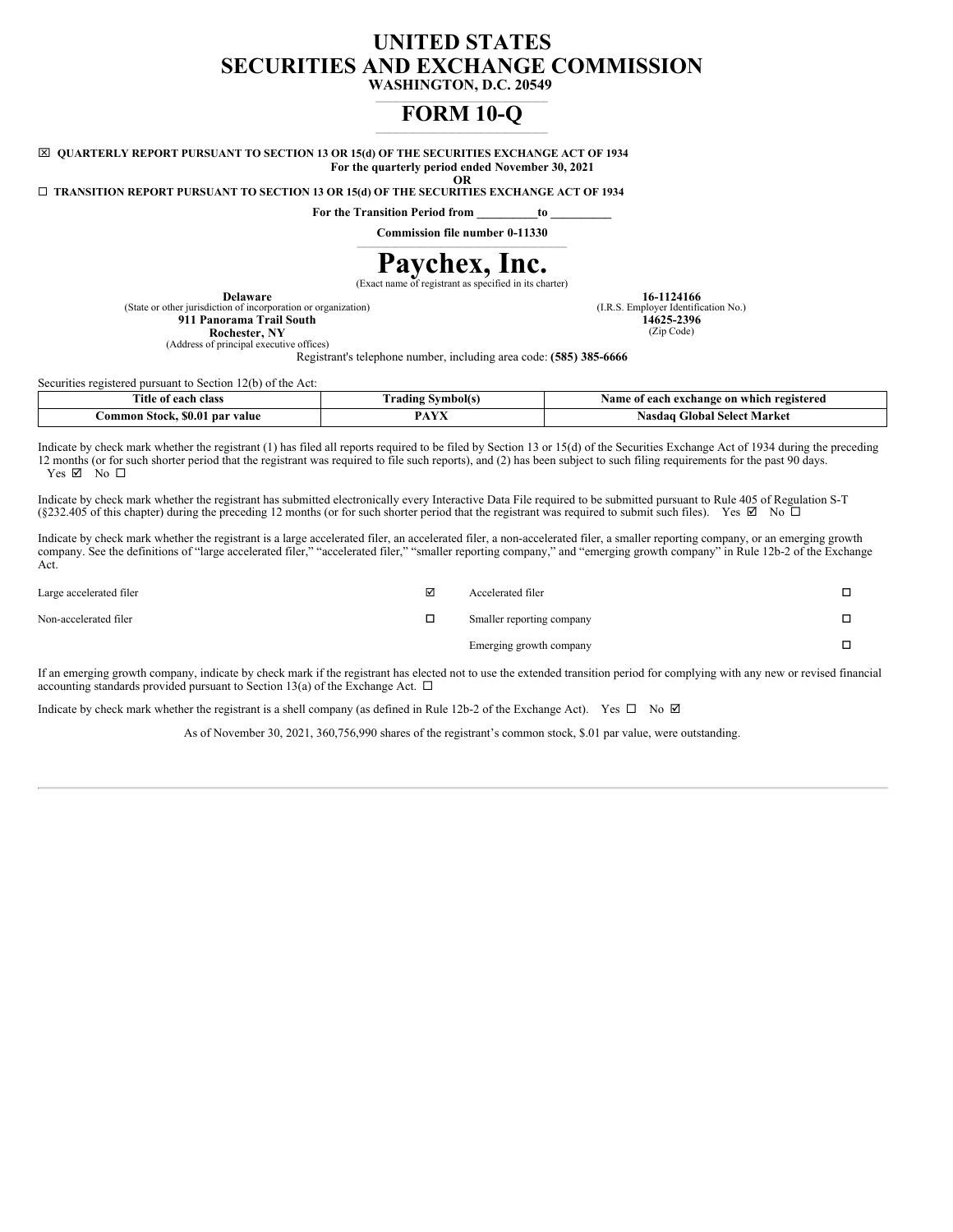#### <span id="page-1-0"></span>PAYCHEX, INC. **Table of Contents**

|                   |                                                                                       | Page |
|-------------------|---------------------------------------------------------------------------------------|------|
|                   | PART I. FINANCIAL INFORMATION                                                         |      |
| Item 1.           | <b>Financial Statements (Unaudited)</b>                                               |      |
|                   | Consolidated Statements of Income and Comprehensive Income                            |      |
|                   | <b>Consolidated Balance Sheets</b>                                                    |      |
|                   | <b>Consolidated Statements of Stockholders' Equity</b>                                |      |
|                   | <b>Consolidated Statements of Cash Flows</b>                                          |      |
|                   | <b>Notes to Consolidated Financial Statements</b>                                     |      |
| Item 2.           | Management's Discussion and Analysis of Financial Condition and Results of Operations | 18   |
| Item 3.           | <b>Quantitative and Qualitative Disclosures of Market Risk</b>                        | 30   |
| Item 4.           | <b>Controls and Procedures</b>                                                        | 30   |
|                   | PART II. OTHER INFORMATION                                                            | 31   |
| Item 2.           | Unregistered Sales of Equity Securities and Use of Proceeds                           | 31   |
| Item 6.           | <b>Exhibits</b>                                                                       | 31   |
| <b>Signatures</b> |                                                                                       | 32   |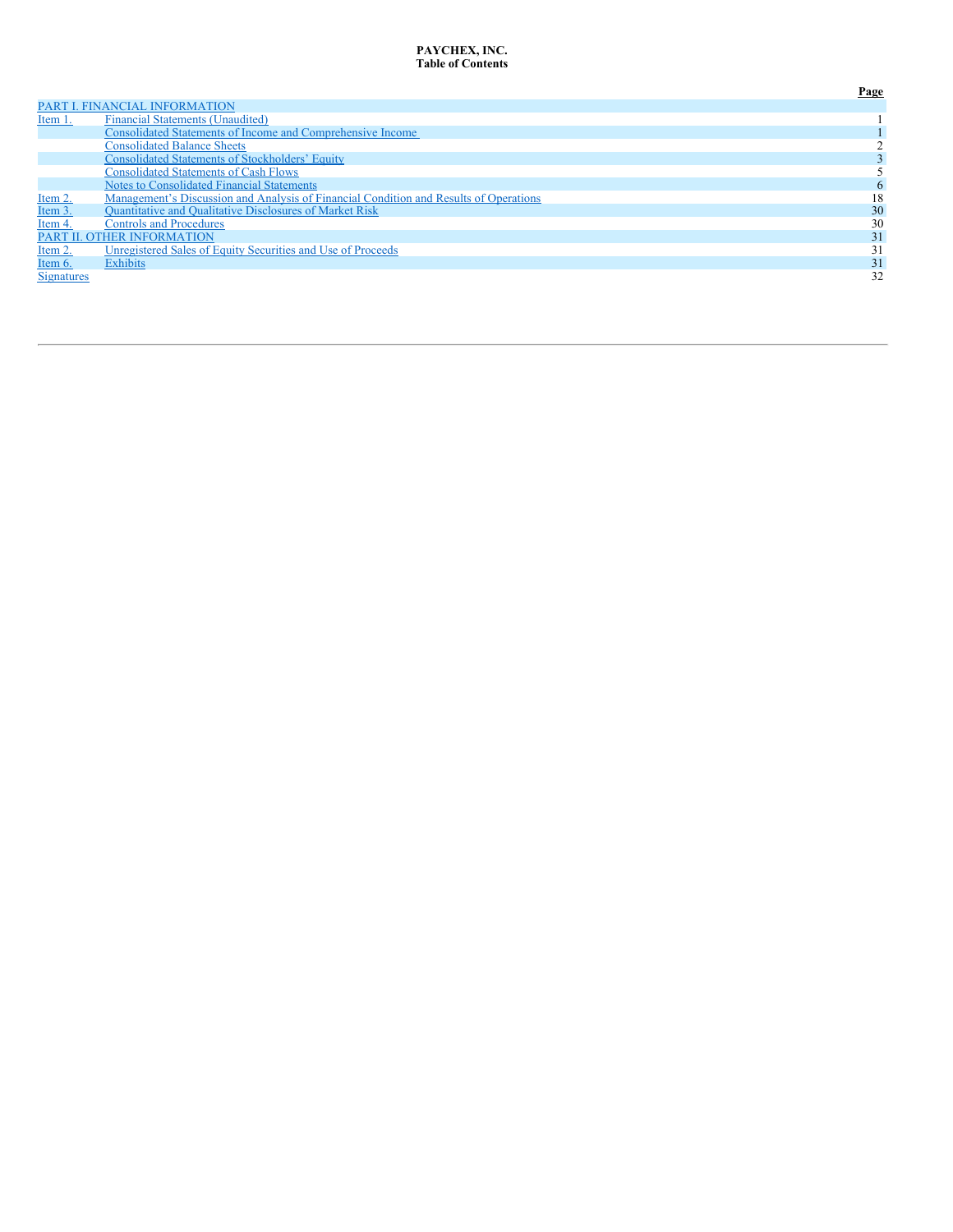## <span id="page-2-0"></span>**PART I. FINANCIAL INFORMATION**

**Item 1. Financial Statements**

#### <span id="page-2-1"></span>**PAYCHEX, INC. CONSOLIDATED STATEMENTS OF INCOME AND COMPREHENSIVE INCOME (UNAUDITED)** In millions, except per share amounts

|                                                               |    | For the three months ended | November 30, |       |               | For the six months ended<br>November 30, |               |         |
|---------------------------------------------------------------|----|----------------------------|--------------|-------|---------------|------------------------------------------|---------------|---------|
|                                                               |    | 2021                       |              | 2020  |               | 2021                                     |               | 2020    |
| <b>Revenue:</b>                                               |    |                            |              |       |               |                                          |               |         |
| Management Solutions                                          | S  | 832.0                      | \$           | 732.8 | <sup>\$</sup> | 1,637.5                                  | <sup>\$</sup> | 1,420.2 |
| PEO and Insurance Solutions                                   |    | 262.4                      |              | 236.1 |               | 525.3                                    |               | 466.0   |
| <b>Total service revenue</b>                                  |    | 1.094.4                    |              | 968.9 |               | 2,162.8                                  |               | 1,886.2 |
| Interest on funds held for clients                            |    | 14.1                       |              | 14.8  |               | 28.6                                     |               | 29.7    |
| <b>Total revenue</b>                                          |    | 1,108.5                    |              | 983.7 |               | 2,191.4                                  |               | 1,915.9 |
| <b>Expenses:</b>                                              |    |                            |              |       |               |                                          |               |         |
| Cost of service revenue                                       |    | 331.6                      |              | 319.9 |               | 644.1                                    |               | 627.0   |
| Selling, general and administrative expenses                  |    | 336.6                      |              | 309.5 |               | 664.1                                    |               | 650.6   |
| <b>Total expenses</b>                                         |    | 668.2                      |              | 629.4 |               | 1,308.2                                  |               | 1,277.6 |
| <b>Operating income</b>                                       |    | 440.3                      |              | 354.3 |               | 883.2                                    |               | 638.3   |
| Other expense, net                                            |    | (2.7)                      |              | (4.7) |               | (1.7)                                    |               | (12.6)  |
| Income before income taxes                                    |    | 437.6                      |              | 349.6 |               | 881.5                                    |               | 625.7   |
| Income taxes                                                  |    | 105.5                      |              | 77.2  |               | 215.8                                    |               | 141.7   |
| <b>Net income</b>                                             |    | 332.1                      | S.           | 272.4 | $\mathbf{s}$  | 665.7                                    | \$.           | 484.0   |
| Other comprehensive (loss)/income, net of tax                 |    | (41.3)                     |              | (6.4) |               | (48.0)                                   |               | 16.6    |
| <b>Comprehensive income</b>                                   |    | 290.8                      | \$           | 266.0 | S             | 617.7                                    | S             | 500.6   |
| Basic earnings per share                                      | S  | 0.92                       | S            | 0.76  | <b>S</b>      | 1.85                                     | <sup>\$</sup> | 1.35    |
| <b>Diluted earnings per share</b>                             | \$ | 0.91                       | $\mathbf{s}$ | 0.75  | $\mathbf{s}$  | 1.83                                     | <sup>\$</sup> | 1.34    |
| Weighted-average common shares outstanding                    |    | 360.7                      |              | 360.0 |               | 360.4                                    |               | 359.5   |
| Weighted-average common shares outstanding, assuming dilution |    | 363.1                      |              | 362.0 |               | 362.9                                    |               | 361.6   |

1

See Notes to Consolidated Financial Statements.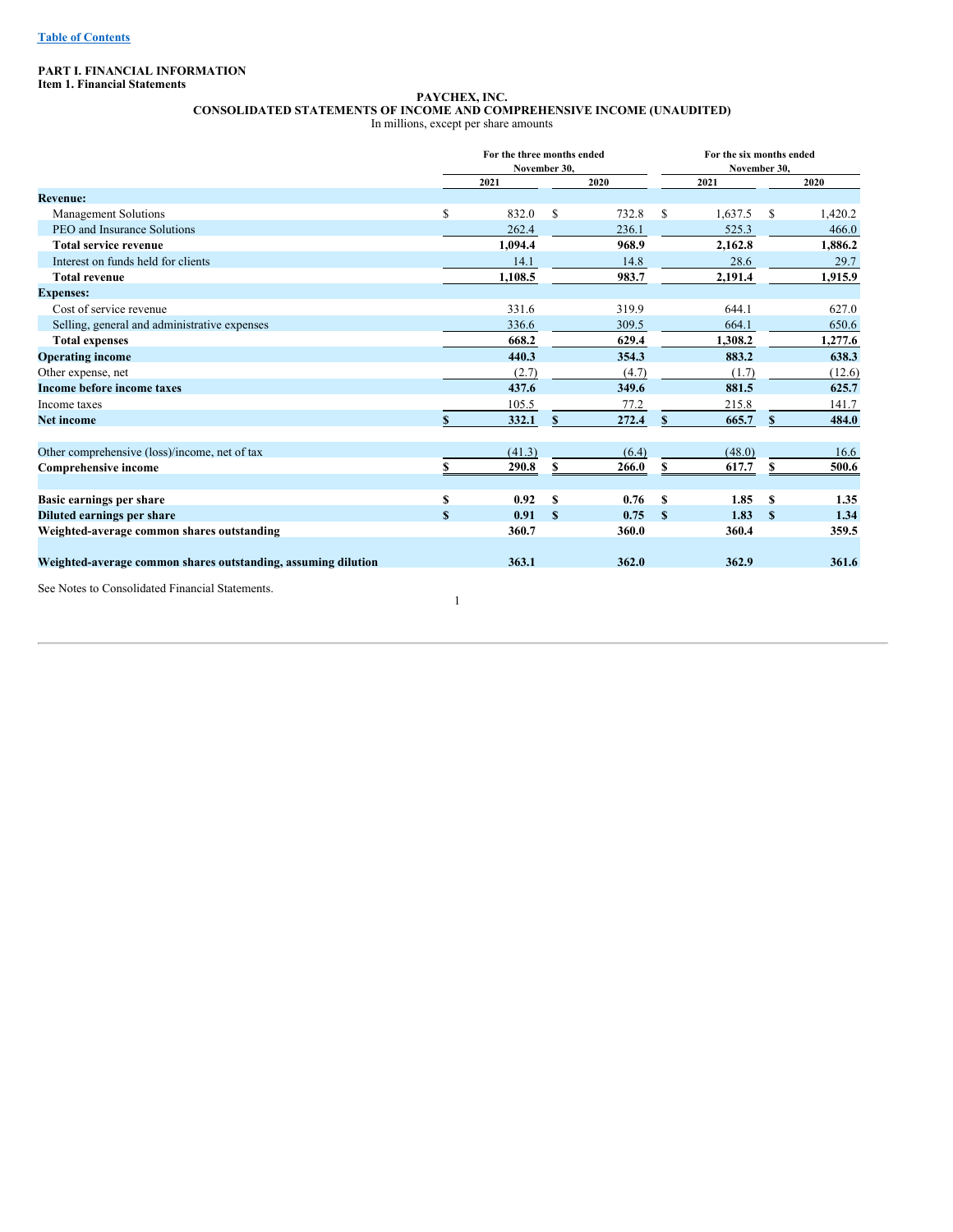#### <span id="page-3-0"></span>**PAYCHEX, INC. CONSOLIDATED BALANCE SHEETS (UNAUDITED)** In millions, except per share amounts

|                                                                                                                           | November 30,<br>2021              | May 31,<br>2021 |                    |  |
|---------------------------------------------------------------------------------------------------------------------------|-----------------------------------|-----------------|--------------------|--|
| <b>Assets</b>                                                                                                             |                                   |                 |                    |  |
| Cash and cash equivalents                                                                                                 | \$<br>636.2                       | \$              | 995.2              |  |
| Restricted cash                                                                                                           | 52.5                              |                 | 51.3               |  |
| Corporate investments                                                                                                     | 376.0                             |                 | 36.7               |  |
| Interest receivable                                                                                                       | 22.7                              |                 | 24.4               |  |
| Accounts receivable, net of allowance for credit losses                                                                   | 817.0                             |                 | 578.3              |  |
| PEO unbilled receivables, net of advance collections                                                                      | 531.8                             |                 | 450.9              |  |
| Prepaid income taxes                                                                                                      | 57.3                              |                 | 33.5               |  |
| Prepaid expenses and other current assets                                                                                 | 264.3                             |                 | 249.2              |  |
| Current assets before funds held for clients                                                                              | 2,757.8                           |                 | 2,419.5            |  |
| Funds held for clients                                                                                                    | 3,874.6                           |                 | 3,750.0            |  |
| <b>Total current assets</b>                                                                                               | 6,632.4                           |                 | 6,169.5            |  |
| Long-term restricted cash                                                                                                 | 29.9                              |                 | 37.0               |  |
| Long-term corporate investments                                                                                           | 7.0                               |                 | 7.1                |  |
| Property and equipment, net of accumulated depreciation                                                                   | 398.6                             |                 | 395.8              |  |
| Operating lease right-of-use assets, net of accumulated amortization                                                      | 97.3                              |                 | 103.0              |  |
| Intangible assets, net of accumulated amortization                                                                        | 245.9                             |                 | 275.8              |  |
| Goodwill                                                                                                                  | 1,832.3                           |                 | 1,820.7            |  |
| Long-term deferred costs                                                                                                  | 394.0                             |                 | 384.1              |  |
| Other long-term assets                                                                                                    | 50.7                              |                 | 34.2               |  |
| <b>Total assets</b>                                                                                                       | $\boldsymbol{s}$<br>9,688.1       | \$              | 9,227.2            |  |
| <b>Liabilities</b>                                                                                                        |                                   |                 |                    |  |
| Accounts payable                                                                                                          | $\mathsf{\$}$<br>85.9             | $\mathbb{S}$    | 89.0               |  |
| Accrued corporate compensation and related items                                                                          | 170.2                             |                 | 209.7              |  |
| Accrued worksite employee compensation and related items                                                                  | 669.8                             |                 | 586.4              |  |
| Short-term borrowings                                                                                                     | 8.9                               |                 | 7.4                |  |
| Deferred revenue                                                                                                          | 39.8                              |                 | 37.9               |  |
| Other current liabilities                                                                                                 | 408.4                             |                 | 336.8              |  |
| <b>Current liabilities before client fund obligations</b>                                                                 | 1,383.0                           |                 | 1,267.2            |  |
| Client fund obligations                                                                                                   | 3,838.9                           |                 | 3,671.0            |  |
| <b>Total current liabilities</b>                                                                                          | 5,221.9                           |                 | 4,938.2            |  |
|                                                                                                                           | 44.6                              |                 | 25.8               |  |
| Accrued income taxes                                                                                                      |                                   |                 |                    |  |
| Deferred income taxes                                                                                                     | 207.6                             |                 | 218.0              |  |
| Long-term borrowings, net of debt issuance costs                                                                          | 797.5                             |                 | 797.3              |  |
| Operating lease liabilities                                                                                               | 86.7                              |                 | 92.4               |  |
| Other long-term liabilities                                                                                               | 210.0                             |                 | 207.5              |  |
| <b>Total liabilities</b>                                                                                                  | 6,568.3                           |                 | 6,279.2            |  |
| Commitments and contingencies - Note H                                                                                    |                                   |                 |                    |  |
| Stockholders' equity                                                                                                      |                                   |                 |                    |  |
| Common stock, \$0.01 par value; Authorized: 600.0 shares;<br>Issued and outstanding: 360.8 shares as of November 30, 2021 | 3.6                               |                 | 3.6                |  |
| and 359.8 shares as of May 31, 2021                                                                                       |                                   |                 |                    |  |
| Additional paid-in capital                                                                                                | 1,505.5                           |                 | 1,446.7            |  |
| Retained earnings                                                                                                         | 1,606.9                           |                 | 1,445.9            |  |
| Accumulated other comprehensive income                                                                                    | 3.8                               |                 | 51.8               |  |
| Total stockholders' equity                                                                                                | 3,119.8<br>$\mathbf S$<br>9,688.1 |                 | 2,948.0<br>9,227.2 |  |
| Total liabilities and stockholders' equity                                                                                |                                   | \$              |                    |  |
| See Notes to Consolidated Financial Statements.                                                                           |                                   |                 |                    |  |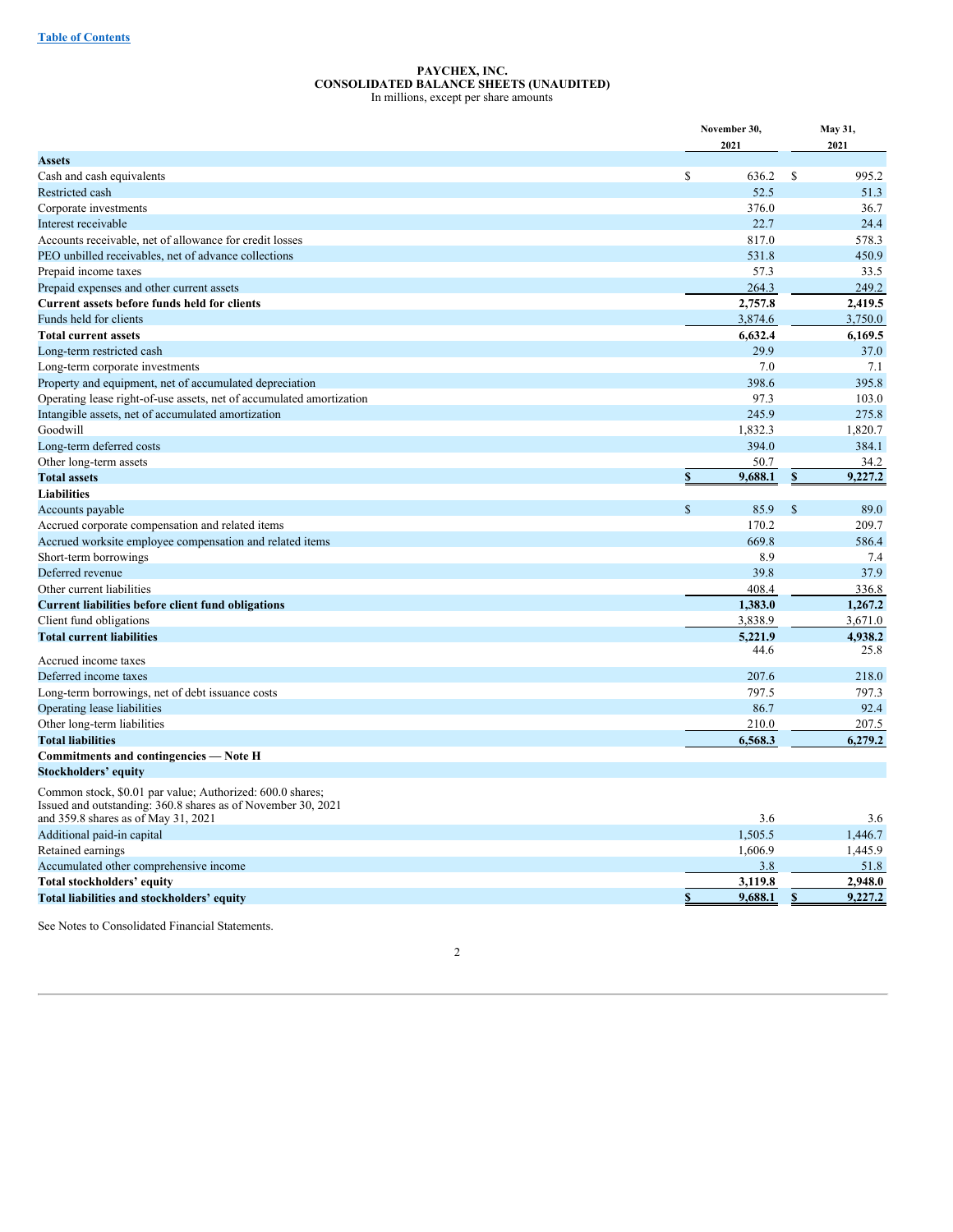#### <span id="page-4-0"></span>**PAYCHEX, INC. CONSOLIDATED STATEMENTS OF STOCKHOLDERS' EQUITY (UNAUDITED)** In millions, except per share amounts

|                                                                                         | For the six months ended November 30, 2021 |                     |        |  |                                         |  |                      |  |                                                 |  |         |
|-----------------------------------------------------------------------------------------|--------------------------------------------|---------------------|--------|--|-----------------------------------------|--|----------------------|--|-------------------------------------------------|--|---------|
|                                                                                         | <b>Shares</b>                              | <b>Common stock</b> | Amount |  | <b>Additional</b><br>paid-in<br>capital |  | Retained<br>earnings |  | Accumulated<br>other<br>comprehensive<br>income |  | Total   |
| Balance as of May 31, 2021                                                              | 359.8                                      |                     | 3.6    |  | 1.446.7                                 |  | 1,445.9              |  | 51.8                                            |  | 2.948.0 |
| Net income                                                                              |                                            |                     |        |  |                                         |  | 665.7                |  |                                                 |  | 665.7   |
| Unrealized losses on securities, net of \$10.6 million in tax<br>benefit                |                                            |                     |        |  |                                         |  |                      |  | (32.7)                                          |  | (32.7)  |
| Reclassification adjustment for realized gains on                                       |                                            |                     |        |  |                                         |  |                      |  |                                                 |  |         |
| securities, net of $\$\text{-}\text{million}$ in tax expense $\left(\frac{1}{2}\right)$ |                                            |                     |        |  |                                         |  |                      |  | (0.1)                                           |  | (0.1)   |
| Cash dividends declared (\$1.32 per share)                                              |                                            |                     |        |  |                                         |  | (476.4)              |  |                                                 |  | (476.4) |
| Repurchases of common shares $(2)$                                                      |                                            |                     |        |  |                                         |  |                      |  |                                                 |  |         |
| Stock-based compensation costs                                                          |                                            |                     |        |  | 26.4                                    |  |                      |  |                                                 |  | 26.4    |
| Foreign currency translation adjustment                                                 |                                            |                     |        |  |                                         |  |                      |  | (15.2)                                          |  | (15.2)  |
| Activity related to equity-based plans                                                  | 0.                                         |                     | 0.0    |  | 32.4                                    |  | (28.3)               |  |                                                 |  | 4.1     |
| <b>Balance as of November 30, 2021</b>                                                  | 360.8                                      |                     | 3.6    |  | 1,505.5                                 |  | 1,606.9              |  | 3.8                                             |  | 3,119.8 |

|                                                                                                             | For the three months ended November 30, 2021 |                     |        |  |                                  |  |                      |  |                                                 |  |         |
|-------------------------------------------------------------------------------------------------------------|----------------------------------------------|---------------------|--------|--|----------------------------------|--|----------------------|--|-------------------------------------------------|--|---------|
|                                                                                                             | <b>Shares</b>                                | <b>Common stock</b> | Amount |  | Additional<br>paid-in<br>capital |  | Retained<br>earnings |  | Accumulated<br>other<br>comprehensive<br>income |  | Total   |
| Balance as of August 31, 2021                                                                               | 360.6                                        |                     | 3.6    |  | 1,481.5                          |  | 1,513.3              |  | 45.1                                            |  | 3,043.5 |
| Net income                                                                                                  |                                              |                     |        |  |                                  |  | 332.1                |  |                                                 |  | 332.1   |
| Unrealized losses on securities, net of \$10.5 million in tax<br>benefit                                    |                                              |                     |        |  |                                  |  |                      |  | (32.2)                                          |  | (32.2)  |
| Reclassification adjustment for realized gains on<br>securities, net of $\$$ - million in tax expense $(1)$ |                                              |                     |        |  |                                  |  |                      |  |                                                 |  |         |
| Cash dividends declared (\$0.66 per share)                                                                  |                                              |                     |        |  |                                  |  | (238.3)              |  |                                                 |  | (238.3) |
| Repurchases of common shares $(2)$                                                                          | __                                           |                     |        |  |                                  |  |                      |  |                                                 |  |         |
| Stock-based compensation costs                                                                              |                                              |                     | _      |  | 14.0                             |  | _                    |  | _                                               |  | 14.0    |
| Foreign currency translation adjustment                                                                     |                                              |                     |        |  |                                  |  |                      |  | (9.1)                                           |  | (9.1)   |
| Activity related to equity-based plans                                                                      | 0.2                                          |                     | 0.0    |  | 10.0                             |  | (0.2)                |  |                                                 |  | 9.8     |
| <b>Balance as of November 30, 2021</b>                                                                      | 360.8                                        |                     | 3.6    |  | 1,505.5                          |  | 1,606.9              |  | 3.8                                             |  | 3,119.8 |

(1) Reclassification adjustments out of accumulated other comprehensive income for realized gains, net of tax, on the sale of available-for-sale ("AFS") securities are reflected in interest on funds held for clients and other expense, net on the Consolidated Statements of Income and Comprehensive Income.

(2) The Company maintains two programs to repurchase up to \$400.0 million of its common stock under each program, with authorization expiring on May 31, <sup>2022</sup> and January 31, 2024, respectively. The purpose of these programs is to manage common stock dilution.

See Notes to Consolidated Financial Statements.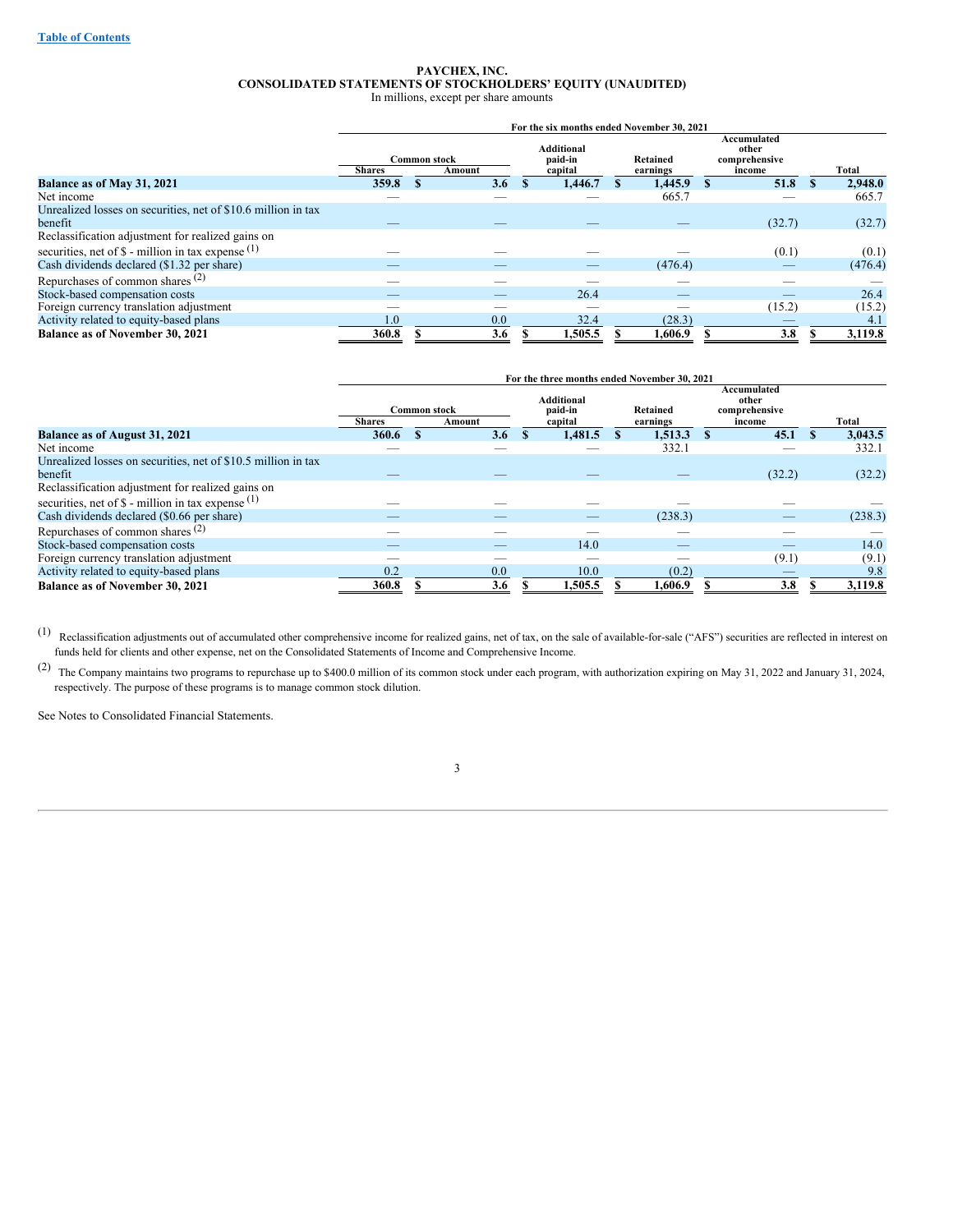#### **PAYCHEX, INC. CONSOLIDATED STATEMENTS OF STOCKHOLDERS' EQUITY (UNAUDITED) - continued** In millions, except per share amounts

|                                                               |                                      |        | For the six months ended November 30, 2020 |                      |                                                 |         |
|---------------------------------------------------------------|--------------------------------------|--------|--------------------------------------------|----------------------|-------------------------------------------------|---------|
|                                                               | <b>Common stock</b><br><b>Shares</b> | Amount | Additional<br>paid-in<br>capital           | Retained<br>earnings | Accumulated<br>other<br>comprehensive<br>income | Total   |
| Balance as of May 31, 2020                                    | 358.8                                | 3.6    | 1,289.9                                    | 1.431.4              | 56.5                                            | 2.781.4 |
| Net income                                                    |                                      |        |                                            | 484.0                |                                                 | 484.0   |
| Unrealized gains on securities, net of \$2.4 million in tax   |                                      |        |                                            |                      |                                                 |         |
| expense                                                       |                                      |        |                                            |                      | 7.3                                             | 7.3     |
| Reclassification adjustment for realized gains on securities, |                                      |        |                                            |                      |                                                 |         |
| net of \$0.2 million in tax expense $(1)$                     |                                      |        |                                            |                      | (0.5)                                           | (0.5)   |
| Cash dividends declared (\$1.24 per share)                    |                                      |        |                                            | (446.7)              |                                                 | (446.7) |
| Repurchases of common shares $(2)$                            | (0.4)                                |        | (0.7)                                      | (28.1)               |                                                 | (28.8)  |
| Stock-based compensation costs                                |                                      |        | 25.5                                       |                      |                                                 | 25.5    |
| Foreign currency translation adjustment                       |                                      |        |                                            |                      | 9.8                                             | 9.8     |
| Activity related to equity-based plans                        | 2.2                                  |        | 79.4                                       | (21.7)               |                                                 | 57.7    |
| <b>Balance as of November 30, 2020</b>                        | 360.6                                | 3.6    | 1,394.1                                    | 1,418.9              | 73.1                                            | 2,889.7 |

|                                                                                                                              | For the three months ended November 30, 2020 |                     |        |  |                                         |  |                      |  |                                                 |  |         |
|------------------------------------------------------------------------------------------------------------------------------|----------------------------------------------|---------------------|--------|--|-----------------------------------------|--|----------------------|--|-------------------------------------------------|--|---------|
|                                                                                                                              | <b>Shares</b>                                | <b>Common stock</b> | Amount |  | <b>Additional</b><br>paid-in<br>capital |  | Retained<br>earnings |  | Accumulated<br>other<br>comprehensive<br>income |  | Total   |
| Balance as of August 31, 2020                                                                                                | 359.5                                        |                     | 3.6    |  | 1.325.3                                 |  | 1.370.2              |  | 79.5                                            |  | 2,778.6 |
| Net income                                                                                                                   |                                              |                     |        |  |                                         |  | 272.4                |  |                                                 |  | 272.4   |
| Unrealized losses on securities, net of \$1.8 million in tax<br>benefit<br>Reclassification adjustment for realized gains on |                                              |                     |        |  |                                         |  |                      |  | (5.7)                                           |  | (5.7)   |
| securities, net of \$0.1 million in tax expense $(1)$                                                                        |                                              |                     |        |  |                                         |  |                      |  | (0.3)                                           |  | (0.3)   |
| Cash dividends declared (\$0.62 per share)                                                                                   |                                              |                     |        |  |                                         |  | (223.5)              |  |                                                 |  | (223.5) |
| Repurchases of common shares $(2)$                                                                                           |                                              |                     |        |  |                                         |  |                      |  |                                                 |  |         |
| Stock-based compensation costs                                                                                               |                                              |                     |        |  | 12.2                                    |  | _                    |  |                                                 |  | 12.2    |
| Foreign currency translation adjustment                                                                                      |                                              |                     |        |  |                                         |  |                      |  | (0.4)                                           |  | (0.4)   |
| Activity related to equity-based plans                                                                                       |                                              |                     |        |  | 56.6                                    |  | (0.2)                |  |                                                 |  | 56.4    |
| <b>Balance as of November 30, 2020</b>                                                                                       | 360.6                                        |                     | 3.6    |  | 1,394.1                                 |  | 1,418.9              |  | 73.1                                            |  | 2,889.7 |

 $(1)$  Reclassification adjustments out of accumulated other comprehensive income for realized gains, net of tax, on the sale of AFS securities are reflected in interest on funds held for clients and other expense, net on the Consolidated Statements of Income and Comprehensive Income.

(2) The Company maintains two programs to repurchase up to \$400.0 million of its common stock under each program, with authorization expiring on May 31, <sup>2022</sup> and January 31, 2024, respectively. The purpose of these programs is to manage common stock dilution. All shares of common stock repurchased were retired.

See Notes to Consolidated Financial Statements.

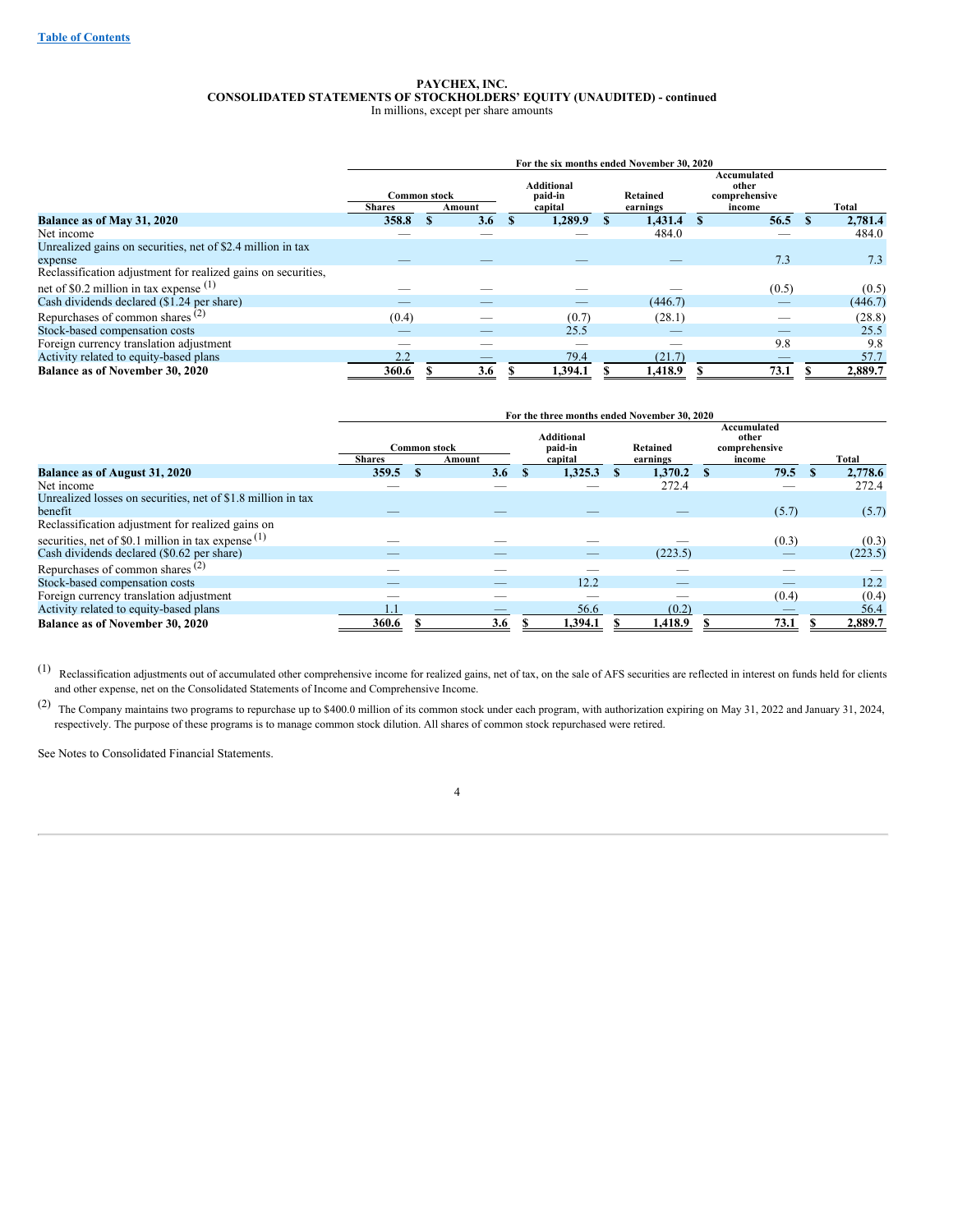#### <span id="page-6-0"></span>**PAYCHEX, INC. CONSOLIDATED STATEMENTS OF CASH FLOWS (UNAUDITED)** In millions

|                                                                                    |               | For the six months ended<br>November 30, |           |
|------------------------------------------------------------------------------------|---------------|------------------------------------------|-----------|
|                                                                                    | 2021          |                                          | 2020      |
| <b>Operating activities</b>                                                        |               |                                          |           |
| Net income                                                                         | \$            | 665.7<br><sup>\$</sup>                   | 484.0     |
| Adjustments to reconcile net income to net cash provided by operating activities:  |               |                                          |           |
| Depreciation and amortization                                                      |               | 94.3                                     | 98.2      |
| Amortization of premiums and discounts on AFS securities, net                      |               | 15.3                                     | 18.5      |
| Amortization of deferred contract costs                                            |               | 99.1                                     | 95.1      |
| Stock-based compensation costs                                                     |               | 26.4                                     | 25.5      |
| Provision for/(benefit) from deferred income taxes                                 |               | 5.5                                      | (6.7)     |
| Provision for credit losses                                                        |               | 1.0                                      | 4.7       |
| Net realized gains on sales of AFS securities                                      |               | (0.1)                                    | (0.7)     |
| Changes in operating assets and liabilities:                                       |               |                                          |           |
| Interest receivable                                                                |               | 1.7                                      | 1.4       |
| Accounts receivable and PEO unbilled receivables, net                              |               | (320.4)                                  | (207.6)   |
| Prepaid expenses and other current assets                                          |               | (35.2)                                   | (18.8)    |
| Accounts payable and other current liabilities                                     |               | 95.0                                     | (14.8)    |
| Deferred costs                                                                     |               | (112.6)                                  | (89.7)    |
| Net change in other long-term assets and liabilities                               |               | 20.6                                     | 35.9      |
| Net change in operating lease right-of-use assets and liabilities                  |               | (0.9)                                    | 5.7       |
| Net cash provided by operating activities                                          |               | 555.4                                    | 430.7     |
| <b>Investing activities</b>                                                        |               |                                          |           |
| Purchases of AFS securities                                                        |               | (1,889.8)                                | (4,215.4) |
| Proceeds from sales and maturities of AFS securities                               |               | 1,534.6                                  | 3,777.2   |
| Purchases of property and equipment                                                |               | (64.6)                                   | (54.6)    |
| Proceeds from sales of property and equipment                                      |               | $\overline{\phantom{0}}$                 | 3.8       |
| Acquisition of businesses, net of cash acquired                                    |               | (24.9)                                   |           |
| Purchases of other assets                                                          |               | (6.7)                                    | (1.4)     |
| Net cash used in investing activities                                              |               | (451.4)                                  | (490.4)   |
| <b>Financing activities</b>                                                        |               |                                          |           |
| Net change in client fund obligations                                              |               | 167.9                                    | (46.4)    |
| Net change in short-term borrowings                                                |               | 1.5                                      | 1.8       |
| Dividends paid                                                                     |               | (476.4)                                  | (446.7)   |
| Repurchases of common shares                                                       |               | ÷.                                       | (28.8)    |
| Activity related to equity-based plans                                             |               | 4.1                                      | 57.7      |
| Net cash used in financing activities                                              |               | (302.9)                                  | (462.4)   |
| Net change in cash, restricted cash, and equivalents                               |               | (198.9)                                  | (522.1)   |
| Cash, restricted cash, and equivalents, beginning of period                        |               | 1,823.1                                  | 1,659.8   |
| Cash, restricted cash, and equivalents, end of period                              | \$            | 1,624.2<br>\$                            | 1,137.7   |
| Reconciliation of cash, restricted cash, and equivalents                           |               |                                          |           |
| Cash and cash equivalents                                                          | <sup>\$</sup> | 636.2<br><sup>\$</sup>                   | 693.5     |
| Restricted cash                                                                    |               | 82.4                                     | 84.9      |
| Restricted cash and restricted cash equivalents included in funds held for clients |               | 905.6                                    | 359.3     |
| Total cash, restricted cash, and equivalents                                       | $\mathbf S$   | 1,624.2<br>$\mathbf{s}$                  | 1,137.7   |

See Notes to Consolidated Financial Statements.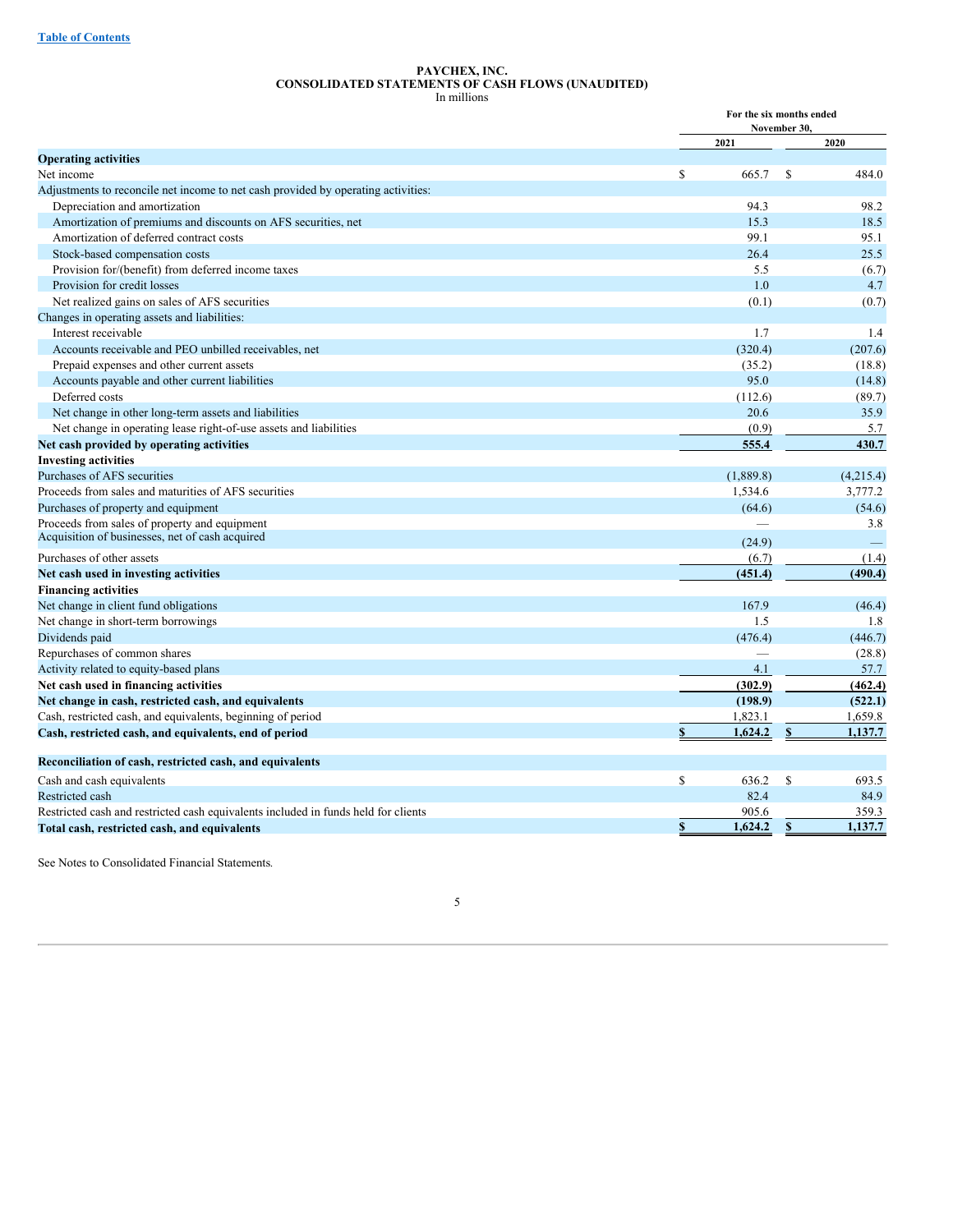#### <span id="page-7-0"></span>**PAYCHEX, INC. NOTES TO CONSOLIDATED FINANCIAL STATEMENTS (UNAUDITED) November 30, 2021**

#### **Note A: Description of Business, Basis of Presentation, and Significant Accounting Policies**

*Description of business:* Paychex, Inc. and its wholly owned subsidiaries (collectively, the "Company" or "Paychex") is a leading human resource ("HR") software and services company, offering integrated human capital management ("HCM") solutions for HR, payroll, benefits, and insurance services for small- to medium-sized businesses in the United States ("U.S."). The Company also has operations in parts of Europe. Paychex, a Delaware corporation formed in 1979, reports as one segment.

**Basis of presentation:** The accompanying consolidated financial statements have been prepared in accordance with U.S. generally accepted accounting principles ("GAAP") for interim financial information and with the instructions to the Quarterly Report on Form 10-Q and Article 10 of Regulation S-X. Accordingly, they do not include all the information and footnotes required by GAAP for complete financial statement presentation. The consolidated financial statements include the consolidated accounts of the Company with all intercompany transactions eliminated. Certain disclosures are reported as zero balances due to rounding. In the opinion of management, the information furnished herein reflects all adjustments (consisting of items of a normal recurring nature) necessary for a fair statement of the results for the interim period. These consolidated financial statements should be read in conjunction with the Company's consolidated financial statements and related Notes to Consolidated Financial Statements presented in the Company's Annual Report on Form 10-K ("Form 10-K") for the fiscal year ended May 31, 2021 ("fiscal 2021"). Operating results and cash flows for the six months ended November 30, 2021 are not necessarily indicative of the results that may be expected for other interim periods or for the fiscal year ending May 31, 2022 ("fiscal 2022").

*Restricted cash and restricted cash equivalents:* Restricted cash and restricted cash equivalents are recorded at fair value, and consist of cash and cash equivalents, primarily money market securities, included in funds held for clients and cash that is restricted in use to secure commitments for certain workers' compensation insurance policies.

Accounts receivable, net of allowance for credit losses: Accounts receivable balances are shown on the Consolidated Balance Sheets net of the allowance for credit losses of \$18.0 million and \$16.0 million as of November 30, 2021 and May 31, 2021, respectively. These balances include trade receivables for services provided to clients and purchased receivables related to payroll funding arrangements with clients in the temporary staffing industry. Trade receivables were \$111.8 million and \$98.4 million as of November 30, 2021 and May 31, 2021, respectively. Purchased receivables were \$723.2 million and \$495.9 million as of November 30, 2021 and May 31, 2021, respectively.

The Company is exposed to credit losses through the sale of services, payment of client obligations, and collection of purchased receivables. To mitigate this credit risk, the Company has multiple programs in place to assess and continuously monitor each client's ability to pay for these products and services. Credit monitoring programs include, but are not limited to, new client credit reviews, establishing appropriate credit limits, monitoring of credit distressed clients, and early electronic wire and collection procedures. The Company also considers contract terms and conditions, client business type or strategy and may require collateralized asset support or prepayment to mitigate credit risk.

Accounts receivable are written off and charged against the allowance for credit losses when the Company has exhausted all collection efforts without success. The Company estimates its credit losses based on historical loss activity adjusted for current economic conditions and reasonable and supportable forecast factors, when applicable. The provision for the allowance for credit losses and accounts written off were not material for the three and six months ended November 30, 2021 and November 30, 2020. No single client had a material impact on total accounts receivable as of November 30, 2021 and May 31, 2021 or service revenue and results of operations for the three and six months ended November 30, 2021 and November 30, 2020.

Professional Employer Organization ("PEO") unbilled receivables, net of advance collections: PEO unbilled receivables, including estimated revenues, offset by advance collections from clients, are recorded as PEO unbilled receivables, net of advance collections on the Company's Consolidated Balance Sheets. As of November 30, 2021 and May 31, 2021, advance collections were \$3.4 million and \$2.5 million, respectively.

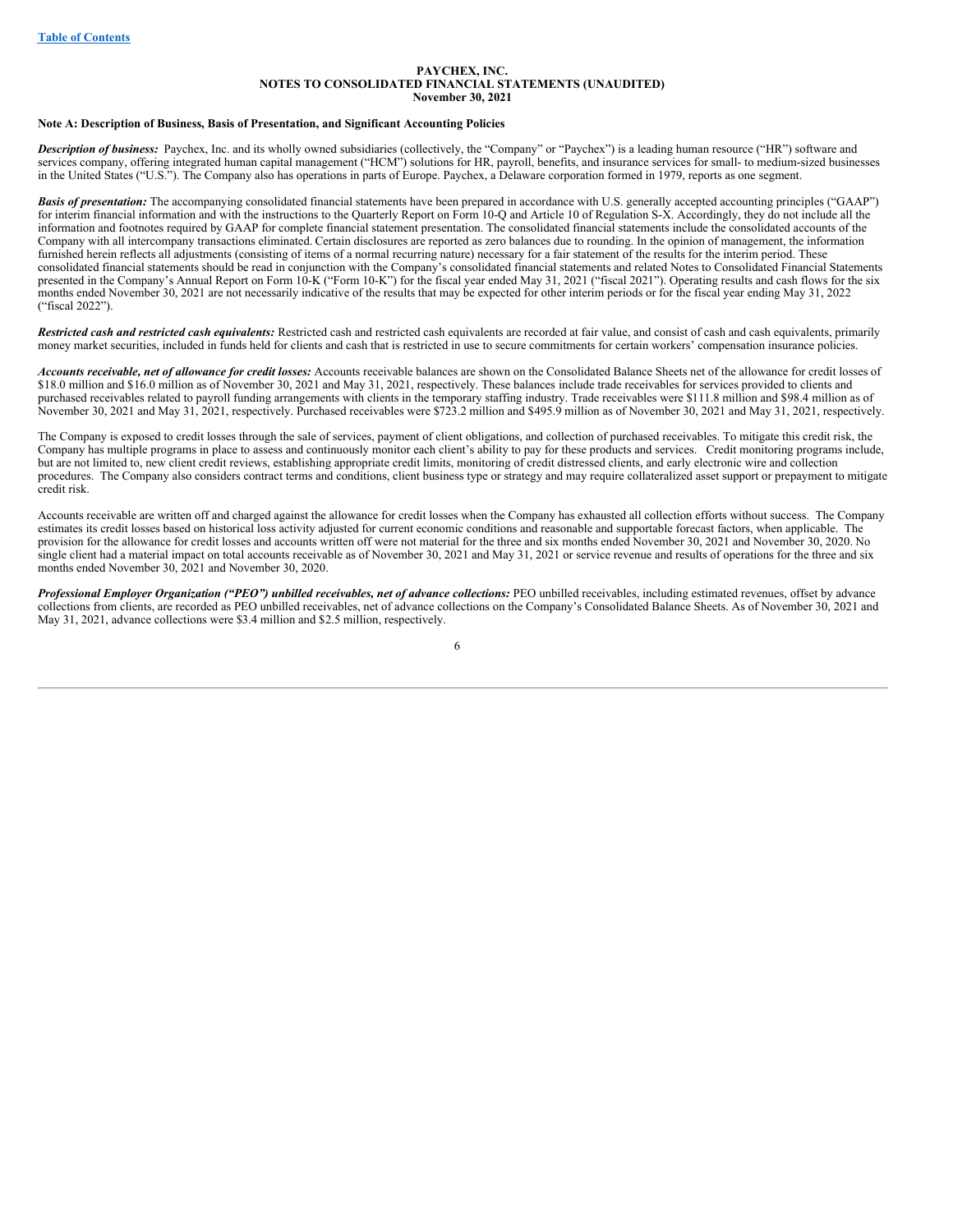#### **Table of [Contents](#page-1-0)**

*PEO insurance reserves:* As part of its PEO solution, the Company offers workers' compensation insurance and health insurance coverage to clients for the benefit of client employees. Workers' compensation insurance is primarily provided under fully insured high deductible workers' compensation insurance policies. Workers' compensation insurance reserves are established to provide for the estimated costs of paying claims up to per occurrence liability limits. These reserves include estimates of certain expenses associated with processing and settling these claims. In establishing the PEO workers' compensation insurance reserves, the Company uses an independent actuarial estimate of undiscounted future cash payments that would be made to settle claims. The determination of estimated ultimate losses by the Company's independent actuary are based on accepted actuarial methods and assumptions. The estimated ultimate losses are primarily based upon loss development factors and other factors such as the nature of employees' job responsibilities, the historical frequency and severity of workers' compensation claims, and an estimate of future cost trends. Each reporting period, changes in actuarial assumptions resulting from changes in actual claims experience and other trends are incorporated into our workers' compensation claims cost estimates. For fiscal 2022, the Company has an aggregate maximum liability of \$2.0 million for claims exceeding \$1.0 million, and once met the maximum individual claims liability is \$1.0 million. The Company's maximum individual claims liability under its PEO workers' compensation insurance policies was \$1.0 million for fiscal 2021.

With respect to PEO health insurance coverage, the Company offers various health insurance plans that take the form of either fully insured guaranteed cost plans or fully insured insurance arrangements where the Company retains claims risk. A reserve for insurance arrangements where the Company retains risk is established to provide for the payment of claims in accordance with the Company's service contract with the carriers. The claims liability includes estimates for reported losses, plus amounts for those claims incurred but not reported, and estimates of certain expenses associated with processing and settling the claims. The Company's maximum individual claims liability was \$0.5 million and \$0.3 million under its policies during fiscal 2022 and fiscal 2021, respectively.

Estimating the ultimate cost of future claims is an uncertain and complex process based upon historical loss experience and independent actuarial loss projections, and is subject to change due to multiple factors, including economic trends, changes in legal liability law, and damage awards, all of which could materially impact the reserves as reported in the consolidated financial statements. Accordingly, final claim settlements may vary from the present estimates, particularly with workers' compensation insurance where those payments may not occur until well into the future. The Company regularly reviews the adequacy of its estimated insurance reserves. Adjustments to previously established reserves are reflected in the results of operations for the period in which the adjustment is identified. Such adjustments could be significant, reflecting any combination of new and adverse or favorable trends.

*Stock-based compensation costs:* The Company has issued stock-based awards to employees and members of its Board of Directors (the "Board") consisting of stock options, restricted stock units, and restricted stock awards. The Company accounts for all stock-based awards to employees and members of the Board as compensation costs in the consolidated financial statements based on their fair values measured as of the date of grant. These costs are recognized over the requisite service period. Stock-based compensation costs recognized were \$14.0 million and \$26.4 million for the three and six months ended November 30, 2021, respectively, as compared with \$12.2 million and \$25.5 million, respectively, for the three and six months ended November 30, 2020. The methods and assumptions used in the determination of the fair value of stockbased awards are consistent with those described in the Company's Form 10-K for fiscal 2021.

*Recently adopted accounting pronouncements:* In June 2021, the Company adopted the following Accounting Standards Updates ("ASUs"), none of which had a material impact on its consolidated financial statements:

- · ASU No. 2020-08, "Codification Improvements to Subtopic 310-20, Receivables Nonrefundable Fees and Other Costs;" and
- · ASU No. 2019-12, "Income Taxes (Topic 740): Simplifying the Accounting for Income Taxes."

*Recently issued accounting pronouncements:* In November 2021, the Financial Accounting Standards Board ("FASB") issued ASU No. 2021-10 "Government Assistance (Topic 832): Disclosures by Business Entities about Government Assistance." This ASU will improve the transparency of government assistance received by most business entities by requiring the disclosure of: (1) the types of government assistance received; (2) the accounting for such assistance; and, (3) the effect of the assistance on a business entity's financial statements. ASU No. 2021-10 is effective for financial statements issued for annual periods beginning after December 15, 2021, with early application permitted. This ASU is applicable to the Company's fiscal year beginning June 1, 2022. The Company is currently evaluating this guidance to determine the potential impact on its consolidated financial statements.

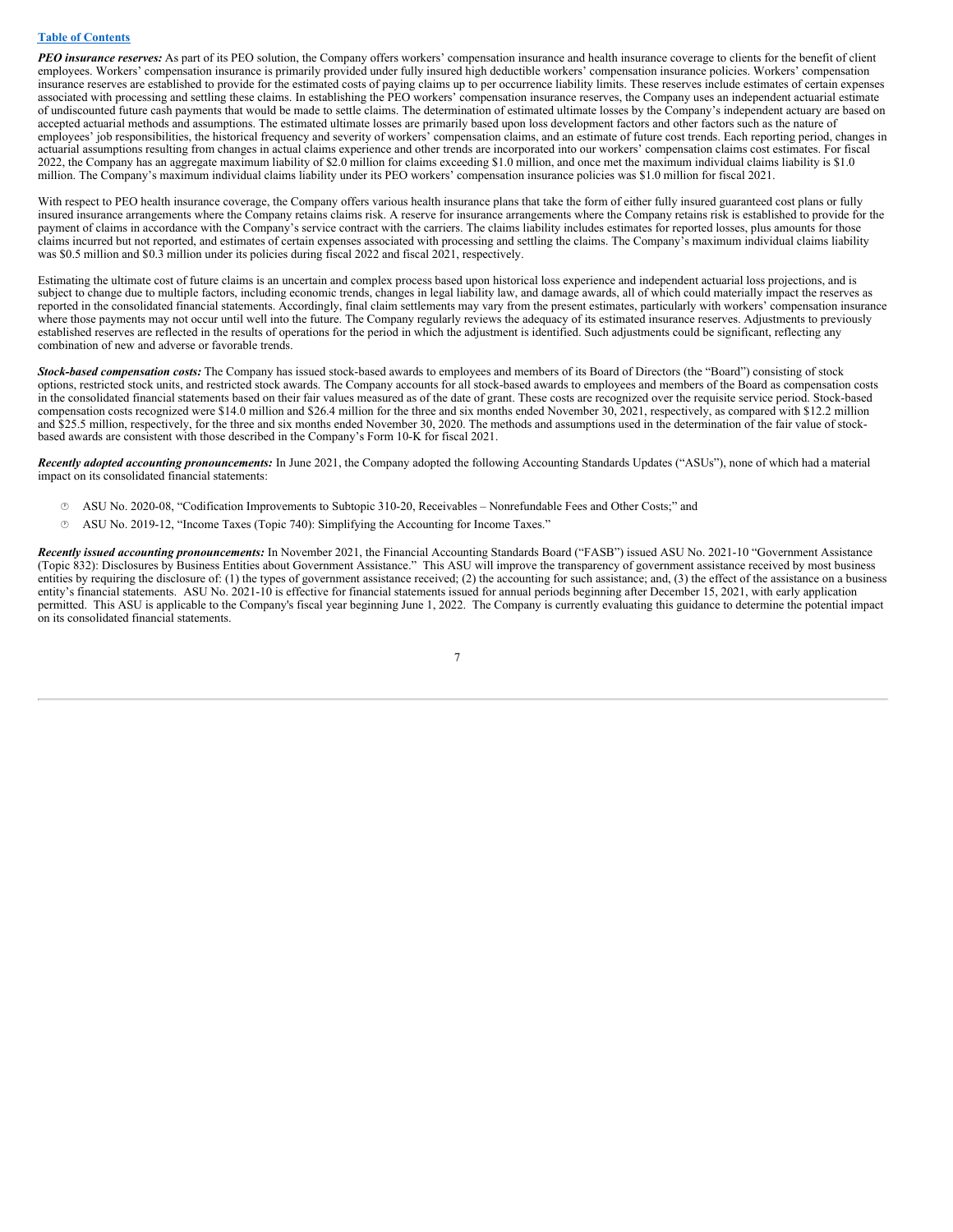In October 2021, the FASB issued ASU No. 2021-08 "Business Combinations (Topic 805): Accounting for Contract Assets and Contract Liabilities from Contracts with Customers." This ASU clarifies that an acquirer of a business should recognize and measure contract assets and contract liabilities in a business combination in accordance with Accounting Standards Codification ("ASC") Topic 606, Revenue from Contracts with Customers. ASU No. 2021-08 is effective for public business entities for fiscal years, including interim periods within those fiscal years, beginning after December 15, 2022, with early application permitted. This ASU is applicable to the Company's fiscal year beginning June 1, 2023. The Company is currently evaluating this guidance to determine the potential impact on its consolidated financial statements.

Other recent authoritative guidance issued by the FASB (including technical corrections to the FASB ASC), the American Institute of Certified Public Accountants, and the Securities and Exchange Commission during the six months ended November 30, 2021 and through the date of this report did not, or are not expected to, have a material impact on the Company's consolidated financial statements.

#### **Note B: Service Revenue**

Service revenue is primarily attributable to fees for providing services to the Company's clients and is recognized when control of the contracted services is transferred to its clients, in an amount that reflects the consideration it expects to receive in exchange for such services. Insurance Solutions revenue is commissions earned on premiums collected and remitted to insurance carriers. The Company's contracts generally do not contain specified contract periods and may be terminated by either party with 30 days' notice of termination. Sales and other applicable non-payroll related taxes are excluded from service revenue.

Based upon similar operational and economic characteristics, the Company's service revenue is disaggregated by Management Solutions and PEO and Insurance Solutions as reported in the Company's Consolidated Statements of Income and Comprehensive Income. The Company believes these revenue categories depict how the nature, amount, timing, and uncertainty of its revenue and cash flows are affected by economic factors.

#### *Management Solutions Revenue*

Management Solutions revenue is primarily derived from the Company's payroll processing, payroll-related ancillary services, and HR outsourcing solutions. Clients can select services on an á la carte basis or as part of various product bundles. The Company's offerings often leverage the information gathered in its base payroll processing service, allowing it to provide comprehensive outsourcing services covering the HCM spectrum. Management Solutions revenue is generally recognized over time as services are performed and the client simultaneously receives and controls the benefits from these services.

Revenue earned from delivery service for the distribution of certain client payroll checks and reports is also included in Management Solutions revenue in the Company's Consolidated Statements of Income and Comprehensive Income. Delivery service revenue is recognized at a point in time following the delivery of payroll checks, reports, quarter-end packages, and tax returns to the Company's clients.

### *PEO and Insurance Solutions Revenue*

PEO solutions are sold through the Company's registered and licensed subsidiaries and offer businesses a combined package of services that includes payroll, employer compliance, HR and employee benefits administration, risk management outsourcing, and the on-site availability of a professionally trained HR representative, among other services. The Company serves as a co-employer of its clients' employees, offers health insurance coverage to client employees, and assumes the risks and rewards of workers' compensation insurance and certain health insurance offerings. PEO Solutions revenue is recognized over time as the services are performed and the client simultaneously receives and controls the benefits from these services. PEO Solutions revenue is reported net of certain pass-through costs billed and incurred, which include payroll wages, payroll taxes, including federal and state unemployment insurance, and health insurance premiums on guaranteed cost benefit plans. For workers' compensation and health insurance plans where the Company retains risk, revenues and costs are recorded on a gross basis.

PEO pass-through costs netted within the PEO and Insurance Solutions revenue are as follows:

|                                                                     | For the three months ended<br>November 30. |         | For the six months ended<br>November 30. |          |  |         |  |  |  |
|---------------------------------------------------------------------|--------------------------------------------|---------|------------------------------------------|----------|--|---------|--|--|--|
| In millions                                                         | 2021                                       | 2020    |                                          | 2021     |  | 2020    |  |  |  |
| Payroll wages and payroll taxes                                     | 5.806.1                                    | 5.092.3 |                                          | 11.363.3 |  | 9,960.8 |  |  |  |
| State unemployment insurance (included in payroll wages and payroll |                                            |         |                                          |          |  |         |  |  |  |
| taxes)                                                              | 18.6                                       | 12.8    |                                          | 34.0     |  | 25.6    |  |  |  |
| Guaranteed cost benefit plans                                       | 156.7                                      | 143.1   |                                          | 307.6    |  | 293.5   |  |  |  |
|                                                                     |                                            |         |                                          |          |  |         |  |  |  |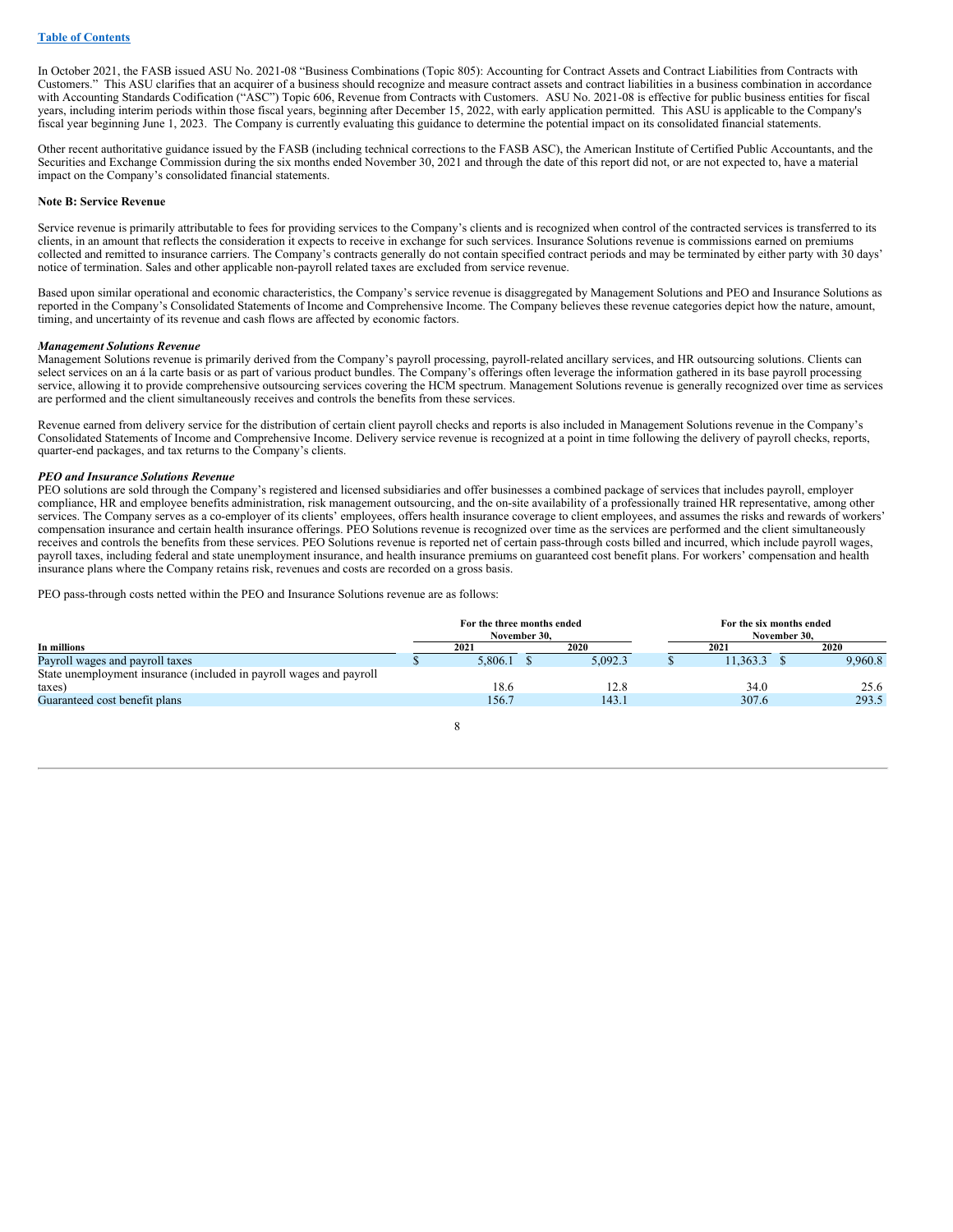Insurance solutions are sold through the Company's licensed insurance agency, Paychex Insurance Agency, Inc., which provides insurance through a variety of carriers, allowing companies to expand their employee benefit offerings at an affordable cost. Insurance offerings include property and casualty coverage such as workers' compensation, business-owner policies, commercial auto, cybersecurity, and health and benefits coverage, including health, dental, vision, and life. Insurance Solutions revenue reflects commissions earned on remitted insurance services premiums billed and is recognized over time as services are performed and the client simultaneously receives and controls the benefits from these services.

#### *Contract Balances*

The timing of revenue recognition for Management Solutions and PEO and Insurance Solutions is consistent with the invoicing of clients as they both occur during the respective client payroll period for which the services are provided. Therefore, the Company does not recognize a contract asset or liability resulting from the timing of revenue recognition and invoicing.

Payments received for certain of the Company's service offerings for set-up fees are considered a material right. Therefore, the Company defers revenue associated with these set-up fees and recognizes it over the period in which such clients are expected to benefit from the material right, which is approximately three to four years.

Changes in deferred revenue related to set-up fees are as follows:

|                                 | For the three months ended<br>November 30. |       | For the six months ended<br>November 30, |        |  |        |  |  |  |  |
|---------------------------------|--------------------------------------------|-------|------------------------------------------|--------|--|--------|--|--|--|--|
| In millions                     | 2021                                       | 2020  |                                          | 2021   |  | 2020   |  |  |  |  |
| Balance, beginning of period    | 41.5                                       | 40.2  |                                          | 40.2   |  | 42.6   |  |  |  |  |
| Deferral of revenue             | 8.7                                        |       |                                          | 16.3   |  | 9.7    |  |  |  |  |
| Recognition of unearned revenue | (6.4)                                      | (6.3) |                                          | (12.7) |  | (12.7) |  |  |  |  |
| Balance, end of period          | 43.8                                       | 39.6  |                                          | 43.8   |  | 39.6   |  |  |  |  |

Deferred revenue related to material rights is reported in the deferred revenue and other long-term liabilities line items on the Company's Consolidated Balance Sheets. As of November 30, 2021, the Company expects to recognize deferred revenue related to these material rights for the remainder of fiscal 2022 and subsequent fiscal years as follows:

| In millions         | <b>Estimated</b> |
|---------------------|------------------|
| Year ending May 31, | deferral         |
| 2022                | 11.6             |
| 2023                | 16.9             |
| Thereafter          | 15.3             |
| Total deferral      | 43.8             |

## *Assets Recognized from the Costs to Obtain and Fulfill Contracts*

The Company recognizes an asset for the incremental costs of obtaining a contract with a client if it is expected that the economic benefit and amortization period will be longer than one year. Incremental costs of obtaining a contract include only those costs that are directly related to the acquisition of new contracts and that would not have been incurred if the contract had not been obtained. The Company does not incur incremental costs to obtain a contract renewal. The Company determined that certain sales commissions and bonuses, including related fringe benefits, meet the capitalization criteria under ASC Subtopic 340-40, "Other Assets and Deferred Costs: Contracts with Customers." The Company also recognizes an asset for the costs to fulfill a contract with a client if the costs are specifically identifiable, generate or enhance resources used to satisfy future performance obligations, and are expected to be recovered.

Deferred costs to obtain and fulfill contracts are reported in the prepaid expenses and other current assets and long-term deferred costs line items on the Company's Consolidated Balance Sheets. Amortization expense related to costs to obtain and fulfill a contract are included in cost of service revenue and selling, general and administrative expenses in the Company's Consolidated Statements of Income and Comprehensive Income.

The Company regularly reviews its deferred costs for potential impairment and did not recognize an impairment loss during the six months ended November 30, 2021 or November 30, 2020.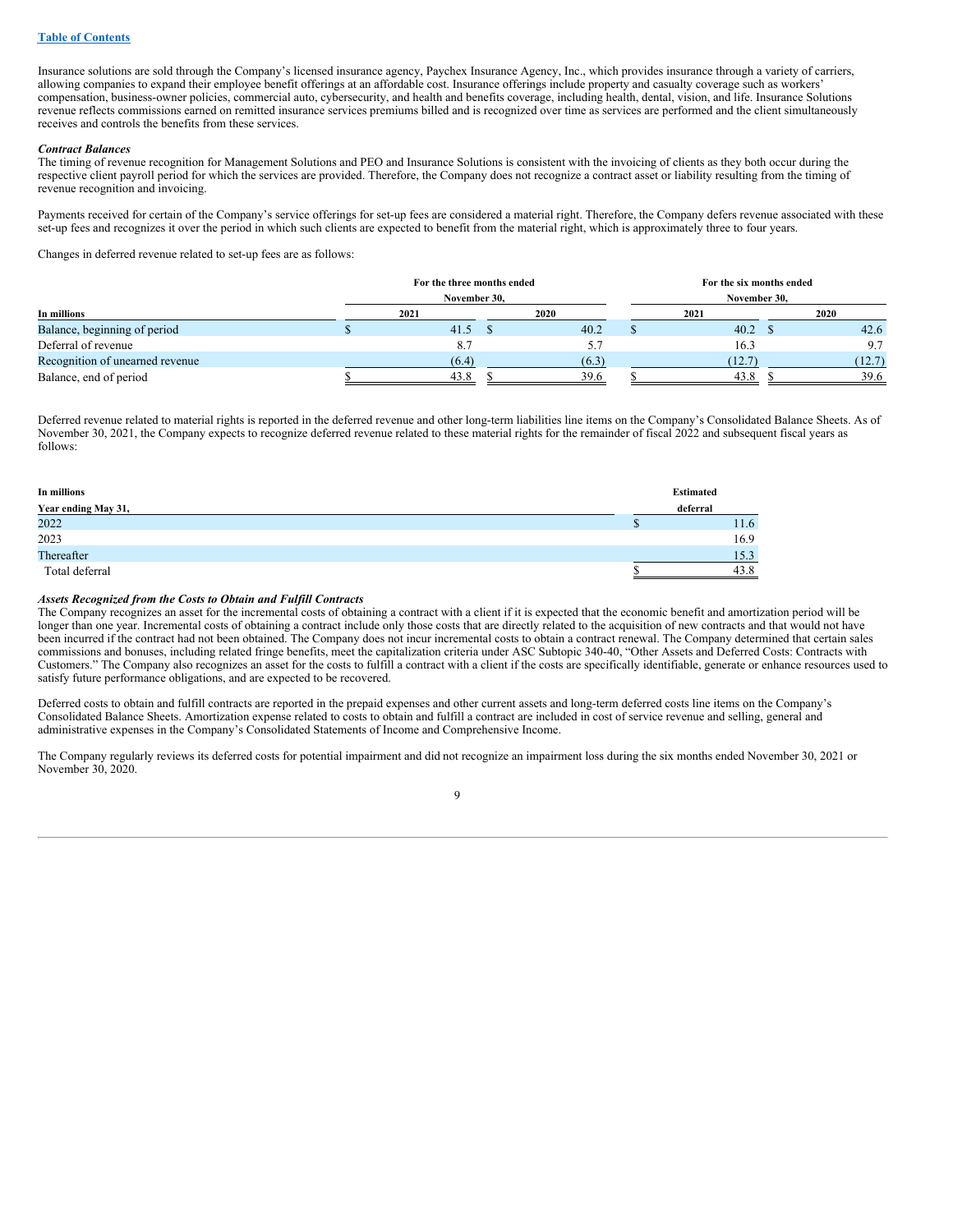## **Table of [Contents](#page-1-0)**

Changes in deferred costs to obtain and fulfill contracts were as follows:

*Costs to obtain contracts:*

|                              | For the three months ended<br>November 30. |        | For the six months ended<br>November 30. |  |        |  |  |  |
|------------------------------|--------------------------------------------|--------|------------------------------------------|--|--------|--|--|--|
| In millions                  | 2021                                       | 2020   | 2021                                     |  | 2020   |  |  |  |
| Balance, beginning of period | 491.9                                      | 469.4  | 488.2                                    |  | 473.6  |  |  |  |
| Capitalization of costs      | 52.4                                       | 40.4   | 99.0                                     |  | 77.6   |  |  |  |
| Amortization                 | (43.8)                                     | (41.7) | (86.7)                                   |  | (83.1) |  |  |  |
| Balance, end of period       | 500.5                                      | 468.1  | 500.5                                    |  | 468.1  |  |  |  |

*Costs to fulfill contracts:*

|                              | For the three months ended<br>November 30. |       | For the six months ended<br>November 30. |        |  |                      |  |  |  |  |  |
|------------------------------|--------------------------------------------|-------|------------------------------------------|--------|--|----------------------|--|--|--|--|--|
| In millions                  | 2021                                       | 2020  |                                          | 202    |  | 2020                 |  |  |  |  |  |
| Balance, beginning of period | 70.2                                       | 67.5  |                                          | 69.3   |  | 67.3                 |  |  |  |  |  |
| Capitalization of costs      | 0.3                                        | 6.0   |                                          | 13.6   |  | 1 ຕ.<br>$1 \angle 1$ |  |  |  |  |  |
| Amortization                 | (6.2)                                      | (6.1) |                                          | (12.4) |  | (12.0)               |  |  |  |  |  |
| Balance, end of period       | 70.5                                       | 67.4  |                                          | 70.5   |  | 67.4                 |  |  |  |  |  |

## **Note C: Basic and Diluted Earnings Per Share**

Basic and diluted earnings per share were calculated as follows:

|                                                               |   | For the three months ended<br>November 30. |  | For the six months ended<br>November 30, |  |       |  |       |  |
|---------------------------------------------------------------|---|--------------------------------------------|--|------------------------------------------|--|-------|--|-------|--|
| In millions, except per share amounts                         |   | 2021                                       |  | 2020                                     |  | 2021  |  | 2020  |  |
| <b>Basic earnings per share:</b>                              |   |                                            |  |                                          |  |       |  |       |  |
| Net income                                                    |   | 332.1                                      |  | 272.4                                    |  | 665.7 |  | 484.0 |  |
| Weighted-average common shares outstanding                    |   | 360.7                                      |  | 360.0                                    |  | 360.4 |  | 359.5 |  |
| Basic earnings per share                                      |   | 0.92                                       |  | 0.76                                     |  | 1.85  |  | 1.35  |  |
| Diluted earnings per share:                                   |   |                                            |  |                                          |  |       |  |       |  |
| Net income                                                    | S | 332.1                                      |  | 272.4                                    |  | 665.7 |  | 484.0 |  |
| Weighted-average common shares outstanding                    |   | 360.7                                      |  | 360.0                                    |  | 360.4 |  | 359.5 |  |
| Dilutive effect of common share equivalents                   |   | 2.4                                        |  | 2.0                                      |  | 2.5   |  | 2.1   |  |
| Weighted-average common shares outstanding, assuming dilution |   | 363.1                                      |  | 362.0                                    |  | 362.9 |  | 361.6 |  |
| Diluted earnings per share                                    |   | 0.91                                       |  | 0.75                                     |  | 1.83  |  | 1.34  |  |
| Weighted-average anti-dilutive common share equivalents       |   | 0.4                                        |  | 1.3                                      |  | 0.3   |  | 1.1   |  |

Weighted-average common share equivalents that have an anti-dilutive impact are excluded from the computation of diluted earnings per share.

## **Note D: Other Expense, Net**

Other expense, net, consisted of the following items:

|                                          | For the three months ended |       | For the six months ended |              |  |        |  |  |  |
|------------------------------------------|----------------------------|-------|--------------------------|--------------|--|--------|--|--|--|
|                                          | November 30.               |       |                          | November 30. |  |        |  |  |  |
| In millions                              | 2021                       | 2020  |                          | 2021         |  | 2020   |  |  |  |
| Interest income on corporate investments | 0.4                        | 0.5   |                          | 0.6          |  | 1.1    |  |  |  |
| Interest expense                         | (9.3)                      | (9.0) |                          | (18.5)       |  | (18.0) |  |  |  |
| Other                                    | 6.2                        | 3.8   |                          | 16.2         |  | 4.3    |  |  |  |
| Other expense, net                       | (2.7)                      | (4.7) |                          | (1.7)        |  | (12.6) |  |  |  |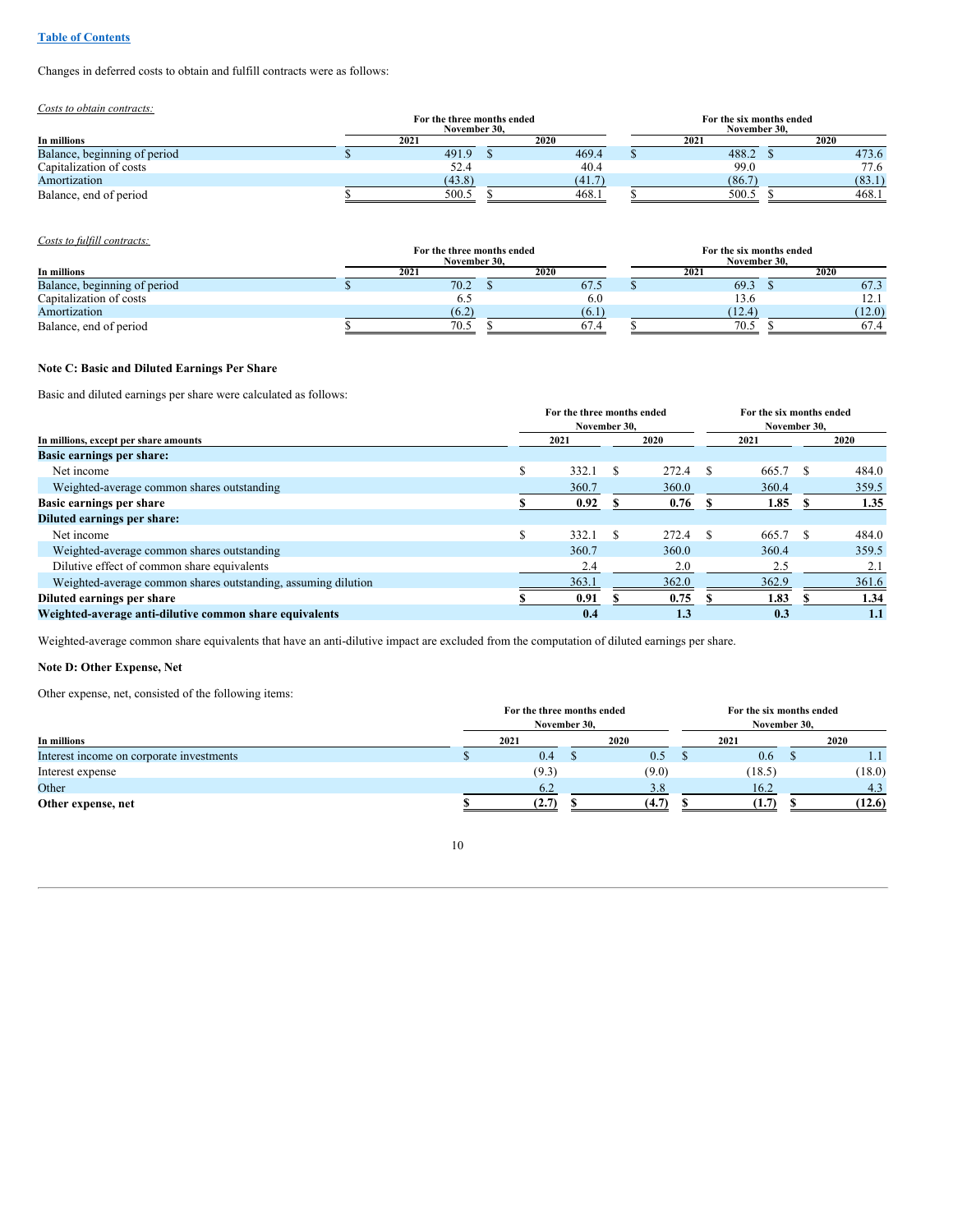#### **Table of [Contents](#page-1-0)**

## **Note E: Funds Held for Clients and Corporate Investments**

Funds held for clients and corporate investments were as follows:

|                                                                                          |   |                   |               | <b>November 30, 2021</b>            |                               |    |               |  |  |  |
|------------------------------------------------------------------------------------------|---|-------------------|---------------|-------------------------------------|-------------------------------|----|---------------|--|--|--|
| In millions                                                                              |   | Amortized<br>cost |               | <b>Gross</b><br>unrealized<br>gains | Gross<br>unrealized<br>losses |    | Fair<br>value |  |  |  |
| <b>Type of issue:</b>                                                                    |   |                   |               |                                     |                               |    |               |  |  |  |
| Funds held for clients' money market securities and other<br>restricted cash equivalents | S | 905.6             | <sup>\$</sup> |                                     | $\overline{\phantom{a}}$      | -S | 905.6         |  |  |  |
| AFS securities:                                                                          |   |                   |               |                                     |                               |    |               |  |  |  |
| Asset-backed securities                                                                  |   | 76.5              |               | 0.7                                 | (0.2)                         |    | 77.0          |  |  |  |
| Corporate bonds                                                                          |   | 664.9             |               | 17.2                                | (1.6)                         |    | 680.5         |  |  |  |
| Municipal bonds                                                                          |   | 1,678.6           |               | 20.3                                | (9.5)                         |    | 1,689.4       |  |  |  |
| U.S. government agency securities                                                        |   | 522.7             |               | 12.3                                | (3.3)                         |    | 531.7         |  |  |  |
| Variable rate demand notes                                                               |   | 338.5             |               |                                     |                               |    | 338.5         |  |  |  |
| <b>Total AFS</b> securities                                                              |   | 3,281.2           |               | 50.5                                | (14.6)                        |    | 3,317.1       |  |  |  |
| Other                                                                                    |   | 30.2              |               | 4.9                                 | (0.2)                         |    | 34.9          |  |  |  |
| Total funds held for clients and corporate investments                                   |   | 4,217.0           |               | 55.4                                | (14.8)                        |    | 4,257.6       |  |  |  |

| In millions<br><b>Type of issue:</b>                                                     |               | Amortized<br>cost | Gross<br>unrealized<br>gains |   | <b>Gross</b><br>unrealized<br>losses |   | Fair<br>value |
|------------------------------------------------------------------------------------------|---------------|-------------------|------------------------------|---|--------------------------------------|---|---------------|
|                                                                                          |               |                   |                              |   |                                      |   |               |
| Funds held for clients' money market securities and other<br>restricted cash equivalents | <sup>\$</sup> | 739.6 \$          | $\overline{\phantom{m}}$     | S | $\overline{\phantom{m}}$             | S | 739.6         |
| AFS securities:                                                                          |               |                   |                              |   |                                      |   |               |
| Asset-backed securities                                                                  |               | 86.5              | 1.4                          |   |                                      |   | 87.9          |
| Corporate bonds                                                                          |               | 635.8             | 28.8                         |   | (0.2)                                |   | 664.4         |
| Municipal bonds                                                                          |               | 1,669.0           | 33.0                         |   | (2.3)                                |   | 1,699.7       |
| U.S. government agency securities                                                        |               | 549.6             | 20.1                         |   | (1.5)                                |   | 568.2         |
| Variable rate demand notes                                                               |               |                   |                              |   | $\overline{\phantom{a}}$             |   |               |
| <b>Total AFS</b> securities                                                              |               | 2,940.9           | 83.3                         |   | (4.0)                                |   | 3,020.2       |
| Other                                                                                    |               | 26.4              | 7.7                          |   | (0.1)                                |   | 34.0          |
| Total funds held for clients and corporate investments                                   |               | 3,706.9           | 91.0                         |   | (4.1)                                |   | 3,793.8       |

Included in funds held for clients' money market securities and other restricted cash equivalents as of November 30, 2021 were bank demand deposit accounts and money market funds.

Included in asset-backed securities as of November 30, 2021 were investment-grade securities primarily collateralized by fixed-rate auto loans and credit card receivables and all have credit ratings of AAA. The primary risk associated with these securities is the collection of the underlying receivables. Collateral on these asset-backed securities has performed as expected through November 30, 2021.

Included in corporate bonds as of November 30, 2021 were investment-grade securities covering a wide range of issuers, industries, and sectors primarily carrying credit ratings of A or better and having maturities ranging from December 15, 2021 through September 22, 2028.

Included in municipal bonds as of November 30, 2021 were general obligation bonds, revenue bonds, and pre-refunded municipal bonds primarily carrying credit ratings of AA or better and have maturities ranging from December 1, 2021 through December 15, 2028.

A substantial portion of our portfolios are invested in high credit quality securities with ratings of AA or higher, and A-1/P-1 ratings on short-term securities.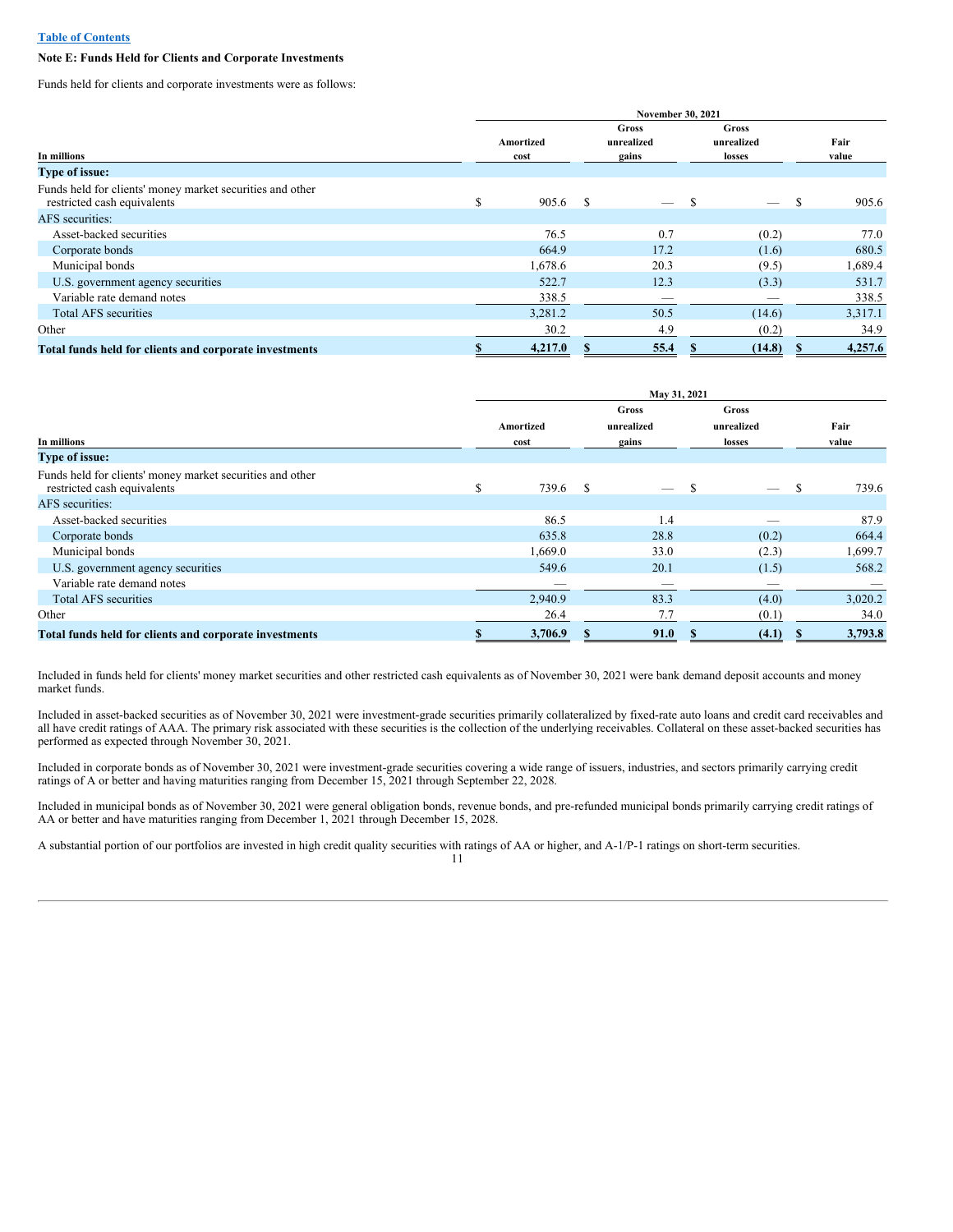The classification of funds held for clients and corporate investments on the Consolidated Balance Sheets was as follows:

|                                                        | November 30, | May 31, |
|--------------------------------------------------------|--------------|---------|
| In millions                                            | 2021         | 2021    |
| Funds held for clients                                 | 3,874.6      | 3,750.0 |
| Corporate investments                                  | 376.0        | 36.7    |
| Long-term corporate investments                        | 7.0          | 7.1     |
| Total funds held for clients and corporate investments | 4.257.6      | 3,793.8 |

Funds held for clients' money market securities and other restricted cash equivalents is collected from clients before due dates for payroll tax administration services and employee payment services and is invested until remitted to the applicable tax or regulatory agencies or client employees. Based upon the Company's intent and its contractual obligation to clients, these funds are considered restricted until they are remitted to fund these client obligations.

The Company's AFS securities reflected net unrealized gains of \$35.9 million and \$79.3 million as of November 30, 2021 and May 31, 2021, respectively. Included in net unrealized gains as of November 30, 2021 and May 31, 2021, were 334 and 137 AFS securities in an unrealized loss position, representing approximately 27% and approximately 11% of the total securities held, respectively. AFS securities in an unrealized loss position for which a credit loss has not been recognized were as follows:

|                                   | <b>November 30, 2021</b>                                                    |             |                   |  |                                                                             |  |                          |     |             |       |  |
|-----------------------------------|-----------------------------------------------------------------------------|-------------|-------------------|--|-----------------------------------------------------------------------------|--|--------------------------|-----|-------------|-------|--|
|                                   | Securities in an unrealized<br>loss position for less than<br>twelve months |             |                   |  | Securities in an unrealized<br>loss position for more than<br>twelve months |  |                          |     | Total       |       |  |
|                                   |                                                                             | Gross       |                   |  | Gross                                                                       |  |                          |     | Gross       |       |  |
|                                   |                                                                             | unrealized  | Fair              |  | unrealized                                                                  |  | Fair                     |     | unrealized  | Fair  |  |
| In millions                       |                                                                             | losses      | value             |  | losses                                                                      |  | value                    |     | losses      | value |  |
| <b>Type of issue:</b>             |                                                                             |             |                   |  |                                                                             |  |                          |     |             |       |  |
| Asset-backed securities           | S                                                                           | $(0.2)$ \$  | 15.2 <sup>°</sup> |  |                                                                             |  | $\overline{\phantom{m}}$ | \$. | $(0.2)$ \$  | 15.2  |  |
| Corporate bonds                   |                                                                             | (1.6)       | 107.0             |  |                                                                             |  |                          |     | (1.6)       | 107.0 |  |
| Municipal bonds                   |                                                                             | (9.5)       | 737.1             |  |                                                                             |  |                          |     | (9.5)       | 737.1 |  |
| U.S. government agency securities |                                                                             | (3.2)       | 121.2             |  | (0.1)                                                                       |  | 6.1                      |     | (3.3)       | 127.3 |  |
| Total                             |                                                                             | $(14.5)$ \$ | 980.5 \$          |  | $(0.1)$ \$                                                                  |  | 6.1                      |     | $(14.6)$ \$ | 986.6 |  |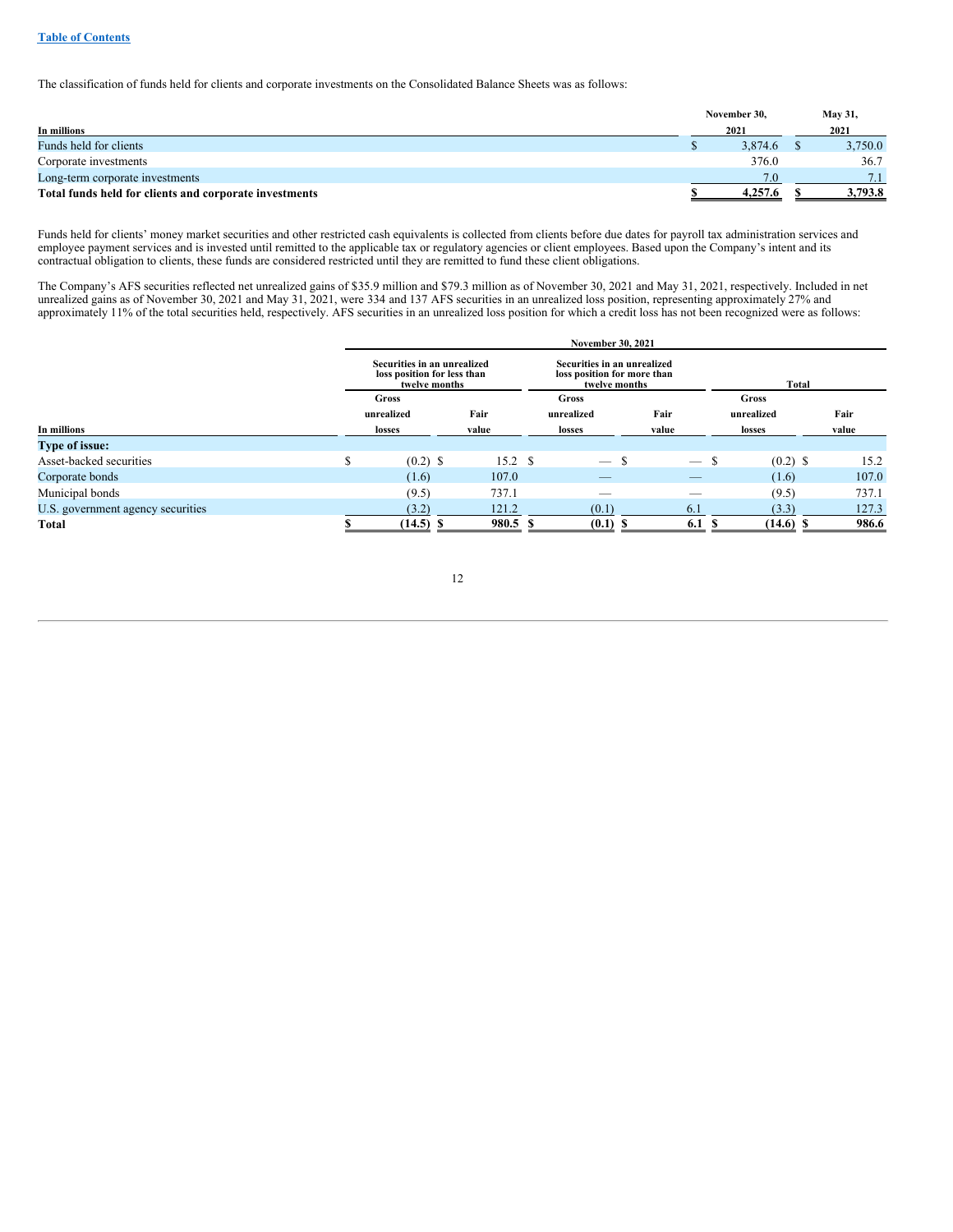|                                   |                                                                             |               | May 31, 2021                                                                |       |                                 |                                 |          |
|-----------------------------------|-----------------------------------------------------------------------------|---------------|-----------------------------------------------------------------------------|-------|---------------------------------|---------------------------------|----------|
|                                   | Securities in an unrealized<br>loss position for less than<br>twelve months |               | Securities in an unrealized<br>loss position for more than<br>twelve months |       |                                 | Total                           |          |
|                                   | <b>Gross</b>                                                                |               | Gross                                                                       |       |                                 | Gross                           |          |
|                                   | unrealized                                                                  | Fair          | unrealized                                                                  | Fair  |                                 | unrealized                      | Fair     |
| In millions                       | losses                                                                      | value         | losses                                                                      | value |                                 | losses                          | value    |
| <b>Type of issue:</b>             |                                                                             |               |                                                                             |       |                                 |                                 |          |
| Asset-backed securities           | $\overline{\phantom{m}}$                                                    | $7.1 \quad$ S | $\hspace{0.1mm}-\hspace{0.1mm}$                                             |       | $\hspace{0.1mm}-\hspace{0.1mm}$ | $\hspace{0.1mm}-\hspace{0.1mm}$ | 7.1<br>S |
| Corporate bonds                   | (0.2)                                                                       | 22.0          | $-$                                                                         |       | $-$                             | (0.2)                           | 22.0     |
| Municipal bonds                   | (2.3)                                                                       | 288.2         |                                                                             |       |                                 | (2.3)                           | 288.2    |
| U.S. government agency securities | (1.5)                                                                       | 102.6         | $-$                                                                         |       |                                 | (1.5)                           | 102.6    |
| Total                             | $(4.0)$ \$                                                                  | 419.9         |                                                                             |       |                                 | $(4.0)$ \$                      | 419.9    |

The Company regularly reviews its investment portfolios to determine if any investment is impaired due to changes in credit risk or other potential valuation concerns. The Company believes the investments held as of November 30, 2021 that had gross unrealized losses of \$14.6 million were not impaired due to credit risk or other valuation concerns, and the Company was not required to record a credit loss or an allowance for credit losses on its AFS securities. The Company believes it is probable that the principal and interest will be collected in accordance with contractual terms and that the unrealized losses on these securities were due to changes in interest rates and were not due to increased credit risk or other valuation concerns. Most of the securities in an unrealized loss position as of November 30, 2021 and May 31, 2021 held an AA rating or better. The Company does not intend to sell these investments until the recovery of their amortized cost basis or maturity and further believes that it is not more-likely-thannot that it will be required to sell these investments prior to that time. The Company's assessment that an investment is not impaired due to credit risk or other valuation concerns could change in the future due to new developments, including developments related to the COVID-19 pandemic, or changes in the Company's strategies or assumptions related to any particular investment.

Realized gains and losses on the sale of AFS securities are determined by specific identification of the cost basis of each security. On the Consolidated Statements of Income and Comprehensive Income, realized gains and losses from the funds held for clients portfolio and corporate investments portfolio are included in interest on funds held for clients and other expense, net, respectively. Realized gains and losses from the sale of AFS securities were as follows:

|                       | For the three months ended |       |  |      |  | For the six months ended |  |      |  |  |
|-----------------------|----------------------------|-------|--|------|--|--------------------------|--|------|--|--|
|                       | November 30.               |       |  |      |  | November 30.             |  |      |  |  |
| In millions           |                            | 2021  |  | 2020 |  | 2021                     |  | 2020 |  |  |
| Gross realized gains  |                            | 0.0   |  | 0.4  |  | 0.1                      |  | 0.7  |  |  |
| Gross realized losses |                            | (0.0) |  |      |  | (0.0)                    |  | -    |  |  |
| Net realized gains    |                            | 0.0   |  | 0.4  |  | 0.1                      |  | 0.7  |  |  |

The amortized cost and fair value of AFS securities that had stated maturities as of November 30, 2021 are shown below by expected maturity.

|                                          | <b>November 30, 2021</b> |         |
|------------------------------------------|--------------------------|---------|
|                                          | Amortized                | Fair    |
| In millions                              | cost                     | value   |
| <b>Maturity date:</b>                    |                          |         |
| Due in one year or less                  | 349.5                    | 352.4   |
| Due after one year through three years   | 670.5                    | 690.1   |
| Due after three years through five years | 1.122.5                  | 1,142.7 |
| Due after five years                     | 1,138.7                  | 1,131.9 |
| <b>Total</b>                             | 3,281.2                  | 3,317.1 |

Variable rate demand notes ("VRDNs") are primarily categorized as due after five years in the table above as the contractual maturities on these securities are typically 20 to 30 years. Although these securities are issued as long-term securities, they are priced and traded as short-term instruments because of the liquidity provided through the tender feature.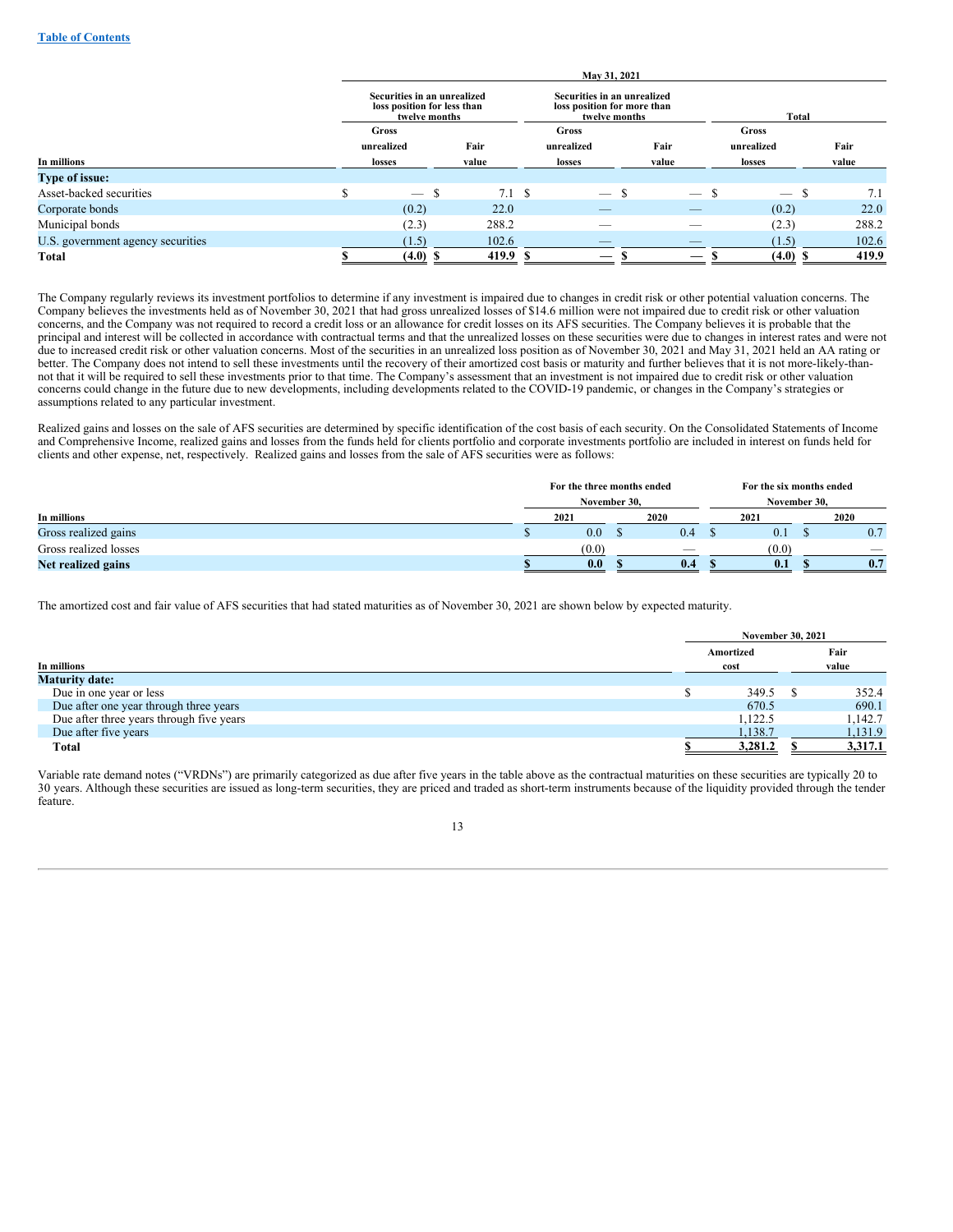#### **Note F: Fair Value Measurements**

Fair value is defined as the price that would be received to sell an asset or paid to transfer a liability (an exit price) in an orderly transaction between market participants at the measurement date. The accounting standards related to fair value measurements include a hierarchy for information and valuations used in measuring fair value that is broken down into three levels based on reliability, as follows:

- · Level 1 valuations are based on quoted prices in active markets for identical instruments that the Company can access at the measurement date.
- · Level 2 valuations are based on inputs other than quoted prices included in Level 1 that are observable for the instrument, either directly or indirectly, for substantially the full term of the asset or liability including the following:
	- o quoted prices for similar, but not identical, instruments in active markets;
	- o quoted prices for identical or similar instruments in markets that are not active;
	- o inputs other than quoted prices that are observable for the instrument; or
	- o inputs that are derived principally from or corroborated by observable market data by correlation or other means.
- · Level 3 valuations are based on information that is unobservable and significant to the overall fair value measurement.

The carrying values of cash and cash equivalents, restricted cash and restricted cash equivalents, accounts receivable, net of allowance for doubtful accounts, PEO unbilled receivables, net of advance collections, accounts payable and short-term borrowings, when used by the Company, approximate fair value due to the short maturities of these instruments. Marketable securities included in funds held for clients and corporate investments consist primarily of securities classified as AFS and are recorded at fair value on a recurring basis.

The Company's financial assets and liabilities measured at fair value on a recurring basis were as follows:

|                                                    |               | November 30, 2021                 |               |                                                       |               |                                                           |               |                                                    |  |  |  |
|----------------------------------------------------|---------------|-----------------------------------|---------------|-------------------------------------------------------|---------------|-----------------------------------------------------------|---------------|----------------------------------------------------|--|--|--|
| In millions                                        |               | Carrying<br>value<br>(Fair value) |               | Quoted<br>prices in<br>active<br>markets<br>(Level 1) |               | Significant<br>other<br>observable<br>inputs<br>(Level 2) |               | Significant<br>unobservable<br>inputs<br>(Level 3) |  |  |  |
| Assets:                                            |               |                                   |               |                                                       |               |                                                           |               |                                                    |  |  |  |
| Restricted and unrestricted cash equivalents:      |               |                                   |               |                                                       |               |                                                           |               |                                                    |  |  |  |
| Money market securities                            |               | 6.8                               | $\mathbb{S}$  | 6.8                                                   | \$            |                                                           |               |                                                    |  |  |  |
| Total restricted and unrestricted cash equivalents | S             | 6.8                               | <sup>\$</sup> | 6.8                                                   | <sup>\$</sup> |                                                           | \$            |                                                    |  |  |  |
| AFS securities:                                    |               |                                   |               |                                                       |               |                                                           |               |                                                    |  |  |  |
| Asset-backed securities                            | S             | 77.0                              | <sup>\$</sup> | $\overline{\phantom{0}}$                              | $\mathbb{S}$  | 77.0                                                      | <sup>S</sup>  |                                                    |  |  |  |
| Corporate bonds                                    |               | 680.5                             |               |                                                       |               | 680.5                                                     |               |                                                    |  |  |  |
| Municipal bonds                                    |               | 1,689.4                           |               |                                                       |               | 1,689.4                                                   |               |                                                    |  |  |  |
| U.S. government agency securities                  |               | 531.7                             |               |                                                       |               | 531.7                                                     |               | –                                                  |  |  |  |
| <b>VRDNs</b>                                       |               | 338.5                             |               |                                                       |               | 338.5                                                     |               |                                                    |  |  |  |
| <b>Total AFS securities</b>                        | $\mathcal{S}$ | 3,317.1                           | <sup>\$</sup> |                                                       | $\mathbb{S}$  | 3,317.1                                                   | <sup>S</sup>  |                                                    |  |  |  |
| Other                                              | <b>S</b>      | 34.9                              | \$            | 34.9                                                  | $\mathbb{S}$  |                                                           | <sup>\$</sup> |                                                    |  |  |  |
| <b>Liabilities:</b>                                |               |                                   |               |                                                       |               |                                                           |               |                                                    |  |  |  |
| Other long-term liabilities                        | S             | 34.9                              | \$            | 34.9                                                  | \$            |                                                           | \$            |                                                    |  |  |  |
|                                                    | 14            |                                   |               |                                                       |               |                                                           |               |                                                    |  |  |  |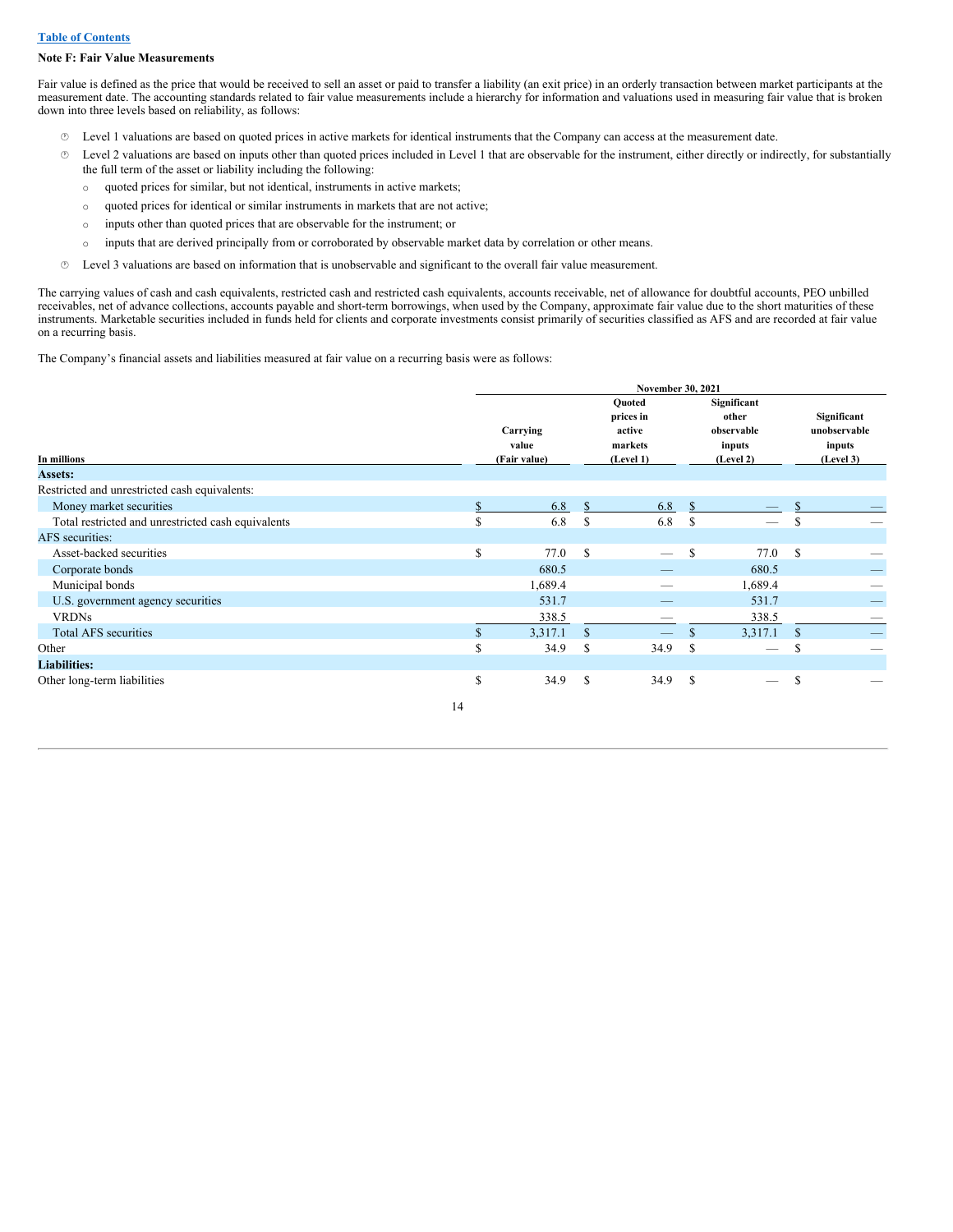|                                                    |               | May 31, 2021                      |               |                                                       |               |                                                           |               |                                                    |  |  |  |  |
|----------------------------------------------------|---------------|-----------------------------------|---------------|-------------------------------------------------------|---------------|-----------------------------------------------------------|---------------|----------------------------------------------------|--|--|--|--|
| In millions                                        |               | Carrying<br>value<br>(Fair value) |               | Quoted<br>prices in<br>active<br>markets<br>(Level 1) |               | Significant<br>other<br>observable<br>inputs<br>(Level 2) |               | Significant<br>unobservable<br>inputs<br>(Level 3) |  |  |  |  |
| <b>Assets:</b>                                     |               |                                   |               |                                                       |               |                                                           |               |                                                    |  |  |  |  |
| Restricted and unrestricted cash equivalents:      |               |                                   |               |                                                       |               |                                                           |               |                                                    |  |  |  |  |
| Money market securities                            |               | 2.9                               |               | 2.9                                                   |               |                                                           |               |                                                    |  |  |  |  |
| Total restricted and unrestricted cash equivalents | <b>S</b>      | 2.9                               | S             | 2.9                                                   | \$            | $\overline{\phantom{a}}$                                  |               |                                                    |  |  |  |  |
| AFS securities:                                    |               |                                   |               |                                                       |               |                                                           |               |                                                    |  |  |  |  |
| Asset-backed securities                            | <sup>\$</sup> | 87.9                              | <sup>\$</sup> | $\overline{\phantom{m}}$                              | S             | 87.9                                                      | -S            |                                                    |  |  |  |  |
| Corporate bonds                                    |               | 664.4                             |               |                                                       |               | 664.4                                                     |               |                                                    |  |  |  |  |
| Municipal bonds                                    |               | 1,699.7                           |               |                                                       |               | 1,699.7                                                   |               |                                                    |  |  |  |  |
| U.S. government agency securities                  |               | 568.2                             |               |                                                       |               | 568.2                                                     |               | _                                                  |  |  |  |  |
| Total AFS securities                               | \$.           | 3,020.2                           | S             | -                                                     | \$.           | 3,020.2                                                   |               |                                                    |  |  |  |  |
| Other                                              | $\mathcal{S}$ | 34.0                              | $\mathbb{S}$  | 34.0                                                  | <sup>\$</sup> |                                                           | <sup>\$</sup> |                                                    |  |  |  |  |
| <b>Liabilities:</b>                                |               |                                   |               |                                                       |               |                                                           |               |                                                    |  |  |  |  |
| Other long-term liabilities                        | $\mathbb{S}$  | 32.6                              | <sup>\$</sup> | 32.6                                                  | $\mathbb{S}$  |                                                           | <sup>\$</sup> |                                                    |  |  |  |  |

In determining the fair value of its assets and liabilities, the Company predominately uses the market approach. Money market securities, which are cash equivalents, are considered Level 1 investments as they are valued based on quoted market prices in active markets. AFS securities, including asset-backed securities, corporate bonds, municipal bonds, U.S. government agency securities, and VRDNs, when held by the Company, are included in Level 2 and are valued utilizing inputs obtained from an independent pricing service. To determine the fair value of the Company's Level 2 AFS securities, the independent pricing service uses a variety of inputs, including benchmark yields, reported trades, non-binding broker/dealer quotes, issuer spreads, two-sided markets, benchmark securities, bids, offers, reference data, new issue data, and monthly payment information. The Company has not adjusted the prices obtained from the independent pricing service because it believes that they are appropriately valued.

Assets included as other are mutual fund investments, consisting of participants' eligible deferral contributions under the Company's non-qualified and unfunded deferred compensation plans. The related liability is reported as other long-term liabilities. The mutual funds are considered Level 1 investments as they are valued based on quoted market prices in active markets.

The Company's long-term borrowings are accounted for on a historical cost basis. As of November 30, 2021 and May 31, 2021, the fair value of long-term borrowings, net of debt issuance costs was \$437.7 million and \$450.2 million for the Senior Notes, Series A, respectively, and \$449.9 million and \$457.7 million for the Senior Notes, Series B, respectively.

The Company's long-term borrowings are not traded in active markets, and as a result, its fair values were estimated using a market approach employing Level 2 valuation inputs, including borrowing rates the Company believes are currently available based on loans with similar terms and maturities.

The preceding methods described may produce a fair value calculation that may not be indicative of net realizable value or reflective of future fair values. Furthermore, although the Company believes its valuation methods are appropriate and consistent with other market participants, the use of different methodologies or assumptions to determine the fair value of certain financial instruments could result in a different fair value measurement at the reporting date.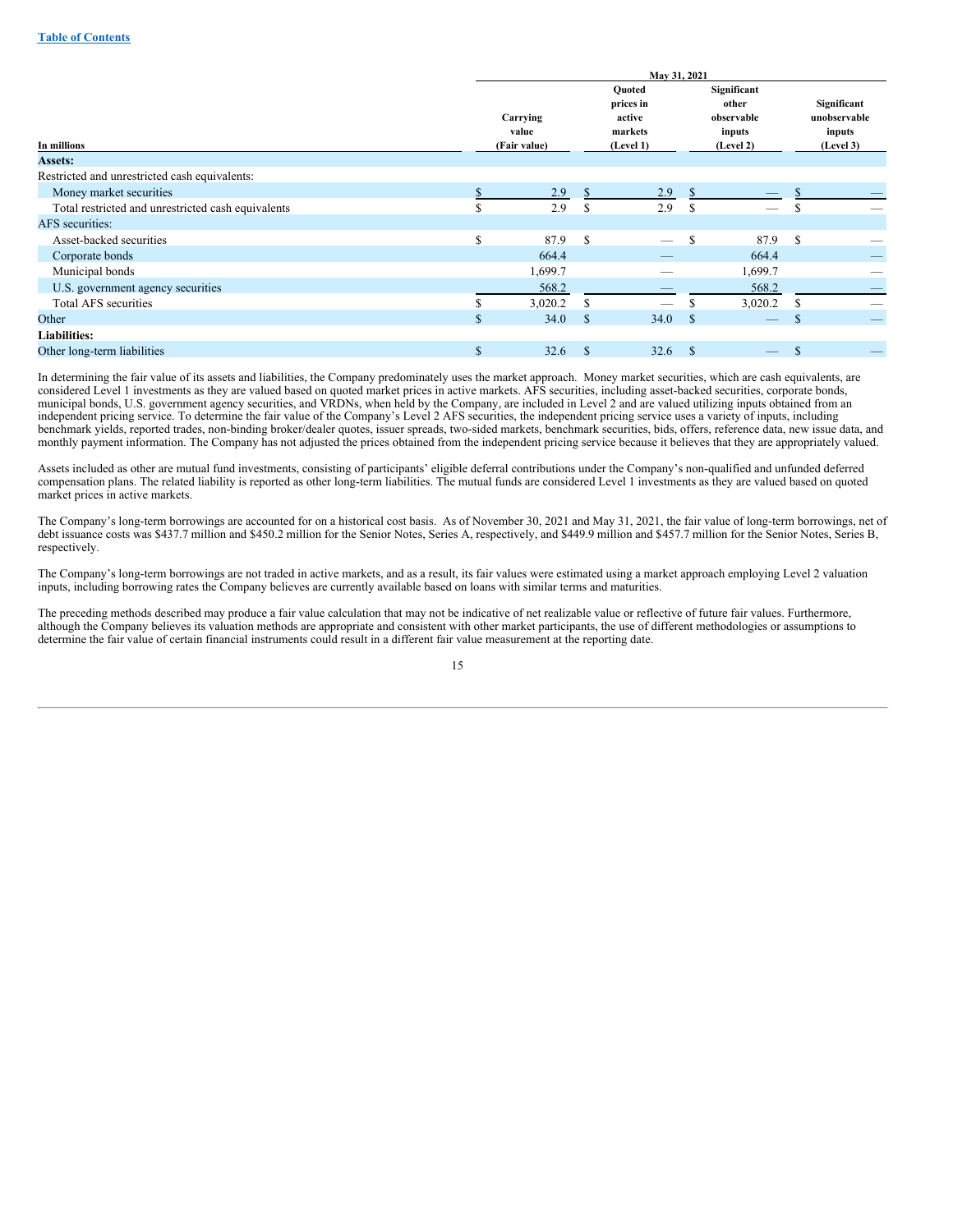#### **Note G: Supplemental Information**

*Leases:* During the three months ended August 31, 2020, the Company ceased the use of certain leased property and accelerated the amortization of related operating lease right-of-use assets, resulting in an additional \$24.4 million of expense. This expense was included in the prior year period in selling, general and administrative expenses on the Consolidated Statements of Income and Comprehensive Income. The related lease liabilities will be satisfied under the original terms of the lease arrangements, unless buy-outs have been or can be negotiated.

*Property and equipment, net of accumulated depreciation:* Depreciation expense was \$32.5 million and \$63.2 million for the three and six months ended November 30, 2021, compared to \$30.4 million and \$61.7 million for the three and six months ended November 30, 2020. During the three months ended August 31, 2020, the Company disposed of certain furniture and fixtures associated with abandoned leased property and recorded a loss on disposal of \$5.1 million. The loss was recorded in the prior year period in selling, general and administrative expenses on the Consolidated Statements of Income and Comprehensive Income.

Goodwill and intangible assets, net of accumulated amortization: Amortization expense relating to intangible assets was \$16.1 and \$31.1 million for the three and six months ended November 30, 2021, compared to \$18.2 million and \$36.5 million for the three and six months ended November 30, 2020. The Company did not recognize an impairment loss as it relates to its goodwill or intangible assets during the six months ended November 30, 2021 or November 30, 2020.

**Short-term financing:** Outstanding borrowings on the Company's credit facilities had a weighted-average interest rate of 1.19% and 1.16% as of November 30, 2021 and May 31, 2021, respectively. The unused amount available under these credit facilities as of November 30, 2021 was approximately \$2.0 billion.

On September 17, 2021, the Company amended its \$500.0 million credit facility with JP Morgan Chase Bank, N.A. ("JPM"). The amendment increases the credit facility's maximum borrowing capacity to \$750.0 million, extends the term through September 17, 2026 with the option to extend for two additional one-year periods, and amends interest rate provisions to phase out the use of the London Interbank Offered Rate ("LIBOR"). In addition, the Company amended its \$1.0 billion credit facility with JPM. The amendment phases out the use of LIBOR and adopts other administrative changes to maintain consistency with the Company's other credit facilities.

The credit facilities contain various financial and operational covenants that are usual and customary for such arrangements. The Company was in compliance with all of these covenants as of November 30, 2021.

Letters of credit: The Company had irrevocable standby letters of credit available totaling \$149.7 million and \$180.4 million as of November 30, 2021 and May 31, 2021, respectively, required to secure commitments for certain insurance policies. The letters of credit expire at various dates between approximately December 23, 2021 and December 5, 2022. No amounts were outstanding on these letters of credit as of, or during the six months ended November 30, 2021 and November 30, 2020, or as of May 31, 2021.

*Long-term debt:* The Company's long-term debt agreement contains customary representations, warranties, affirmative and negative covenants, including financial covenants that are usual and customary for such arrangements. The Company was in compliance with all of these covenants as of November 30, 2021.

#### **Note H: Commitments and Contingencies**

*Other commitments:* The Company had outstanding commitments under existing workers' compensation insurance agreements and legally binding contractual arrangements, which include immaterial leases that have yet to commence. The Company also enters into various purchase commitments with vendors in the ordinary course of business and had outstanding commitments to purchase approximately \$4.1 million and \$7.0 million of capital assets as of November 30, 2021 and May 31, 2021, respectively.

In the normal course of business, the Company makes representations and warranties that guarantee the performance of services under service arrangements with clients. Historically, there have been no material losses related to such guarantees. The Company has also entered into indemnification agreements with its officers and directors, which require the Company to defend and, if necessary, indemnify these individuals for certain pending or future claims as they relate to their services provided to the Company.

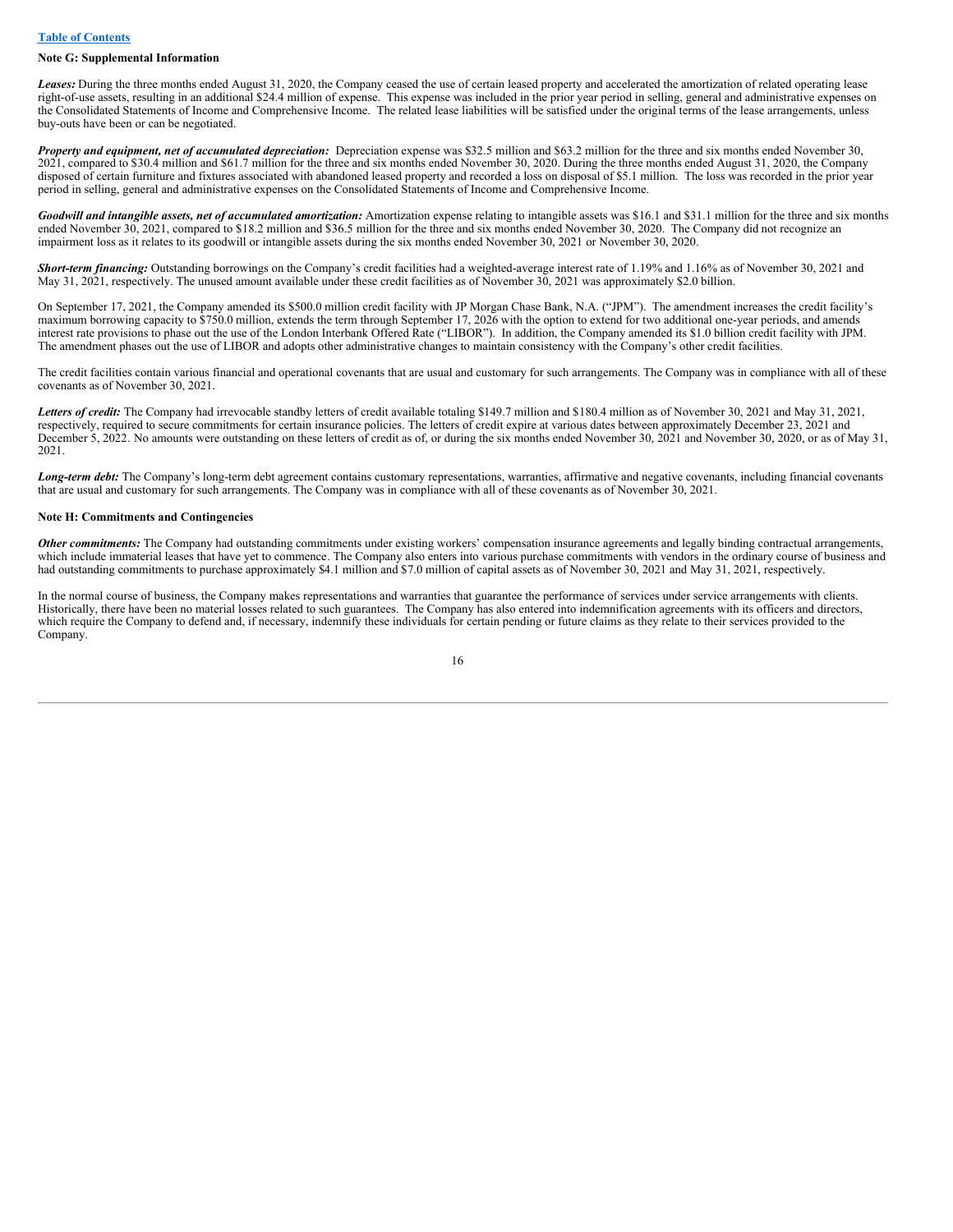The Company currently self-insures the deductible portion of various insured exposures under certain corporate employee and PEO employee health and medical benefit plans. The Company's estimated loss exposure under these insurance arrangements is recorded in other current liabilities on the Consolidated Balance Sheets. Historically, the amounts accrued have not been material and were not material as of November 30, 2021. The Company also maintains insurance coverage in addition to its purchased primary insurance policies for gap coverage for employment practices liability, errors and omissions, warranty liability, theft and embezzlement, cyber threats, and acts of terrorism; and capacity for deductibles and self-insured retentions through its captive insurance company.

*Contingencies:* The Company is subject to various claims and legal matters that arise in the normal course of its business. These include disputes or potential disputes related to breach of contract, tort, employment-related claims, tax claims, statutory, and other matters.

The Company's management currently believes that resolution of any outstanding legal matters will not have a material adverse effect on the Company's financial position or results of operations. However, legal matters are subject to inherent uncertainties and there exists the possibility that the ultimate resolution of these matters could have a material adverse impact on the Company's financial position and results of operations in the period in which any such effects are recorded.

#### **Note I: Income Taxes**

The Company's effective income tax rate was 24.1% and 22.1% for the three months ended November 30, 2021 and November 30, 2020, respectively, and 24.5% and 22.7% for the six months ended November 30, 2021 and November 30, 2020, respectively. All periods were impacted by the recognition of net discrete tax benefits related to employee stock-based compensation payments, with a higher benefit realized in the prior year periods. The increase for the six months ended November 30, 2021 was also impacted by an increase in state taxes.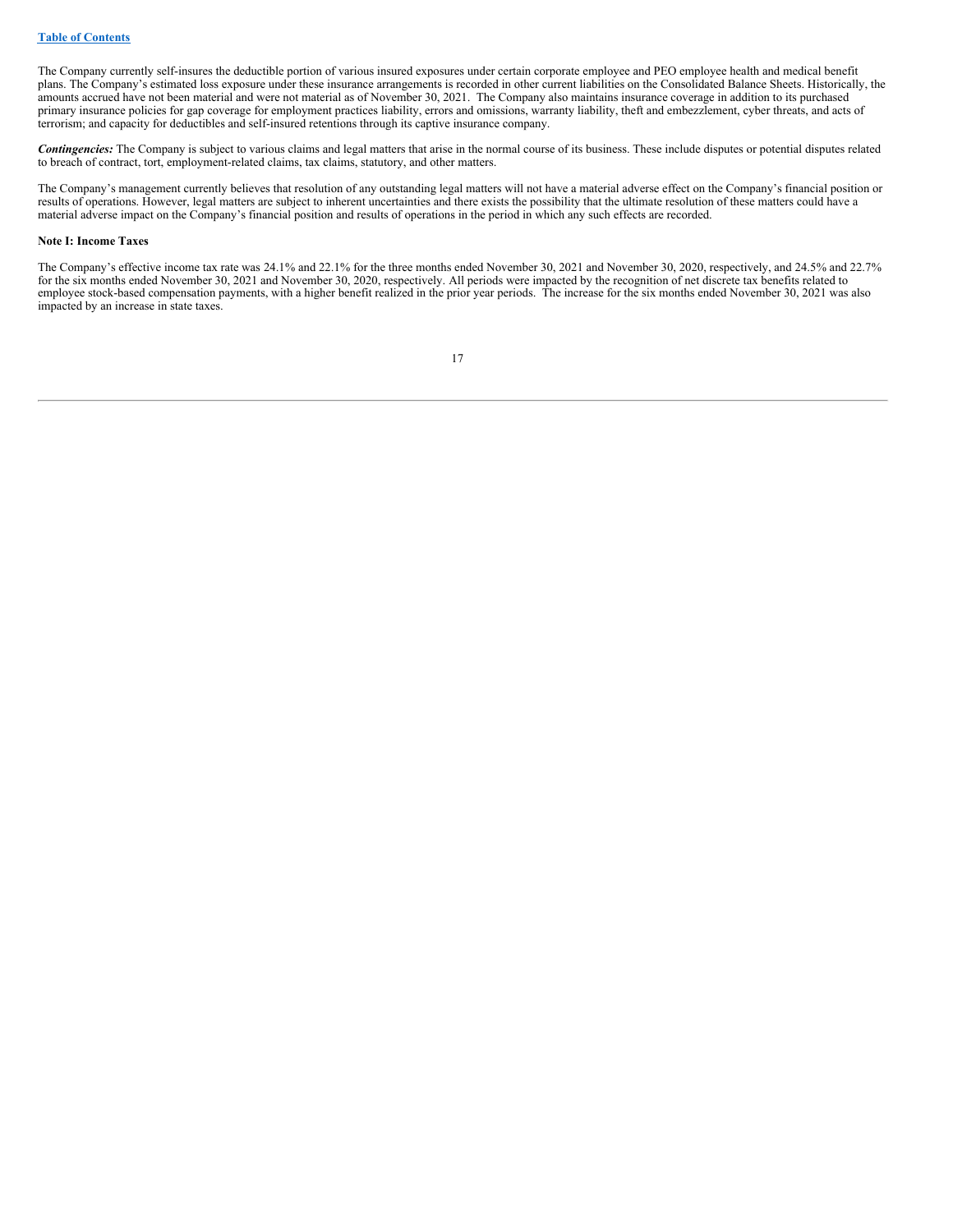#### <span id="page-19-0"></span>**Item 2. Management's Discussion and Analysis of Financial Condition and Results of Operations**

Management's Discussion and Analysis of Financial Condition and Results of Operations reviews the operating results of Paychex, Inc. and its wholly owned subsidiaries ("Paychex," the "Company," "we," "our," or "us") for the three months ended November 30, 2021 (the "second quarter"), the six months ended November 30, 2021 (the "six months"), the respective prior year periods ended November 30, 2020 (the "prior year periods"), and our financial condition as of November 30, 2021. The focus of this review is on the underlying business reasons for material changes and trends affecting our revenue, expenses, net income, and financial condition. This review should be read in conjunction with the November 30, 2021 consolidated financial statements and the related Notes to Consolidated Financial Statements (Unaudited) contained in this Quarterly Report on Form 10-Q ("Form 10-Q"). This review should also be read in conjunction with our Annual Report on Form 10-K ("Form 10-K") for the year ended May 31, 2021 ("fiscal 2021"). Forward-looking statements in this Form 10-Q are qualified by the cautionary statement included under the next sub-heading, "Cautionary Note Regarding Forward-Looking Statements".

#### **Cautionary Note Regarding Forward-Looking Statements**

Certain written and oral statements made by us may constitute "forward-looking statements" within the meaning of the safe harbor provisions of the United States ("U.S.") Private Securities Litigation Reform Act of 1995. Forward-looking statements can be identified by such words and phrases as "we expect," "expected to," "estimates," "estimated," "intend," "overview," "outlook," "guidance," "we look forward to," "would equate to," "projects," "projections," "projected," "projected to be," "anticipates," "anticipated," "we believe," "believes," "could be," "targeting," and other similar words or phrases. Examples of forward-looking statements include, among others, statements we make regarding operating performance, events, or developments that we expect or anticipate will occur in the future, including statements relating to our outlook, revenue growth, earnings, earnings-per-share growth, or similar projections.

Forward-looking statements are neither historical facts nor assurances of future performance. Instead, they are based only on our current beliefs, expectations, and assumptions regarding the future of our business, future plans and strategies, projections, anticipated events and trends, the economy, and other future conditions. Because forward-looking statements relate to the future, they are subject to inherent uncertainties, risks, and changes in circumstances that are difficult to predict, many of which are outside our control. Our actual results and financial condition may differ materially from those indicated in the forward-looking statements. Therefore, you should not place undue reliance upon any of these forward-looking statements. Important factors that could cause our actual results and financial condition to differ materially from those indicated in the forward-looking statements include, among others, the following:

- our ability to keep pace with changes in technology and to provide timely enhancements to our products and services;
- software defects, undetected errors, or development delays for our products;
- the possibility of cyberattacks, security vulnerabilities and Internet disruptions, including breaches of data security and privacy leaks, data loss and business interruptions;
- the possibility of failure of our operating facilities, computer systems, or communication systems during a catastrophic event;
- the failure of third-party service providers to perform their functions;
- · the possibility that we may be subject to additional risks related to our co-employment relationship with our professional employer organization ("PEO");
- · changes in health insurance and workers' compensation insurance rates and underlying claim trends;
- risks related to acquisitions and the integration of the businesses we acquire;
- our clients' failure to reimburse us for payments made by us on their behalf;
- · the effect of changes in government regulations mandating the amount of tax withheld or the timing of remittances;
- our failure to comply with covenants in our debt agreements;
- changes in governmental regulations and policies;
- our ability to comply with U.S. and foreign laws and regulations;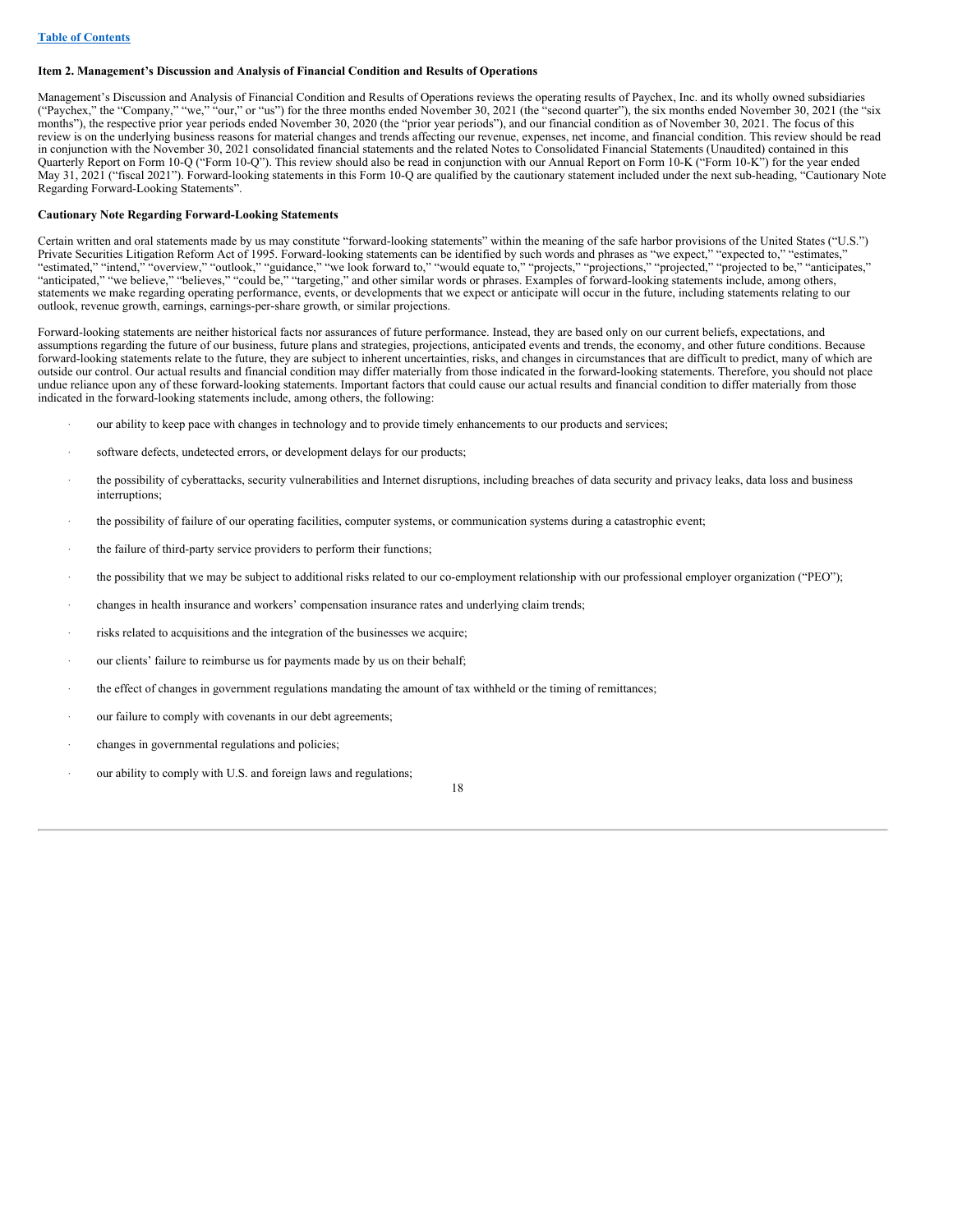- our compliance with data privacy laws and regulations;
- our failure to protect our intellectual property rights;
- potential outcomes related to pending or future litigation matters;
- the impact of the COVID-19 pandemic on the U.S. and global economy, and in particular on our small- and medium-sized business clients;
- volatility in the political and economic environment;
- · changes in the availability of qualified people; and
- · the possible effects of negative publicity on our reputation and the value of our brand.

Any of these factors, as well as other factors discussed in our Form 10-K for fiscal 2021 or in our other periodic filings with the Securities and Exchange Commission ("SEC"), could cause our actual results to differ materially from our anticipated results. The information provided in this Form 10-Q is based upon the facts and circumstances known as of the date of this report, and any forward-looking statements made by us in this Form 10-Q speak only as of the date on which they are made. Except as required by law, we undertake no obligation to update these forward-looking statements after the date of filing this Form 10-Q with the SEC to reflect events or circumstances after such date, or to reflect the occurrence of unanticipated events.

Our investor presentation regarding the financial results for the second quarter is available and accessible on our Paychex Investor Relations portal at https://investor.paychex.com. Information available on our website is not a part of, and is not incorporated into, this Form 10-Q. We intend to make future investor presentations available exclusively on our Paychex Investor Relations portal.

#### **Overview**

We are a leading human resource ("HR") software and services company, offering integrated human capital management ("HCM") solutions for HR, payroll, benefits, and insurance solutions for small- to medium-sized businesses. We offer a comprehensive portfolio of technology solutions and services, supported by our HR and compliance expertise, that help our clients address the evolving challenges of HR.

Paychex Flex® is our proprietary HCM software-as-a-service ("SaaS") platform that helps clients manage the employee life cycle from recruiting and hiring to retirement. This integrated suite of solutions includes recruiting, onboarding, HR, payroll, time and attendance, and employee benefits. It utilizes a single cloud-based platform, with single client and employee records. Clients can select the modules they need and easily add on services as they grow. In addition, we provide comprehensive HR Outsourcing solutions to help our clients plan, manage, and comply with all aspects of HR.

Our portfolio of HCM and employee benefit-related services is disaggregated into two categories, (1) Management Solutions and (2) PEO and Insurance Solutions, as discussed under the heading "Description of Services" in Part 1, Item 1 of our Form 10-K for fiscal 2021.

Our mission is to be the leading provider of HR, payroll, benefits, and insurance solutions by being an essential partner to small-and medium-sized businesses across the U.S. and parts of Europe. We believe that success in this mission will lead to strong, long-term financial performance. Our strategy focuses on providing integrated digital technology solutions; increasing client satisfaction; expanding our leadership in HR; growing our client bases; and engaging in strategic acquisitions.

We focus on driving growth in the number of clients, revenue per client, total revenue, and profits, while providing HCM technology and HR outsourcing and benefits services to our clients and their employees. We maintain industry-leading margins by managing our personnel costs and expenses while continuing to invest in our business, particularly in sales and marketing and innovative technology. We believe these investments are critical to our success. Looking to the future, investments in products, people, and technology have positioned us for long-term growth.

We continue to develop new and innovative solutions that help our customers balance the need to prioritize employee health and safety with the unique business challenges brought on by the COVID-19 pandemic. Most recently, we enhanced functionality within our Paychex Flex Document Management tool to help employers track vaccination status, restrict access, and maintain confidentiality of information.

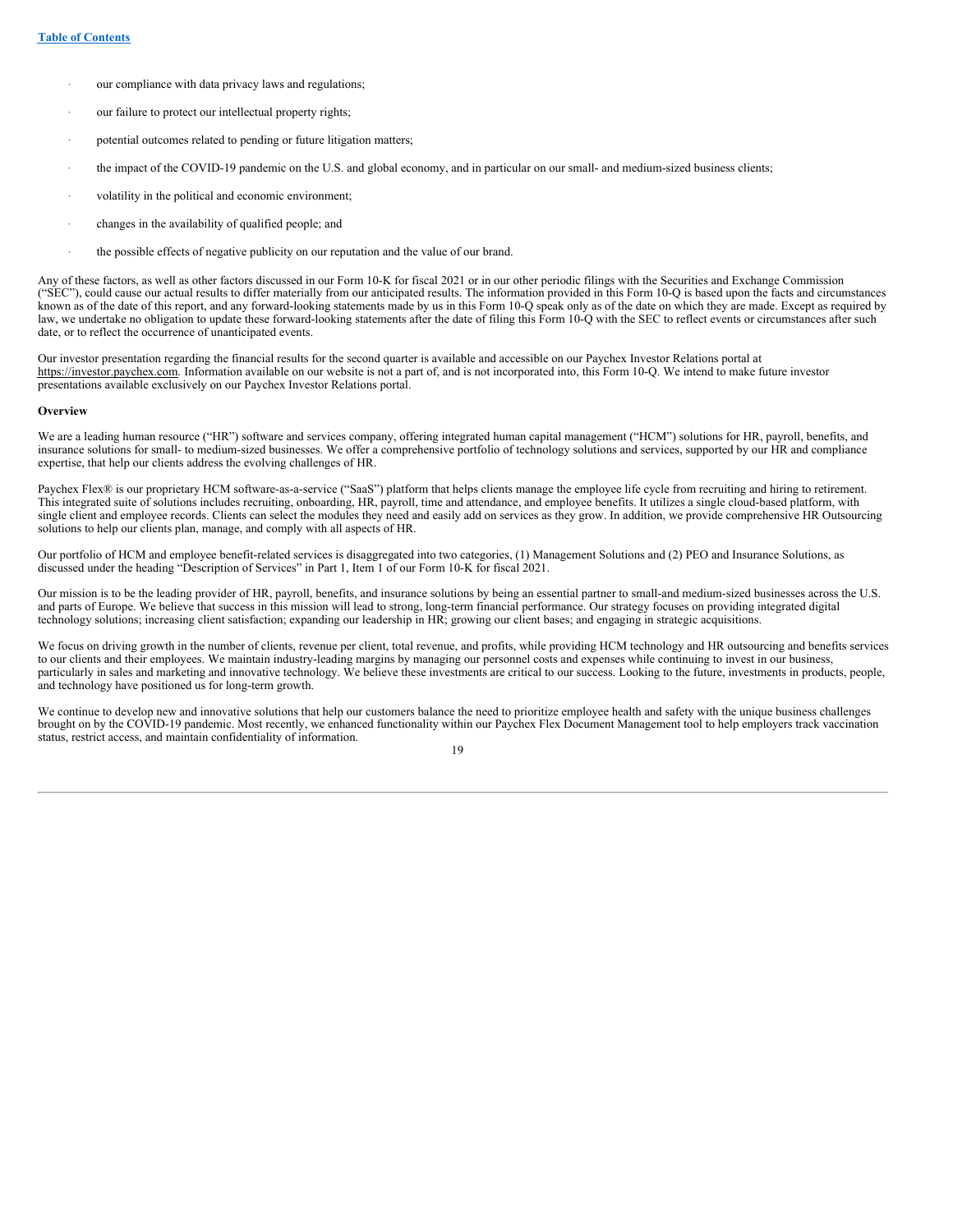Through a recent business acquisition completed in October 2021, we gained a state-of-the-art benefits administration software platform that is aligned with our commitment to driving innovation and delivering a suite of digital services. The combination of this technology with our full-service HR and benefits capabilities will position us for continued growth and expansion in the benefits marketplace.

#### **Second Quarter and Year to Date Business Highlights**

Highlights compared to the prior year periods are as follows:

|                                           | For the three months ended<br>November 30. |  |       |                       |  | For the six months ended<br>November 30. |  |         |                       |  |  |
|-------------------------------------------|--------------------------------------------|--|-------|-----------------------|--|------------------------------------------|--|---------|-----------------------|--|--|
| In millions, except per share amounts     | 2021                                       |  | 2020  | Change <sup>(2)</sup> |  | 2021                                     |  | 2020    | Change <sup>(2)</sup> |  |  |
| Total service revenue                     | 1.094.4                                    |  | 968.9 | $13\%$                |  | 2.162.8                                  |  | 1.886.2 | 15 %                  |  |  |
| Total revenue                             | .108.5                                     |  | 983.7 | 13 %                  |  | 2.191.4                                  |  | 1.915.9 | $14\%$                |  |  |
| Operating income                          | 440.3                                      |  | 354.3 | $24\%$                |  | 883.2                                    |  | 638.3   | 38 %                  |  |  |
| Net income                                | 332.1                                      |  | 272.4 | $22\%$                |  | 665.7                                    |  | 484.0   | 38 %                  |  |  |
| Adjusted net income <sup>(1)</sup>        | 329.8                                      |  | 264.8 | $25\%$                |  | 653.0                                    |  | 492.8   | $33\%$                |  |  |
| Diluted earnings per share                | 0.91                                       |  | 0.75  | $21\%$                |  | 1.83                                     |  | 1.34    | $37\%$                |  |  |
| Adjusted diluted earnings per share $(1)$ | 0.91                                       |  | 0.73  | $25\%$                |  | 1.80                                     |  | 1.36    | $32\%$                |  |  |
| Dividends paid to stockholders            | 238.3                                      |  | 223.5 | $7\%$                 |  | 476.4                                    |  | 446.7   | $7\%$                 |  |  |

(1) Adjusted net income and adjusted diluted earnings per share are not U.S. generally accepted accounting principle ("GAAP") measures. Adjusted net income and adjusted diluted earnings per share in all periods included an adjustment for net tax windfall benefits related to employee stock-based compensation payments. In the prior year periods, adjusted net income and adjusted diluted earnings per share included an adjustment for one-time non-recurring cost-saving initiatives. Refer to the "Non-GAAP Financial Measures" section of this Item 2 for a discussion of these non-GAAP measures and a reconciliation to the U.S. GAAP measures of net income and diluted earnings per share.

(2) Percentage changes are calculated based on unrounded numbers.

For further analysis of our results of operations for the second quarter and six months, the prior year periods, and our financial position as of November 30, 2021, refer to the tables and analysis in the "Results of Operations" and "Liquidity and Capital Resources" sections of this Item 2.

## **COVID-19 Update**

As the global COVID-19 pandemic has evolved, our priority has been, and continues to be, the health and safety of our employees. As vaccination levels increase and masking and social distancing guidelines help limit the impact of the pandemic, we implemented our phased return to office plan in October 2021. As part of our phased approach and in response to feedback received from our employees, we are providing greater levels of work flexibility as employees go back to their office locations.

We remain committed to proactively supporting our clients through the uncertainties of the COVID-19 pandemic and navigate the challenges of the future business environment. Our unique blend of technology solutions and expertise provides valuable tools and resources to assist our clients and their employees during this critical time and beyond. Our COVID-19 Help Center provides near real-time information and tools to help businesses navigate the constantly evolving business environment, including information on the latest Biden administration vaccine requirements. Our Paychex Employee Retention Tax Credit ("ERTC") service assists businesses in retroactively identifying tax credits and filing amended returns to claim these credits. To date, we have assisted businesses in securing \$6.0 billion in ERTC and paid leave credits.

Our strong balance sheet and operational flexibility have allowed us to successfully manage through the ongoing impacts of the COVID-19 pandemic while protecting our cash flow and liquidity. The strong results we experienced to start our fiscal year carried through to the second quarter as we maintained double-digit growth in both revenue and earnings over the prior year period. These results reflected higher checks per payroll which benefited from economic recovery as well as strong sales and client retention results due to continued investment in people and technology. We believe we are well-positioned with a broad portfolio of innovative technology and products along with our unparalleled expertise to meet the continuing needs of businesses and help them succeed and thrive as they begin to bring employees back to work and adjust to the changes of how, where, and when work gets done.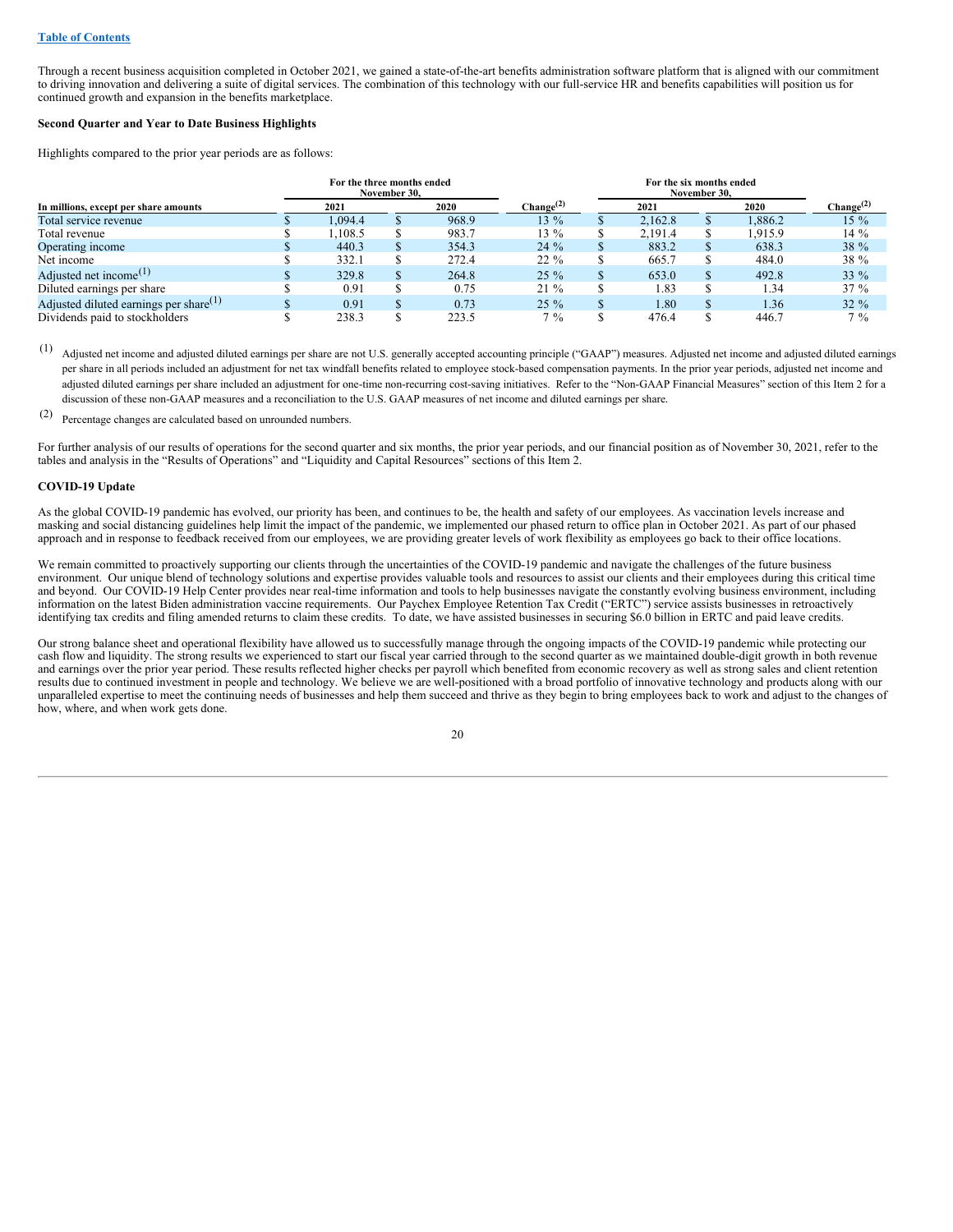#### **Table of [Contents](#page-1-0)**

We continually evaluate the nature and extent of changes to the market and economic conditions related to the COVID-19 pandemic and assess the potential impact on our business and financial position. Despite improving macroeconomic conditions, the emergence of vaccines, and the recent approval of vaccine booster shots, surges in COVID-19 cases, including variants of the strain, may cause people to self-quarantine or governments to shut down nonessential businesses again. We expect that the pandemic will continue to have an effect on our results, although the magnitude, duration, and full effects of the pandemic on our future results of operations or cash flows remain difficult to predict at this time.

For further discussion of the risks posed to our business from the COVID-19 pandemic, refer to Item 1A of our Form 10-K for fiscal 2021.

#### **RESULTS OF OPERATIONS**

#### *Summary of Results of Operations:*

|                                       |   | For the three months ended |              |       |                       |    |         |              |         |                       |  |
|---------------------------------------|---|----------------------------|--------------|-------|-----------------------|----|---------|--------------|---------|-----------------------|--|
|                                       |   |                            | November 30, |       |                       |    |         | November 30, |         |                       |  |
| In millions, except per share amounts |   | 2021                       |              | 2020  | Change <sup>(1)</sup> |    | 2021    |              | 2020    | Change <sup>(1)</sup> |  |
| <b>Revenue:</b>                       |   |                            |              |       |                       |    |         |              |         |                       |  |
| Management Solutions                  | S | 832.0                      | S            | 732.8 | $14\%$                | S. | 1,637.5 | S.           | 1,420.2 | $15\%$                |  |
| PEO and Insurance Solutions           |   | 262.4                      |              | 236.1 | $11\%$                |    | 525.3   |              | 466.0   | $13\%$                |  |
| <b>Total service revenue</b>          |   | 1,094.4                    |              | 968.9 | $13\%$                |    | 2,162.8 |              | 1,886.2 | $15\%$                |  |
| Interest on funds held for clients    |   | 14.1                       |              | 14.8  | $(5)\%$               |    | 28.6    |              | 29.7    | $(4)\%$               |  |
| <b>Total revenue</b>                  |   | 1.108.5                    |              | 983.7 | $13\%$                |    | 2,191.4 |              | 1,915.9 | $14\%$                |  |
| Total expenses                        |   | 668.2                      |              | 629.4 | $6\%$                 |    | 1,308.2 |              | 1,277.6 | $2\%$                 |  |
| <b>Operating income</b>               |   | 440.3                      |              | 354.3 | $24\%$                |    | 883.2   |              | 638.3   | 38 %                  |  |
| Other expense, net                    |   | (2.7)                      |              | (4.7) | n/m                   |    | (1.7)   |              | (12.6)  | n/m                   |  |
| Income before income taxes            |   | 437.6                      |              | 349.6 | $25 \%$               |    | 881.5   |              | 625.7   | 41 $%$                |  |
| Income taxes                          |   | 105.5                      |              | 77.2  | $36\%$                |    | 215.8   |              | 141.7   | 52 $%$                |  |
| Effective income tax rate             |   | 24.1 %                     |              | 22.1% |                       |    | 24.5 %  |              | 22.7%   |                       |  |
| Net income                            |   | 332.1                      |              | 272.4 | $22\%$                |    | 665.7   |              | 484.0   | 38 %                  |  |
| Diluted earnings per share            |   | 0.91                       |              | 0.75  | $21\%$                |    | 1.83    |              | 1.34    | $37\%$                |  |

(1) Percentage changes are calculated based on unrounded numbers.

n/m – not meaningful

The changes in revenue as compared to the prior year periods were primarily driven by the following factors:

- · *Management Solutions revenue:* \$832.0 million for the second quarter and \$1.6 billion for the six months, reflecting increases of 14% and 15%, respectively:
	- o Higher checks per payroll for HCM services and net gain in worksite employees for HR Solutions,
	- o Higher revenue per client resulting from improved price realization,
	- o Growth in client bases across HCM and ancillary products resulting from strong sales performance and high levels of retention, with notably strong demand for our HR Solutions offering,
	- o Impact of improved market conditions on asset-based revenue for retirement services, and
	- o Increase in funding for temporary staffing clients.
- · *PEO and Insurance Solutions revenue:* \$262.4 million for the second quarter and \$525.3 million for the six months, reflecting increases of 11% and 13%, respectively:
	- o Increase in the number of average worksite employees and an increase in average wages per worksite employee,
	- o Increase in PEO health insurance revenue, and
	- o Higher revenue related to state unemployment insurance.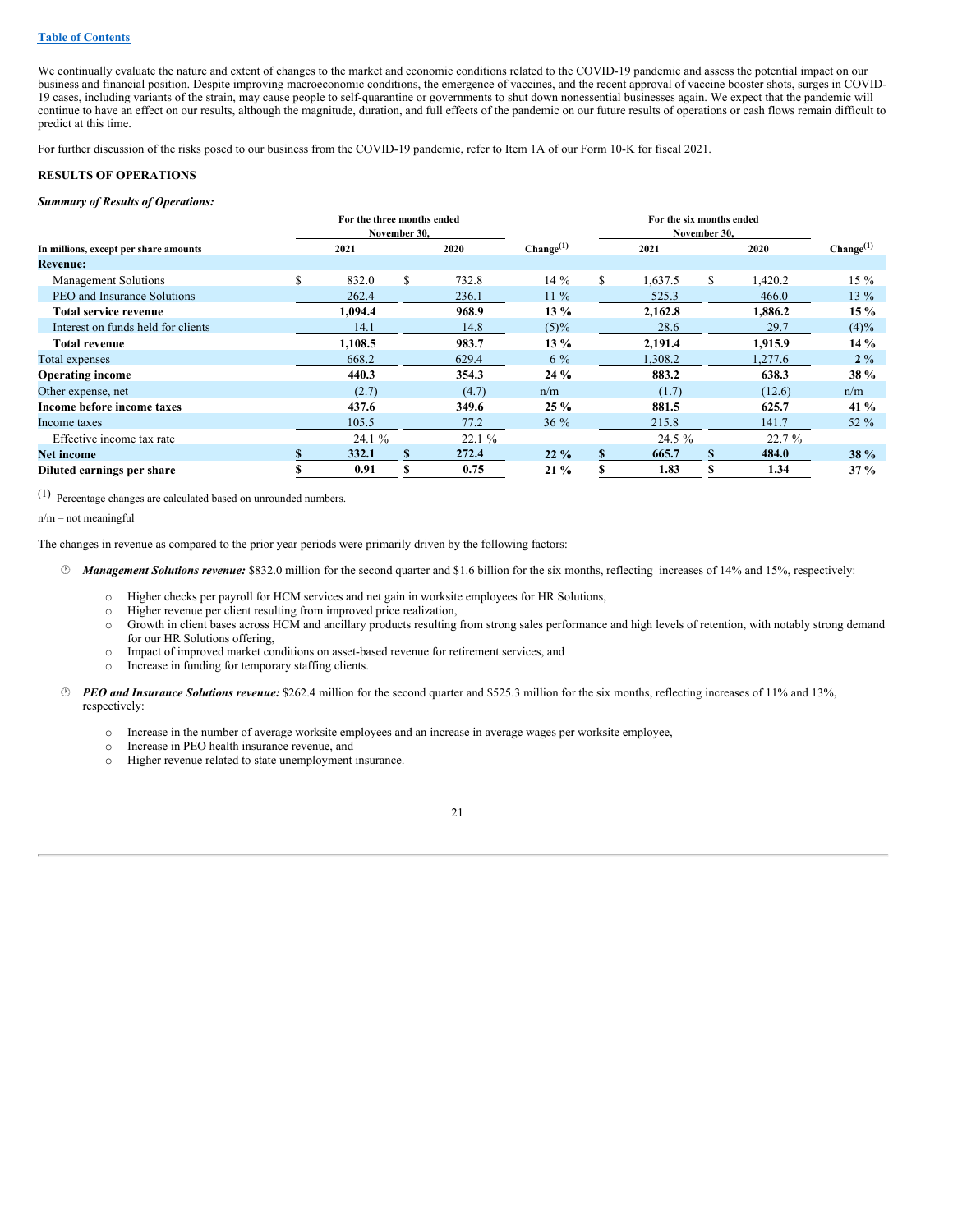#### **Table of [Contents](#page-1-0)**

We invest in highly liquid, investment-grade fixed income securities and do not utilize derivative instruments to manage interest rate risk. As of November 30, 2021, we had no exposure to high-risk or non-liquid investments. Details regarding our combined funds held for clients and corporate cash equivalents and investment portfolios were as follows:

|                                                                           | For the three months ended<br>November 30. |         |     |          |                       |    | For the six months ended<br>November 30. |    |          |                       |  |  |
|---------------------------------------------------------------------------|--------------------------------------------|---------|-----|----------|-----------------------|----|------------------------------------------|----|----------|-----------------------|--|--|
| \$ in millions                                                            |                                            | 2021    |     | 2020     | Change <sup>(1)</sup> |    | 2021                                     |    | 2020     | Change <sup>(1)</sup> |  |  |
| Average investment balances:                                              |                                            |         |     |          |                       |    |                                          |    |          |                       |  |  |
| Funds held for clients                                                    | S                                          | 3.917.5 |     | 3.581.4  | $9\%$                 | S. | 3.907.5                                  |    | 3.544.3  | $10\%$                |  |  |
| Corporate cash equivalents and investments                                |                                            | 1.182.8 |     | 964.9    | $23\%$                |    | 1,189.9                                  |    | 993.6    | $20\%$                |  |  |
| Total                                                                     |                                            | 5,100.3 |     | 4,546.3  | $12\%$                |    | 5,097.4                                  |    | 4,537.9  | $12\%$                |  |  |
|                                                                           |                                            |         |     |          |                       |    |                                          |    |          |                       |  |  |
| Average interest rates earned (exclusive of net realized gains/(losses)): |                                            |         |     |          |                       |    |                                          |    |          |                       |  |  |
| Funds held for clients                                                    |                                            | $1.4\%$ |     | $1.6\%$  |                       |    | $1.5 \%$                                 |    | $1.6\%$  |                       |  |  |
| Corporate cash equivalents and investments                                |                                            | $0.1\%$ |     | $0.2 \%$ |                       |    | $0.1\%$                                  |    | $0.2 \%$ |                       |  |  |
| Combined funds held for clients and corporate cash equivalents and        |                                            |         |     |          |                       |    |                                          |    |          |                       |  |  |
| investments                                                               |                                            | $1.1\%$ |     | $1.3\%$  |                       |    | $1.1\%$                                  |    | $1.3\%$  |                       |  |  |
|                                                                           |                                            |         |     |          |                       |    |                                          |    |          |                       |  |  |
| Total net realized gains                                                  | S.                                         | 0.0     | \$. | 0.4      |                       |    | 0.1                                      | υъ | 0.7      |                       |  |  |
|                                                                           |                                            |         |     |          |                       |    |                                          |    |          |                       |  |  |

(1) Percentage changes are calculated based on unrounded numbers.

| <b>S</b> in millions                                                         | November 30.<br>2021 |  | May 31,<br>2021 |
|------------------------------------------------------------------------------|----------------------|--|-----------------|
| Net unrealized gains on available for sale ("AFS") securities <sup>(1)</sup> | 35.9                 |  | 79.3            |
| Federal Funds rate $(2)$                                                     | $0.25 \%$            |  | $0.25 \%$       |
| Total fair value of AFS securities                                           | 3.317.1              |  | 3.020.2         |
| Weighted-average duration of AFS securities in years $(3)$                   |                      |  | 3.3             |
| Weighted-average yield-to-maturity of AFS securities (3)                     | $1.8\%$              |  | $.9\%$          |

(1) The net unrealized gain on our investment portfolio was approximately \$33.7 million as of December 20, 2021.

(2) The Federal Funds rate was in the range of 0.00% to 0.25% as of November 30, <sup>2021</sup> and May 31, 2021.

(3) These items exclude the impact of variable rate demand notes ("VRDNs") as they are tied to short-term interest rates.

*Total expenses:* The following table summarizes the total combined cost of service revenue and selling, general and administrative expenses for the periods below:

| For the three months ended<br>November 30, |  |          |  |       |                       |  |          |         |                       |
|--------------------------------------------|--|----------|--|-------|-----------------------|--|----------|---------|-----------------------|
| In millions                                |  | 2021     |  | 2020  | Change <sup>(1)</sup> |  | 2021     | 2020    | $\text{Change}^{(1)}$ |
| Compensation-related expenses              |  | 394.2 \$ |  | 382.6 | $3\%$                 |  | 777.1 \$ | 753.2   | $3\%$                 |
| PEO insurance costs                        |  | 100.2    |  | 88.4  | $13\%$                |  | 196.2    | 172.9   | $13\%$                |
| Depreciation and amortization              |  | 48.6     |  | 48.6  | $- \frac{9}{6}$       |  | 94.3     | 98.2    | $(4)\%$               |
| Cost-saving initiatives <sup>(2)</sup>     |  |          |  | 1.0   | n/m                   |  |          | 32.2    | n/m                   |
| Other expenses                             |  | 125.2    |  | 108.8 | $15\%$                |  | 240.6    | 221.1   | $9\%$                 |
| Total expenses                             |  | 668.2    |  | 629.4 | $6\%$                 |  | 1,308.2  | 1,277.6 | $2\%$                 |

(1) Percentage changes are calculated based on unrounded numbers.

(2) One-time costs and corresponding tax benefit recognized during fiscal <sup>2021</sup> related to the acceleration of cost-saving initiatives, including the long-term strategy to reduce our geographic footprint and headcount optimization. These events are not expected to recur.

#### n/m – not meaningful

Total expenses increased 6% to \$668.2 million for the second quarter and 2% to \$1.3 billion for the six months compared to the prior year periods. Excluding one-time costs of \$32.2 million incurred in the prior year period, total expenses increased 5% for the six months compared to the prior year period. Total expenses were impacted by the following:

- · *Compensation-related expenses:* \$394.2 million for the second quarter and \$777.1 million for the six months, both periods reflecting an increase of 3% due to an increase in wage rates and fringe benefits.
- · *PEO insurance costs:* \$100.2 million for the second quarter and \$196.2 million for the six months, both periods reflecting an increase of 13% as a result of growth in number of PEO worksite employees and health insurance revenue.

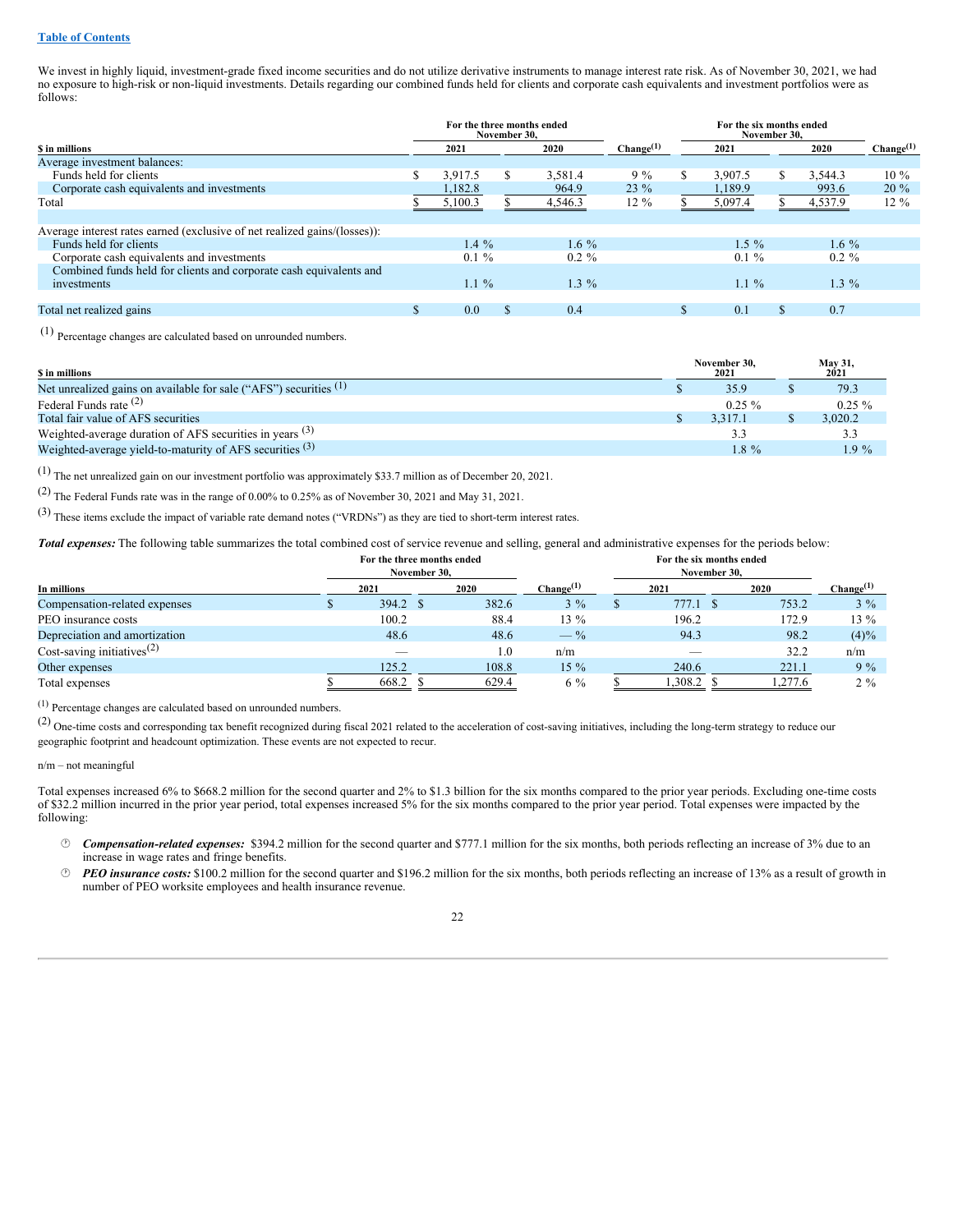· *Other expenses:* \$125.2 million for the second quarter and \$240.6 million for the six months, reflecting increases of 15% and 9%, respectively, due to investment in product development and information technology, an increase in the reserve for client fund losses due to growth in the business, and national advertising.

*Operating income:* Operating income increased 24% to \$440.3 million for the second quarter and 38% to \$883.2 million for the six months, as a result of double-digit revenue growth and a moderate expense increase.

Adjusted operating income<sup>(1)</sup>, which excluded the impact of one-time costs related to the August 2020 geo-optimization plan in the prior year periods, increased 32% to \$883.2 million for the six months. Operating margin (operating income as a percentage of total revenue) and adjusted operating margin<sup>(1)</sup> (operating income, adjusted for one-time costs, as a percentage of total revenue) were as follows:

|                                 | For the three months ended<br>November 30. |       | For the six months ended<br>November 30. |        |
|---------------------------------|--------------------------------------------|-------|------------------------------------------|--------|
|                                 | 2021                                       | 2020  | 2021                                     | 2020   |
| Operating margin                | 39.7 %                                     | 36.0% | 40.3 $%$                                 | 33.3 % |
| Adjusted operating margin $(1)$ | 39.7%                                      | 36.1% | 40.3 $%$                                 | 35.0 % |

Fluctuations in these metrics were attributable to the factors previously discussed.

(1) Adjusted operating income and adjusted operating margin are not U.S. GAAP measures. Refer to the "Non-GAAP Financial Measures" section of this Item <sup>2</sup> for <sup>a</sup> discussion of these non-GAAP measures and a reconciliation to the most comparable GAAP measures of operating income.

*Income taxes:* Our effective income tax rate was 24.1% for the second quarter and 24.5% for the six months, compared to 22.1% 22.7%, respectively, for the prior year periods. All periods were impacted by the recognition of net discrete tax benefits related to employee stock-based compensation payments, with a higher benefit realized in the prior year periods. The increase for the six months ended November 30, 2021 was also impacted by an increase in state taxes.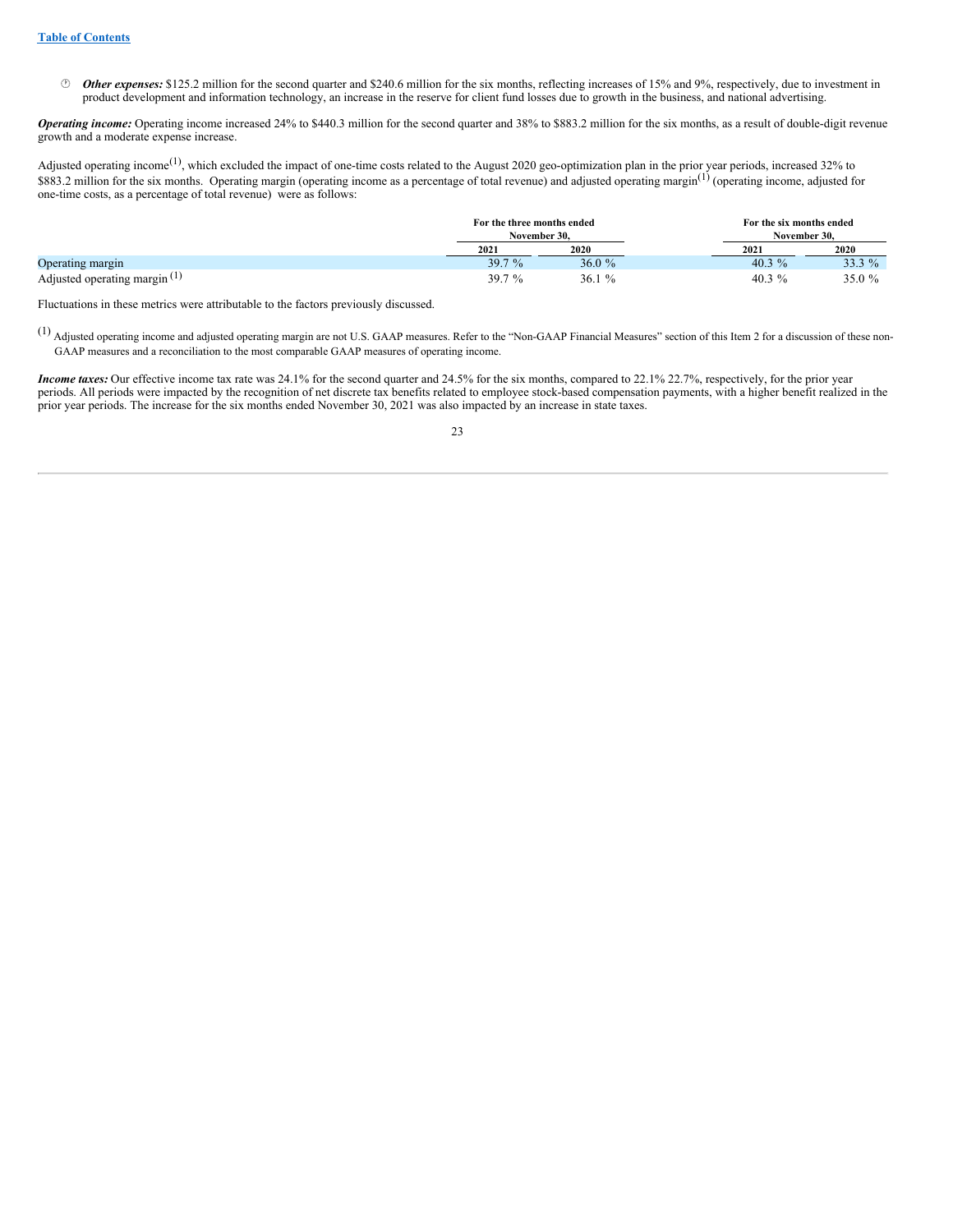#### **Table of [Contents](#page-1-0)**

*Non-GAAP Financial Measures:* Adjusted operating income, adjusted net income, adjusted diluted earnings per share, earnings before interest, taxes, depreciation, and amortization ("EBITDA"), and adjusted EBITDA are summarized as follows:

|                                                                                            |              | For the three months ended | November 30. |        |        |              | For the six months ended<br>November 30. |              |        |        |
|--------------------------------------------------------------------------------------------|--------------|----------------------------|--------------|--------|--------|--------------|------------------------------------------|--------------|--------|--------|
| <b>S</b> in millions                                                                       |              | 2021                       |              | 2020   | Change |              | 2021                                     |              | 2020   | Change |
| Operating income                                                                           | $\mathbb{S}$ | 440.3                      | $\mathbb{S}$ | 354.3  | $24\%$ | $\mathbb{S}$ | 883.2                                    | $\mathbb{S}$ | 638.3  | 38 %   |
| Non-GAAP adjustments:                                                                      |              |                            |              |        |        |              |                                          |              |        |        |
| Cost-saving initiatives <sup><math>(1)</math></sup>                                        |              |                            |              | 1.0    |        |              |                                          |              | 32.2   |        |
| Total non-GAAP adjustments                                                                 |              |                            |              | 1.0    |        |              |                                          |              | 32.2   |        |
| Adjusted operating income                                                                  |              | 440.3                      | \$           | 355.3  | $24\%$ | \$.          | 883.2                                    | \$           | 670.5  | 32 %   |
| Net income                                                                                 | $\mathbb{S}$ | 332.1                      | \$           | 272.4  | 22 %   | \$           | 665.7                                    | \$           | 484.0  | 38 %   |
| Non-GAAP adjustments:                                                                      |              |                            |              |        |        |              |                                          |              |        |        |
| Excess tax benefit related to employee stock-based compensation<br>payments <sup>(2)</sup> |              | (2.3)                      |              | (8.5)  |        |              | (12.7)                                   |              | (15.5) |        |
| Cost-saving initiatives <sup><math>(1)</math></sup>                                        |              |                            |              | 0.9    |        |              |                                          |              | 24.3   |        |
| Total non-GAAP adjustments                                                                 |              | (2.3)                      |              | (7.6)  |        |              | (12.7)                                   |              | 8.8    |        |
|                                                                                            |              | 329.8                      | \$           | 264.8  |        | S            | 653.0                                    | \$           | 492.8  |        |
| Adjusted net income                                                                        |              |                            |              |        | 25 %   |              |                                          |              |        | 33 %   |
| Diluted earnings per share $(3)$                                                           | \$           | 0.91                       | \$           | 0.75   | 21 %   | \$           | 1.83                                     | \$           | 1.34   | 37 %   |
| Non-GAAP adjustments:                                                                      |              |                            |              |        |        |              |                                          |              |        |        |
| Excess tax benefit related to employee stock-based compensation                            |              |                            |              |        |        |              |                                          |              |        |        |
| payments <sup>(2)</sup>                                                                    |              | (0.01)                     |              | (0.02) |        |              | (0.03)                                   |              | (0.04) |        |
| Cost-saving initiatives <sup><math>(1)</math></sup>                                        |              |                            |              |        |        |              |                                          |              | 0.07   |        |
| Total non-GAAP adjustments                                                                 |              | (0.01)                     |              | (0.02) |        |              | (0.03)                                   |              | 0.02   |        |
| Adjusted diluted earnings per share                                                        |              | 0.91                       | \$           | 0.73   | 25 %   |              | 1.80                                     | \$           | 1.36   | $32\%$ |
| Net income                                                                                 | $\mathbb{S}$ | 332.1                      | $\mathbb{S}$ | 272.4  | 22 %   | $\mathbf{s}$ | 665.7                                    | $\mathbb{S}$ | 484.0  | 38 %   |
| Non-GAAP adjustments:                                                                      |              |                            |              |        |        |              |                                          |              |        |        |
| Interest expense, net                                                                      |              | 8.9                        |              | 8.5    |        |              | 17.9                                     |              | 16.9   |        |
| Income taxes                                                                               |              | 105.5                      |              | 77.2   |        |              | 215.8                                    |              | 141.7  |        |
| Depreciation and amortization expense                                                      |              | 48.6                       |              | 48.6   |        |              | 94.3                                     |              | 98.2   |        |
| Total non-GAAP adjustments                                                                 |              | 163.0                      |              | 134.3  |        |              | 328.0                                    |              | 256.8  |        |
| <b>EBITDA</b>                                                                              |              | 495.1                      |              | 406.7  | 22 %   |              | 993.7                                    |              | 740.8  | $34\%$ |
| Cost-saving initiatives <sup><math>(1)</math></sup>                                        |              |                            |              | 1.0    |        |              |                                          |              | 32.2   |        |
| <b>Adjusted EBITDA</b>                                                                     | \$           | 495.1                      | \$           | 407.7  | 21 %   |              | 993.7                                    |              | 773.0  | 29 %   |

(1) One-time costs and corresponding tax benefit recognized during fiscal <sup>2021</sup> related to the acceleration of cost-saving initiatives, including the long-term strategy to reduce our geographic footprint and headcount optimization. These events are not expected to recur.

(2) Net tax windfall benefits related to employee stock-based compensation payments recognized in income taxes. This item is subject to volatility and will vary based on employee decisions on exercising employee stock options and fluctuations in our stock price, neither of which is within the control of management.

 $^{(3)}$  The calculation of the impact of non-GAAP adjustments on diluted earnings per share is performed on each line independently. The table may not add down by  $+/$ -\$0.01 due to rounding.

In addition to reporting operating income, net income, and diluted earnings per share, which are U.S. GAAP measures, we present adjusted operating income, adjusted operating margin, adjusted net income, adjusted diluted earnings per share, EBITDA, and adjusted EBITDA, which are non-GAAP measures. We believe these additional measures are indicators of our core business operations' performance period over period. Adjusted operating income, adjusted operating margin, adjusted net income, adjusted diluted earnings per share, EBITDA, and adjusted EBITDA, are not calculated through the application of U.S. GAAP and are not required forms of disclosure by the SEC. As such, they should not be considered a substitute for the U.S. GAAP measures of operating income, net income, and diluted earnings per share, and, therefore, they should not be used in isolation, but in conjunction with the U.S. GAAP measures. The use of any non-GAAP measure may produce results that vary from the U.S. GAAP measure and may not be comparable to a similarly defined non-GAAP measure used by other companies.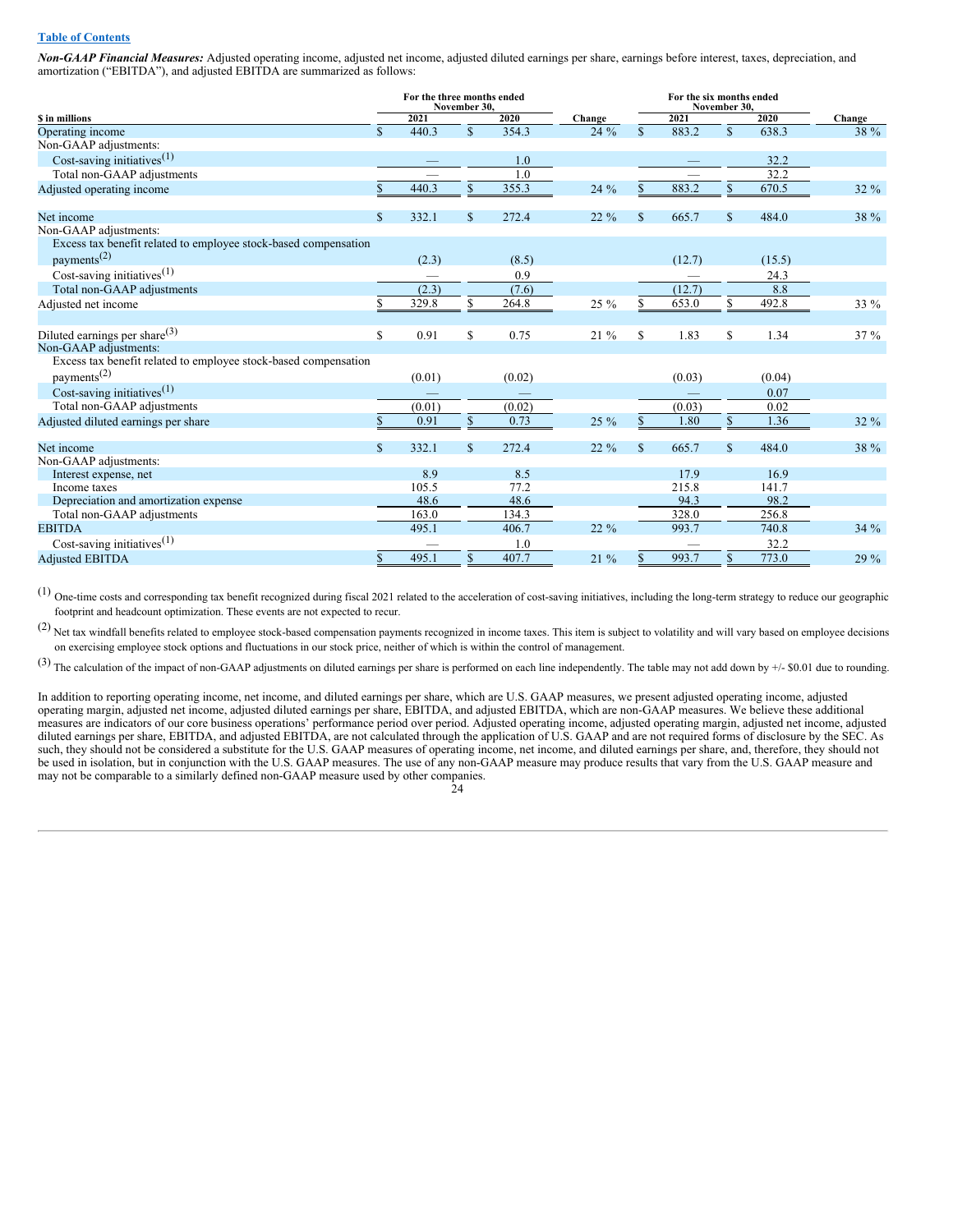## **LIQUIDITY AND CAPITAL RESOURCES**

As of November 30, 2021, our financial position remained strong with cash, restricted cash, and total corporate investments of \$1.1 billion. Total short-term and long-term borrowings, net of debt issuance costs, were \$806.4 million as of November 30, 2021. Our primary source of cash is generated by our ongoing operations. Cash flow from operations was \$555.4 million for the six months. Our positive cash flows have allowed us to support our business and pay dividends. We currently anticipate that cash, restricted cash, and total corporate investments as of November 30, 2021, along with projected operating cash flows and available short-term financing, will support our business operations, capital purchases, share repurchases, and dividend payments for the foreseeable future.

We believe that our investments in an unrealized loss position as of November 30, 2021 were not impaired due to increased credit risk or other valuation concerns, nor has any event occurred subsequent to that date to indicate any change in our assessment.

#### **Financing**

*Short-term financing:* We maintain committed and unsecured credit facilities and irrevocable letters of credit as part of our normal and recurring business operations. The purpose of these credit facilities is to meet short-term funding requirements, finance working capital needs, and for general corporate purposes. We typically borrow on an overnight or short-term basis under our credit facilities. Refer to Note M of the Notes to Consolidated Financial Statements contained in Item 8 of our Form 10-K for fiscal 2021 for further discussion on our credit facilities.

Details of our credit facilities as of November 30, 2021 were as follows:

|                                                 |                        | <b>Maximum</b> | <b>November 30, 2021</b> |        |           |  |
|-------------------------------------------------|------------------------|----------------|--------------------------|--------|-----------|--|
|                                                 |                        | Amount         | Outstanding              |        | Available |  |
| S in millions                                   | <b>Expiration Date</b> | Available      | Amount                   | Amount |           |  |
| <b>Credit facilities:</b>                       |                        |                |                          |        |           |  |
| JP Morgan Chase Bank, N.A. ("JPM")              | July 31, 2024          | 1.000.0        | $-$                      |        | 1,000.0   |  |
| <b>JPM</b>                                      | September 17, 2026     | 750.0          |                          |        | 750.0     |  |
| PNC Bank, National Association ("PNC")          | February $6, 2023$     | 250.0          | 8.9                      |        | 241.1     |  |
| Total Lines of Credit Outstanding and Available |                        |                | 8.9                      |        | 1,991.1   |  |

Amounts outstanding under the PNC credit facility as of November 30, 2021 remain outstanding as of the date of this report.

On September 17, 2021, we amended our \$500.0 million credit facility with JPM. The amendment increased the credit facility's maximum borrowing capacity to \$750.0 million, extended the term through September 17, 2026, with the option to extend for two additional one-year periods, and amended interest rate provisions to phase out the use of the London Interbank Offered Rate ("LIBOR"). In addition, we also amended our \$1.0 billion credit facility with JPM. The amendment phases out the use of LIBOR and adopts other administrative changes to maintain consistency with our other credit facilities.

Details of borrowings under each credit facility during the second quarter and the prior year period were as follows:

|                                  |    |                                               |                                |  | For the three months ended November 30, 2021 |    |            |  |
|----------------------------------|----|-----------------------------------------------|--------------------------------|--|----------------------------------------------|----|------------|--|
|                                  |    |                                               |                                |  | <b>Credit Facility</b>                       |    |            |  |
|                                  |    | \$1 Billion<br>\$250 Million<br>\$750 Million |                                |  |                                              |    |            |  |
| \$ in millions                   |    |                                               | <b>JPM</b>                     |  | <b>JPM</b>                                   |    | <b>PNC</b> |  |
| Number of days borrowed          |    |                                               |                                |  |                                              |    | 91         |  |
| Maximum amount borrowed          |    |                                               | $\overline{\phantom{m}}$       |  | $\overline{\phantom{a}}$                     |    | 8.9        |  |
| Weighted-average amount borrowed |    |                                               | $\overbrace{\hspace{25mm}}^{}$ |  | $\overline{\phantom{m}}$                     | ٠D | 8.5        |  |
| Weighted-average interest rate   |    |                                               | $-$ %                          |  | $-$ %                                        |    | $1.21\%$   |  |
|                                  | 25 |                                               |                                |  |                                              |    |            |  |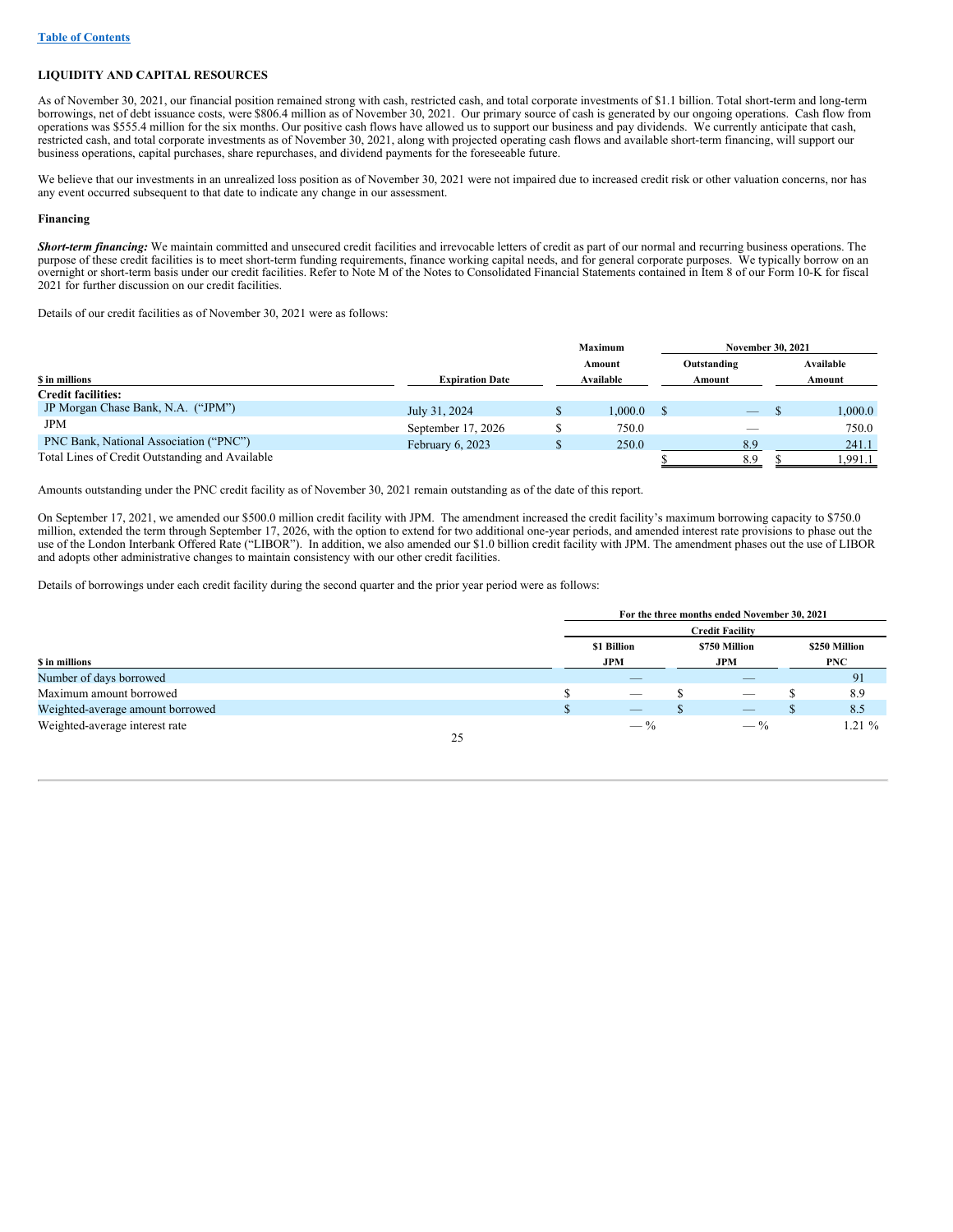|                                  | For the three months ended November 30, 2020<br><b>Credit Facility</b> |            |               |                                                                                                                                                                                                                                                                                                                                                                                                         |  |            |
|----------------------------------|------------------------------------------------------------------------|------------|---------------|---------------------------------------------------------------------------------------------------------------------------------------------------------------------------------------------------------------------------------------------------------------------------------------------------------------------------------------------------------------------------------------------------------|--|------------|
|                                  |                                                                        |            |               |                                                                                                                                                                                                                                                                                                                                                                                                         |  |            |
|                                  | \$1 Billion<br>\$500 Million                                           |            | \$250 Million |                                                                                                                                                                                                                                                                                                                                                                                                         |  |            |
| \$ in millions                   |                                                                        | <b>JPM</b> |               | <b>JPM</b>                                                                                                                                                                                                                                                                                                                                                                                              |  | <b>PNC</b> |
| Number of days borrowed          |                                                                        |            |               | $\overline{\phantom{a}}$                                                                                                                                                                                                                                                                                                                                                                                |  | 91         |
| Maximum amount borrowed          |                                                                        | 217.5      |               | $\overline{\phantom{a}}$                                                                                                                                                                                                                                                                                                                                                                                |  | 246.9      |
| Weighted-average amount borrowed |                                                                        | 204.5      |               | $\hspace{1.0cm} \overline{\hspace{1.0cm} \hspace{1.0cm} \hspace{1.0cm} } \hspace{1.0cm} \hspace{1.0cm} \overline{\hspace{1.0cm} \hspace{1.0cm} \hspace{1.0cm} } \hspace{1.0cm} \hspace{1.0cm} \overline{\hspace{1.0cm} \hspace{1.0cm} \hspace{1.0cm} } \hspace{1.0cm} \hspace{1.0cm} \overline{\hspace{1.0cm} \hspace{1.0cm} \hspace{1.0cm} } \hspace{1.0cm} \hspace{1.0cm} \hspace{1.0cm} } \hspace{1$ |  | 14.4       |
| Weighted-average interest rate   |                                                                        | $3.25 \%$  |               | $- \frac{6}{6}$                                                                                                                                                                                                                                                                                                                                                                                         |  | $1.07\%$   |

Short-term borrowings are primarily used for the settlement of client fund obligations, rather than liquidating previously collected client funds that have been invested in AFS securities allocated to our long-term investment portfolio.

Subsequent to November 30, 2021, there were no overnight borrowings under our PNC and JPM credit facilities.

We expect to have access to the amounts available under our current credit facilities to meet our ongoing financial needs. However, if we experience reductions in our operating cash flows due to any of the risk factors outlined in, but not limited to, Item 1A in our Form 10-K for fiscal 2021 and other SEC filings, we may need to adjust our capital, operating and other discretionary spending to realign our working capital requirements with the capital resources available to us. Furthermore, if we determine the need for additional short-term liquidity, there is no assurance that such financing, if pursued and obtained, would be adequate or on terms acceptable to us.

Letters of credit: As of November 30, 2021, we had irrevocable standby letters of credit available totaling \$149.7 million, required to secure commitments for certain insurance policies. The letters of credit expire at various dates between approximately December 23, 2021 and December 5, 2022. No amounts were outstanding on these letters of credit during the second quarter or as of November 30, 2021.

*Long-term financing:* We have borrowed \$800.0 million through the issuance of long-term private placement debt ("Senior Notes"). Certain information related to our Senior Notes are as follows:

|                         | <b>Senior Notes</b>     | <b>Senior Notes</b>     |
|-------------------------|-------------------------|-------------------------|
|                         | <b>Series A</b>         | <b>Series B</b>         |
| Stated interest rate    | $4.07\%$                | 4.25%                   |
| Effective interest rate | 4.15%                   | 4.31%                   |
| Interest rate type      | Fixed                   | Fixed                   |
| Interest payment dates  | Semi-annual, in arrears | Semi-annual, in arrears |
| Principal payment dates | March 13, 2026          | March 13, 2029          |
| Note type               | Unsecured               | Unsecured               |

Refer to Note N of the Notes to Consolidated Financial Statements contained in Item 8 of our Form 10-K for fiscal 2021 for further discussion on our long-term financing.

*Other commitments:* We had outstanding commitments under existing workers' compensation insurance agreements and legally binding contractual arrangements, which included immaterial leases that have yet to commence. We also entered into various purchase commitments with vendors in the ordinary course of business and had outstanding commitments to purchase approximately \$4.1 million of capital assets as of November 30, 2021. In addition, we are involved in three limited partnership agreements to contribute a maximum of \$30.0 million to venture capital funds in the financial technology sector. As of November 30, 2021, we have contributed approximately \$14.9 million of the total funding commitment.

In the normal course of business, we make representations and warranties that guarantee the performance of services under service arrangements with clients. Historically, there have been no material losses related to such guarantees. We have also entered into indemnification agreements with our officers and directors, which require us to defend and, if necessary, indemnify these individuals for certain pending or future claims as they relate to their services provided to us.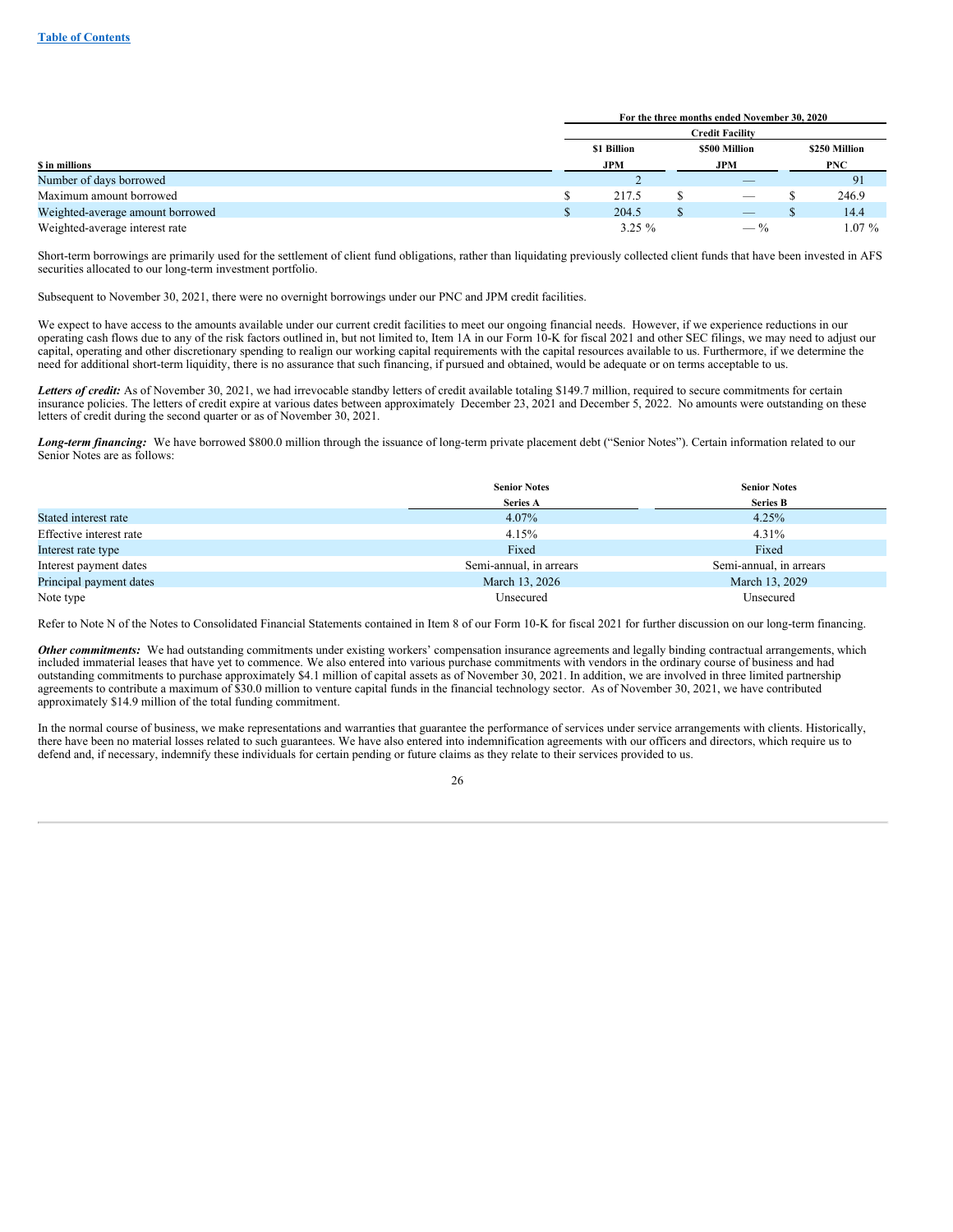We currently self-insure the deductible portion of various insured exposures under certain corporate employee and PEO employee health and medical benefit plans. Our estimated loss exposure under these insurance arrangements is recorded in other current liabilities on our Consolidated Balance Sheets. Historically, the amounts accrued have not been material and were not material as of November 30, 2021. We also maintain insurance coverage in addition to our purchased primary insurance policies for gap coverage for employment practices liability, errors and omissions, warranty liability, theft and embezzlement, cyber threats, and acts of terrorism; and capacity for deductibles and self-insured retentions through our captive insurance company.

## **Operating, Investing, and Financing Cash Flow Activities**

|                                                      | For the six months ended<br>November 30, |         |  |         |        |
|------------------------------------------------------|------------------------------------------|---------|--|---------|--------|
|                                                      |                                          |         |  |         |        |
| In millions                                          |                                          | 2021    |  | 2020    | Change |
| Net cash provided by operating activities            |                                          | 555.4   |  | 430.7   | 124.7  |
| Net cash used in investing activities                |                                          | (451.4) |  | (490.4) | 39.0   |
| Net cash used in financing activities                |                                          | (302.9) |  | (462.4) | 159.5  |
| Net change in cash, restricted cash, and equivalents |                                          | (198.9) |  | (522.1) | 323.2  |
|                                                      |                                          |         |  |         |        |
| Cash dividends per common share                      |                                          | 1.32    |  | . 24    |        |

The changes in our cash flow for the six months compared to the prior year period were primarily the result of the following key drivers:

#### *Operating Cash Flow Activities*

- · Higher net income attributable to the reasons discussed in the "Results of Operations" section of this Item 2.
- · Decrease in income tax payments; offset by,
- $\circled{e}$  Increase in receivables due to an increase in funding for temporary staffing clients; and,
- · Higher incentive compensation payments.

#### *Investing Cash Flow Activities*

- · The decrease in cash used was primarily related to prior year period purchases of AFS securities from funds held for clients that were previously being held as cash or cash equivalents due to uncertainty in the economy. This is partially offset by,
- · Our recent completion of an immaterial business acquisition, discussed in the "Overview" section of this Item 2; and,
- · Greater investment in technology as we continued to introduce new product solutions and enhancements.

Fluctuations in the net purchases and sales/maturities of AFS securities are also due to timing within the client funds portfolio and market conditions. Amounts will vary based upon the timing of collection from clients, and the related remittance to applicable tax or regulatory agencies for payroll tax administration services and to employees of clients utilizing employee payment services.

Discussion of interest rates and related risks is included in the "Market Risk Factors" section of this Item 2.

#### *Financing Cash Flow Activities*

- · Increase in net cash inflows from changes in client fund obligations due to client base growth and improving economic conditions.
- · Decrease in the repurchase of common shares as we did not repurchase any shares in the six months versus 0.4 million shares repurchased in the prior year period. Refer to Part II, Item 2 of this Form 10-Q for further discussion on our common stock repurchase programs; partially offset by,
- · Decrease in equity-based plan activity as 1.0 million shares of our common stock were exercised or vested during the six months compared to 2.2 million shares exercised or vested in the prior year period; and,
- · Dividends paid increased \$29.7 million compared to the prior year period due to an increase in our quarterly dividend from \$0.62 per share to \$0.66 per share. The payment of future dividends is dependent on our future earnings and cash flow and is subject to the discretion of our Board of Directors.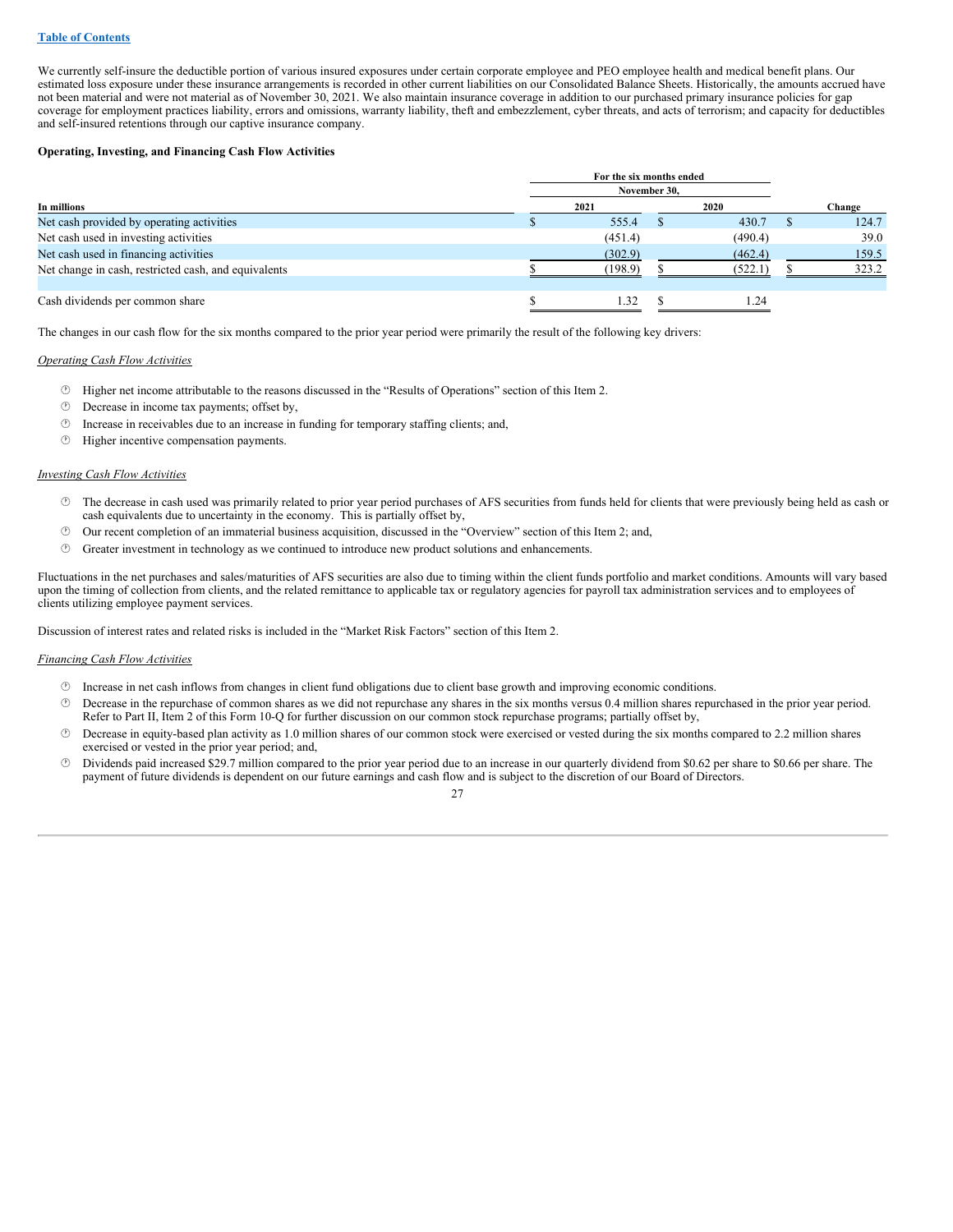The client fund obligations liability will also vary based on the timing of collecting client funds and the related required remittance of funds to applicable tax or regulatory agencies for payroll tax administration services and to employees of clients utilizing employee payment services. Collections from clients are typically remitted from one to 30 days after receipt, with some items extending to 90 days.

## **MARKET RISK FACTORS**

Changes in interest rates and interest rate risk: Funds held for clients are primarily comprised of short-term funds and AFS securities. Corporate investments are primarily comprised of AFS securities. As a result of our investing activities, we are exposed to changes in interest rates that may materially affect our results of operations and financial position. Changes in interest rates will impact the earnings potential of future investments and will cause fluctuations in the fair value of our longer-term AFS securities. We follow an investment strategy of protecting principal and optimizing liquidity. A substantial portion of our portfolios is invested in high credit quality securities with ratings of AA or higher, and A-1/P-1 ratings on short-term securities. We invest predominantly in municipal bonds; corporate bonds; and U.S. government agency securities. We limit the amounts that can be invested in any single issuer and invest primarily in short- to intermediate-term instruments whose fair value is less sensitive to interest rate changes. We manage the AFS securities to a benchmark duration of two and one-half to three and three-quarters years.

During the six months ended November 30, 2021, our primary short-term investment vehicle was bank demand deposit accounts. We have no exposure to high-risk or nonliquid investments. We have insignificant exposure to European investments. We have not and do not utilize derivative financial instruments to manage our interest rate risk.

During the six months ended November 30, 2021, the average interest rate earned on our combined funds held for clients and corporate cash equivalents and investment portfolios was 1.1% compared to 1.3% for the prior year period. When interest rates are falling, the full impact of lower interest rates will not immediately be reflected in net income due to the interaction of short- and long-term interest rate changes. During a falling interest rate environment, earnings decrease from our short-term investments, and over time, earnings will decrease from our longer-term AFS securities. Earnings from AFS securities, which as of November 30, 2021 had an average duration of 3.3 years, would not reflect decreases in interest rates until the investments are sold or mature and the proceeds are reinvested at lower rates.

The amortized cost and fair value of AFS securities that had stated maturities as of November 30, 2021 are shown below by expected maturity.

|                                          | <b>November 30, 2021</b> |           |  |         |
|------------------------------------------|--------------------------|-----------|--|---------|
|                                          |                          | Amortized |  | Fair    |
| In millions                              |                          | cost      |  | value   |
| Maturity date:                           |                          |           |  |         |
| Due in one year or less                  |                          | 349.5     |  | 352.4   |
| Due after one year through three years   |                          | 670.5     |  | 690.1   |
| Due after three years through five years |                          | 1.122.5   |  | 1.142.7 |
| Due after five years                     |                          | 1,138.7   |  | 1,131.9 |
| Total                                    |                          | 3,281.2   |  | 3,317.1 |
|                                          |                          |           |  |         |

VRDNs are primarily categorized as due after five years in the table above as the contractual maturities on these securities are typically 20 to 30 years. Although these securities are issued as long-term securities, they are priced and traded as short-term instruments because of the liquidity provided through the tender feature.

As of November 30, 2021, the Federal Funds rate was in the range of 0.00% to 0.25%. There continues to be uncertainty in the changing market and economic conditions, including the possibility of additional measures that could be taken by the Federal Reserve and other government agencies, related to the COVID-19 pandemic. We will continue to monitor the market conditions.

Calculating the future effects of changing interest rates involves many factors. These factors include, but are not limited to:

- · governmental action resulting from the COVID-19 pandemic;
- $\circledcirc$  daily interest rate changes;
- $\circledcirc$  seasonal variations in investment balances;
- $\circledcirc$  actual duration of short-term and AFS securities;
- $\circledcirc$  the proportion of taxable and tax-exempt investments;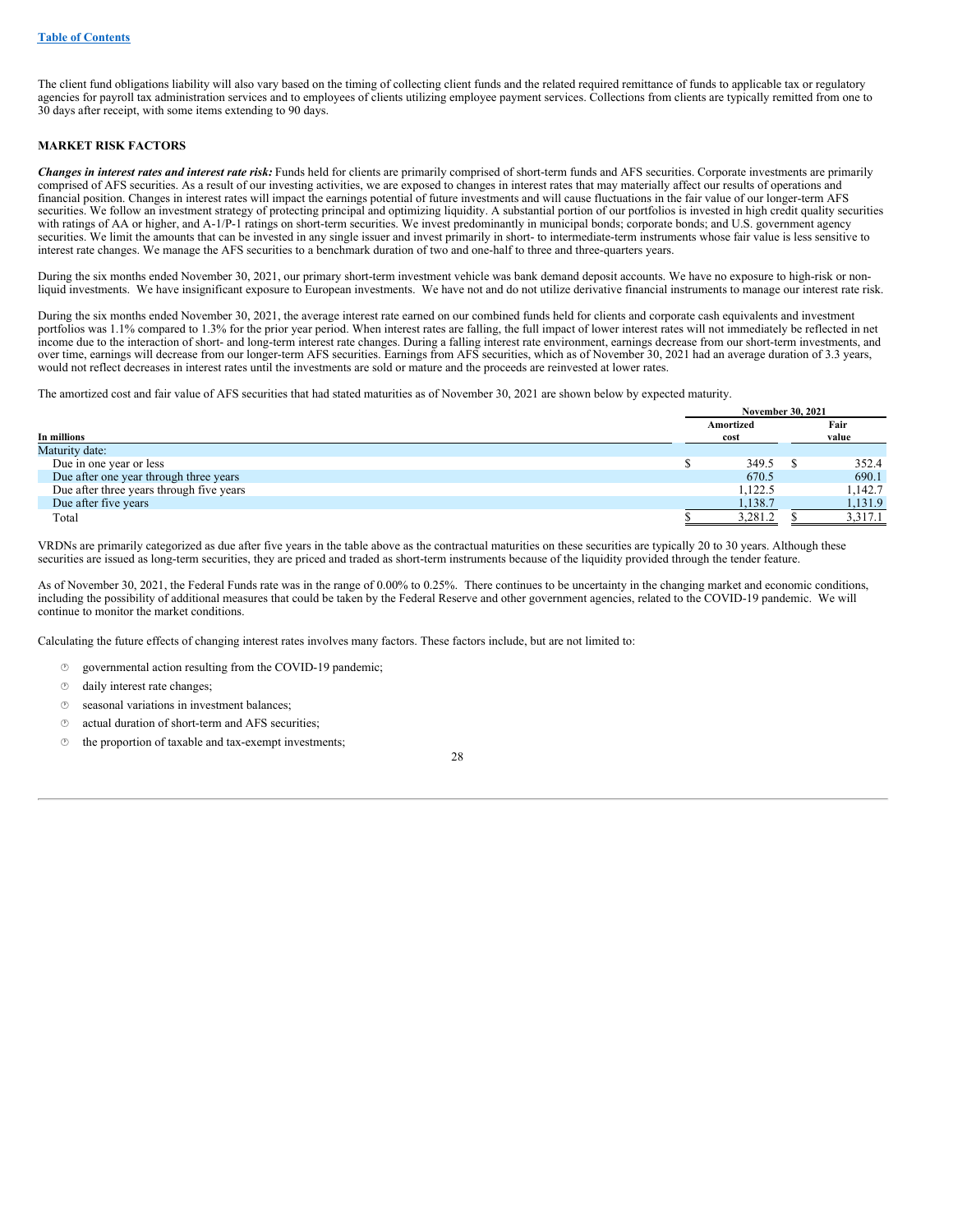- · changes in tax-exempt municipal rates versus taxable investment rates, which are not synchronized or simultaneous; and
- · financial market volatility and the resulting effect on benchmark and other indexing interest rates.

Subject to these factors and under normal financial market conditions, a 25-basis-point change in taxable interest rates generally affects our tax-exempt interest rates by approximately 17 basis points. Under normal financial market conditions, the impact to earnings from a 25-basis-point change in short-term interest rates would be approximately \$3.0 million to \$3.5 million, after taxes, for a twelve-month period. Such a basis point change may or may not be tied to changes in the Federal Funds rate.

Our total investment portfolio (funds held for clients and corporate cash equivalents and investments) is expected to average approximately \$5.5 billion for fiscal 2022. Our anticipated allocation is approximately 40% invested in short-term securities and VRDNs with an average duration of less than 30 days and 60% invested in AFS securities, with an average duration of two and one-half to three and three-quarters years.

The combined funds held for clients and corporate AFS securities reflected net unrealized gains of \$35.9 million as of November 30, 2021 and \$79.3 million as of May 31, 2021. During the six months, the net unrealized gain on our investment portfolios ranged from \$23.4 million to \$89.2 million. These fluctuations were driven by changes in market rates of interest. The net unrealized gain on our investment portfolio was approximately \$33.7 million as of December 20, 2021.

As of November 30, 2021 and May 31, 2021, we had \$3.3 billion and \$3.0 billion, respectively, invested in AFS securities at fair value. The weighted-average yield-tomaturity was 1.8% as of November 30, 2021 and 1.9% as of May 31, 2021. The weighted-average yield-to-maturity excludes AFS securities tied to short-term interest rates, such as VRDNs. Assuming a hypothetical increase in longer-term interest rates of 25 basis points, the resulting potential decrease in fair value for our portfolio of AFS securities as of November 30, 2021, would be approximately \$25.0 million. Conversely, a corresponding decrease in interest rates would result in a comparable increase in fair value. This hypothetical increase or decrease in the fair value of the portfolio would be recorded as an adjustment to the portfolio's recorded value, with an offsetting amount recorded in stockholders' equity. These fluctuations in fair value would have no related or immediate impact on our results of operations unless any declines in fair value are due to credit related concerns and an impairment loss is recognized.

*Credit risk:* We are exposed to credit risk in connection with these investments through the possible inability of the borrowers to meet the terms of their bonds. We regularly review our investment portfolios to determine if any investment is impaired due to increased credit risk or other valuation concerns and we believe that the investments we held as of November 30, 2021 were not impaired as a result of the previously discussed reasons. While \$986.6 million of our AFS securities had fair values that were below amortized cost, we believe that it is probable that the principal and interest will be collected in accordance with the contractual terms, and that the gross unrealized losses of \$14.6 million were due to changes in interest rates and were not due to increased credit risk or other valuation concerns. Most of the AFS securities in an unrealized loss position as of November 30, 2021 and May 31, 2021 had an AA rating or better. We do not intend to sell these investments until the recovery of their amortized cost basis or maturity, and further believe that it is not more-likely-than-not that we will be required to sell these investments prior to that time. Our assessment that an investment is not impaired due to increased credit risk or other valuation concerns could change in the future due to new developments, including changes in our strategies or assumptions related to any particular investment.

We have some credit risk exposure relating to the purchase of accounts receivable as a means of providing payroll funding to clients in the temporary staffing industry. There is also credit risk exposure relating to our trade accounts receivable. This credit risk exposure is diversified amongst multiple client arrangements and all such arrangements are regularly reviewed for potential write-off. No single client is material in respect to total accounts receivable, service revenue, or results of operations as of November 30, 2021.

## **CRITICAL ACCOUNTING POLICIES**

Our critical accounting policies are described in Item 7 of our Form 10-K for fiscal 2021, filed with the SEC on July 16, 2021. On an ongoing basis, we evaluate the critical accounting policies used to prepare our consolidated financial statements, including, but not limited to, those related to:

- $\circledcirc$  revenue recognition;
- $\circledcirc$  assets recognized from the costs to obtain and fulfill contracts;
- $©$  PEO insurance reserves;
- · goodwill and other intangible assets;
- $©$  impairment of long-lived assets;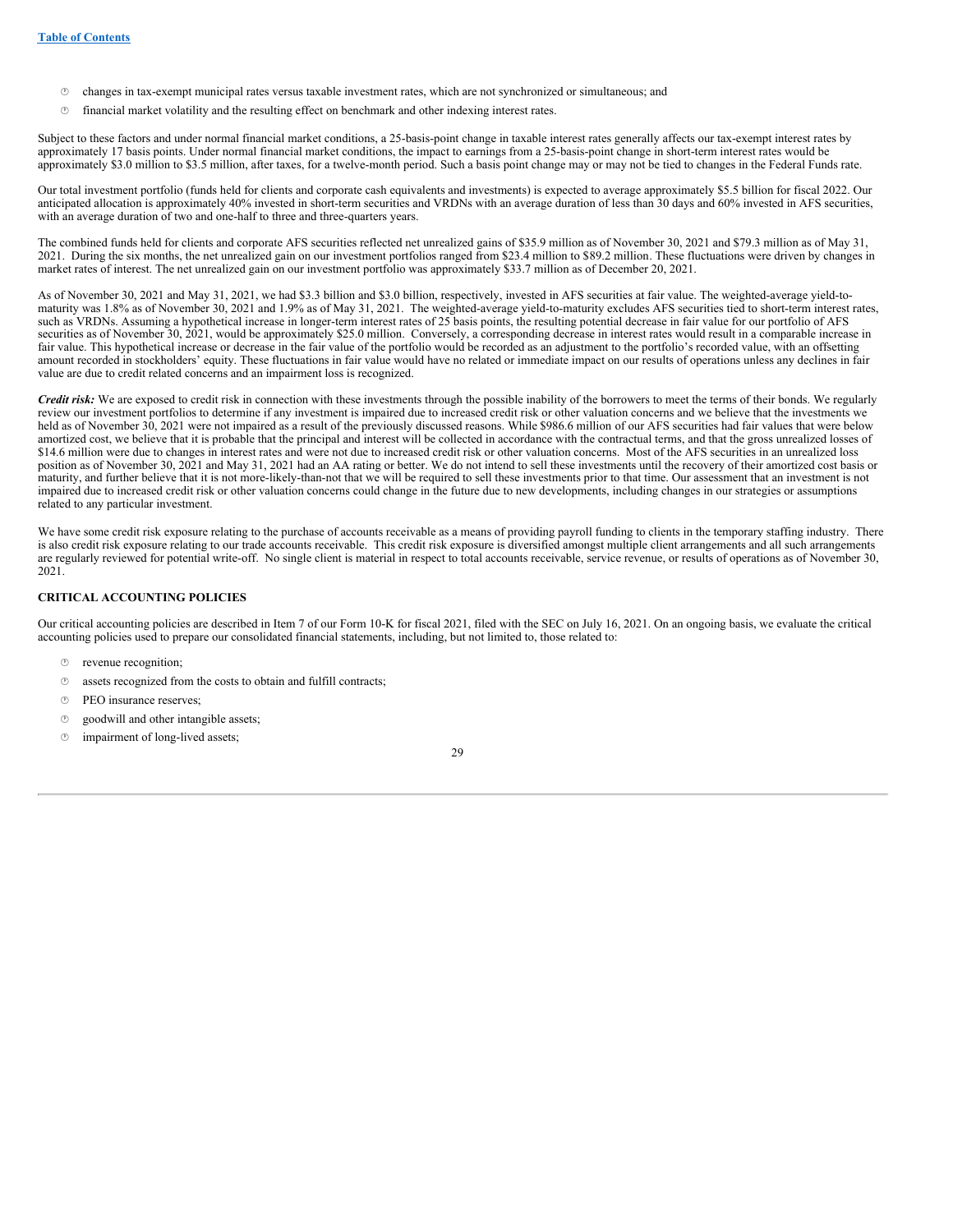- · stock-based compensation costs; and
- $\circ$  income taxes.

There have been no material changes in these aforementioned critical accounting policies.

## **NEW ACCOUNTING PRONOUNCEMENTS**

*Recently adopted accounting pronouncements:* Refer to Note A of the Notes to Consolidated Financial Statements (Unaudited) contained in Item 1 of this Form 10-Q for a discussion of recently adopted accounting pronouncements.

*Recently issued accounting pronouncements:* Refer to Note A of the Notes to Consolidated Financial Statements (Unaudited) contained in Item 1 of this Form 10-Q for a discussion of recently issued accounting pronouncements.

#### <span id="page-31-0"></span>**Item 3. Quantitative and Qualitative Disclosures of Market Risk**

The information called for by this item is provided under the caption "Market Risk Factors" under Item 2 – Management's Discussion and Analysis of Financial Condition and Results of Operations and is incorporated herein by reference.

#### <span id="page-31-1"></span>**Item 4. Controls and Procedures**

*Disclosure Controls and Procedures:* Disclosure controls and procedures are designed with the objective of ensuring that information required to be disclosed in the Company's reports filed under the Securities Exchange Act of 1934, as amended (the "Exchange Act"), such as this report, is recorded, processed, summarized, and reported within the time periods specified in the SEC's rules and forms. Disclosure controls and procedures are also designed with the objective of ensuring that such information is accumulated and communicated to the Company's management, including the Company's principal executive officer and principal financial officer, as appropriate, to allow timely decisions regarding required disclosure.

Conclusion Regarding the Effectiveness of Disclosure Controls and Procedures: As of the end of the period covered by this report, the Company carried out an evaluation, under the supervision and with the participation of the Company's principal executive officer and principal financial officer, of the effectiveness of disclosure controls and procedures as defined in Rules 13a-15(e) and 15d-15(e) of the Exchange Act. Based on such evaluation, the Company's principal executive officer and principal financial officer have concluded that as of November 30, 2021, the end of the period covered by this report, our disclosure controls and procedures were effective at a reasonable assurance level.

*Changes in Internal Control over Financial Reporting:* The Company also carried out an evaluation of the internal control over financial reporting to determine whether any changes occurred during the fiscal quarter ended November 30, 2021. Based on such evaluation, there have been no changes in the Company's internal control over financial reporting that occurred during the Company's most recently completed fiscal quarter ended November 30, 2021, that materially affected, or are reasonably likely to materially affect, the Company's internal control over financial reporting.

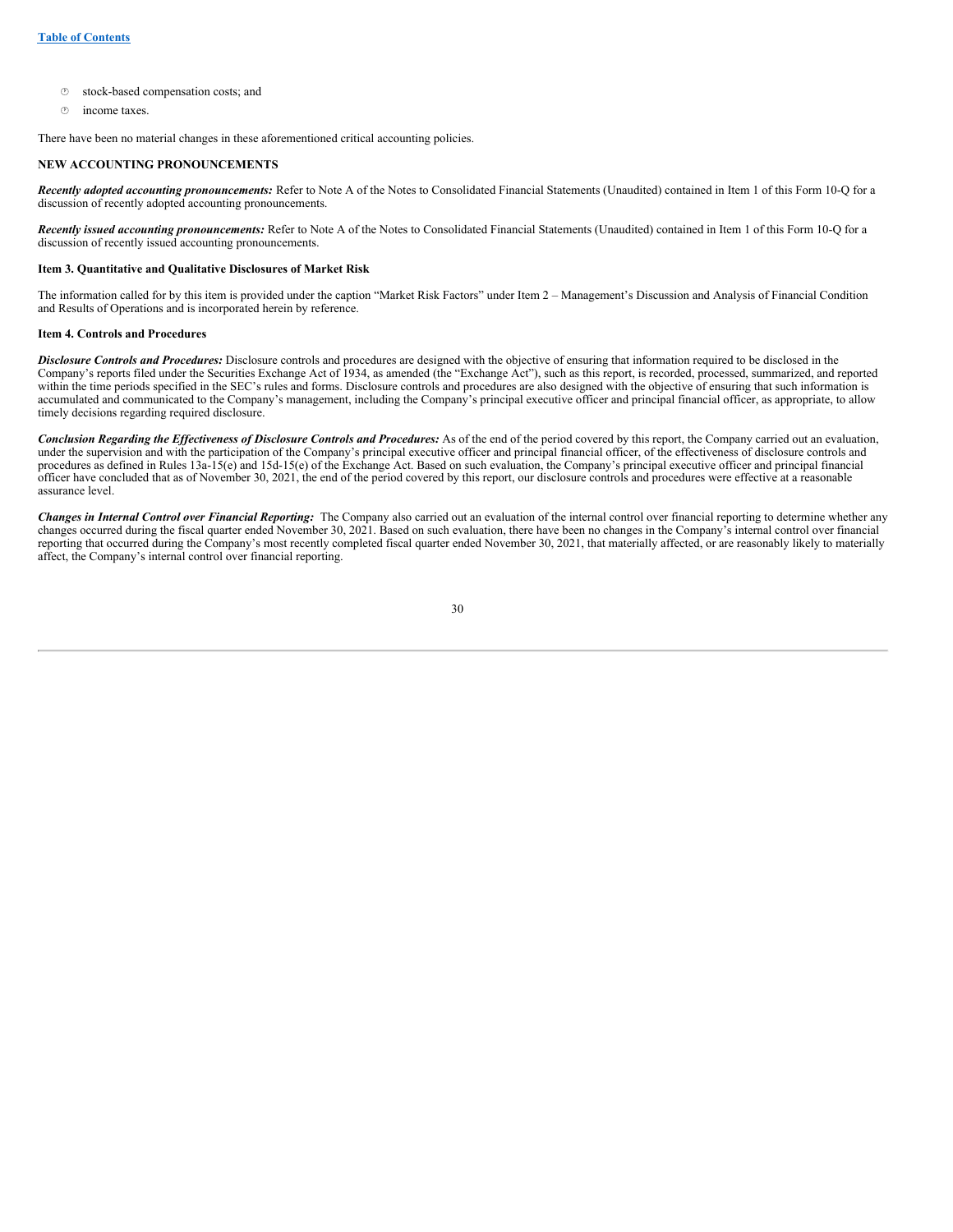## <span id="page-32-0"></span>**PART II. OTHER INFORMATION**

## <span id="page-32-1"></span>**Item 2. Unregistered Sales of Equity Securities and Use of Proceeds**

The Company maintains two programs to repurchase up to \$400 million of the Company's common stock under each program, with authorization expiring on May 31, 2022 and January 31, 2024, respectively. The purpose of these programs is to manage common stock dilution. There were no shares repurchased during the second quarter and \$472.4 million remains available for share repurchases in total under both programs.

## <span id="page-32-2"></span>**Item 6. Exhibits**

## **INDEX TO EXHIBITS**

|         | <b>Exhibit</b><br>number | <b>Description</b>                                                                                                               |
|---------|--------------------------|----------------------------------------------------------------------------------------------------------------------------------|
|         | 10.1                     | Amendment No. 3 to the 2017 Credit Agreement, dated as of September 17, 2021 by and among Paychex of New York, the               |
|         |                          | Company, the lender parties thereto, JPMorgan Chase Bank, N.A. as Administrative Agent and others, incorporated herein by        |
|         |                          | reference from Exhibit 10.1 to the Company's Form 8-K filed with the Commission on September 20, 2021.                           |
|         | 10.2                     | Amendment No. 1, to the 2019 Credit Agreement, dated as of September 17, 2021 by and among Paychex of New York, the              |
|         |                          | Company, the lender parties thereto, JPMorgan Chase Bank, N.A. as Administrative Agent and others, incorporated herein by        |
|         |                          | reference from Exhibit 10.2 to the Company's Form 8-K filed with the Commission on September 20, 2021.                           |
| $\ast$  | 31.1                     | Certification pursuant to Section 302 of the Sarbanes-Oxley Act of 2002.                                                         |
| *       | 31.2                     | Certification pursuant to Section 302 of the Sarbanes-Oxley Act of 2002.                                                         |
| $\star$ | 32.1                     | Certification pursuant to 18 U.S.C. Section 1350, as adopted pursuant to Section 906 of the Sarbanes-Oxley Act of 2002.          |
| *       | 32.2                     | Certification pursuant to 18 U.S.C. Section 1350, as adopted pursuant to Section 906 of the Sarbanes-Oxley Act of 2002.          |
| $\ast$  | 101.INS                  | XBRL instance document.                                                                                                          |
| *       | 101.SCH                  | XBRL taxonomy extension schema document.                                                                                         |
| $\star$ | 101.CAL                  | XBRL taxonomy extension calculation linkbase document.                                                                           |
| *       | 101.LAB                  | XBRL taxonomy label linkbase document.                                                                                           |
| $\ast$  | 101.PRE                  | XBRL taxonomy extension presentation linkbase document.                                                                          |
| *       | 101.DEF                  | XBRL taxonomy extension definition linkbase document.                                                                            |
| $\star$ | 104                      | Cover Page Interactive Data File – the cover page interactive data file does not appear in the Interactive Data File because its |
|         |                          | XBRL tags are embedded within the Inline XBRL document.                                                                          |

\* Exhibit filed with this report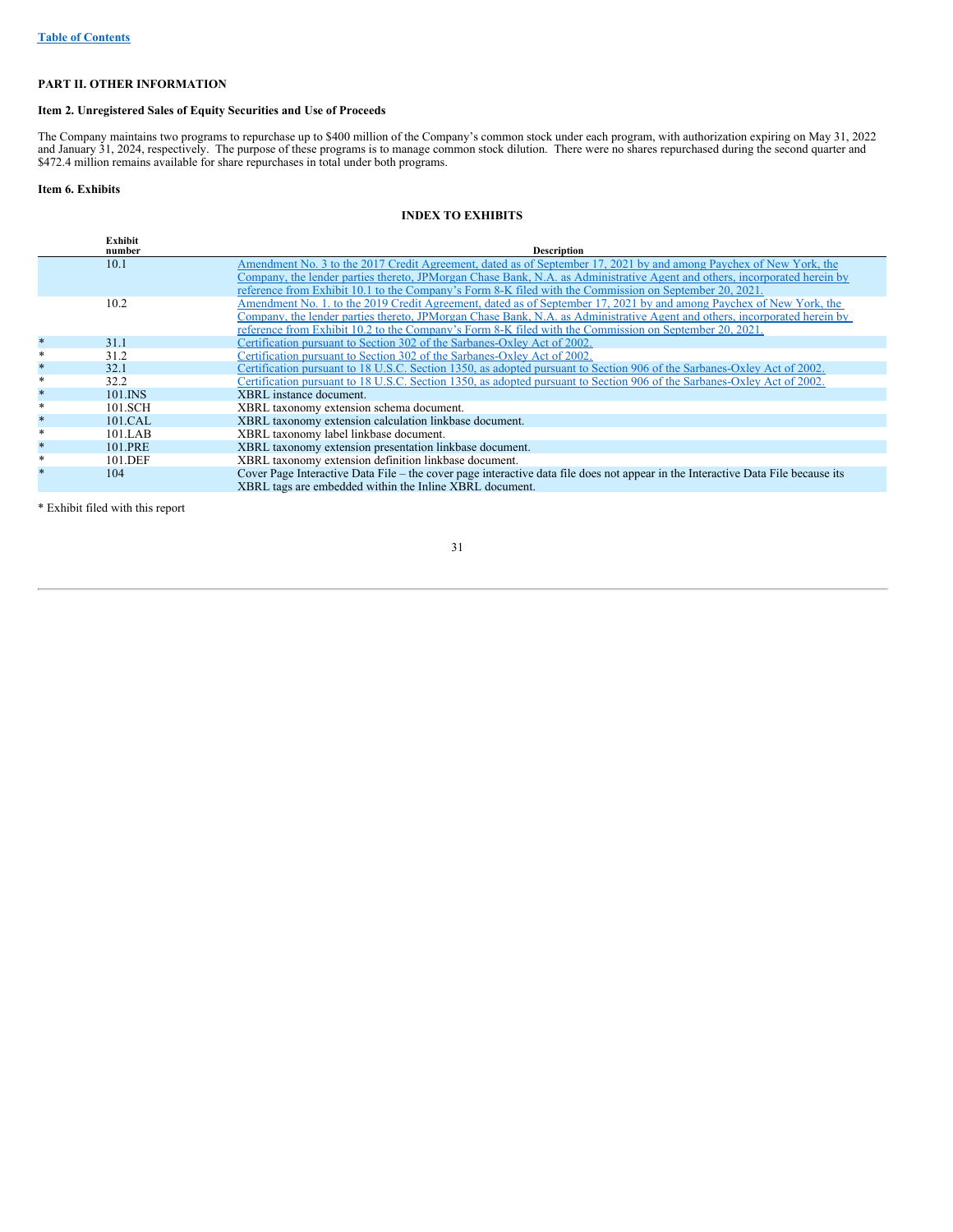## <span id="page-33-0"></span>**SIGNATURES**

Pursuant to the requirements of the Securities Exchange Act of 1934, the registrant has duly caused this report to be signed on its behalf by the undersigned thereunto duly authorized.

## **PAYCHEX, INC.**

| Date: | December 22, 2021 | /s/ Martin Mucci                                               |
|-------|-------------------|----------------------------------------------------------------|
|       |                   | Martin Mucci                                                   |
|       |                   | Chairman of the Board of Directors and Chief Executive Officer |
|       |                   | (Principal Executive Officer)                                  |
| Date: | December 22, 2021 | /s/ Efrain Rivera                                              |
|       |                   | Efrain Rivera                                                  |
|       |                   | Senior Vice President, Chief Financial Officer and Treasurer   |
|       |                   | (Principal Financial Officer)                                  |
| Date: | December 22, 2021 | /s/ Robert L. Schrader                                         |
|       |                   | Robert L. Schrader                                             |
|       |                   | Vice President and Controller                                  |
|       |                   | (Principal Accounting Officer)                                 |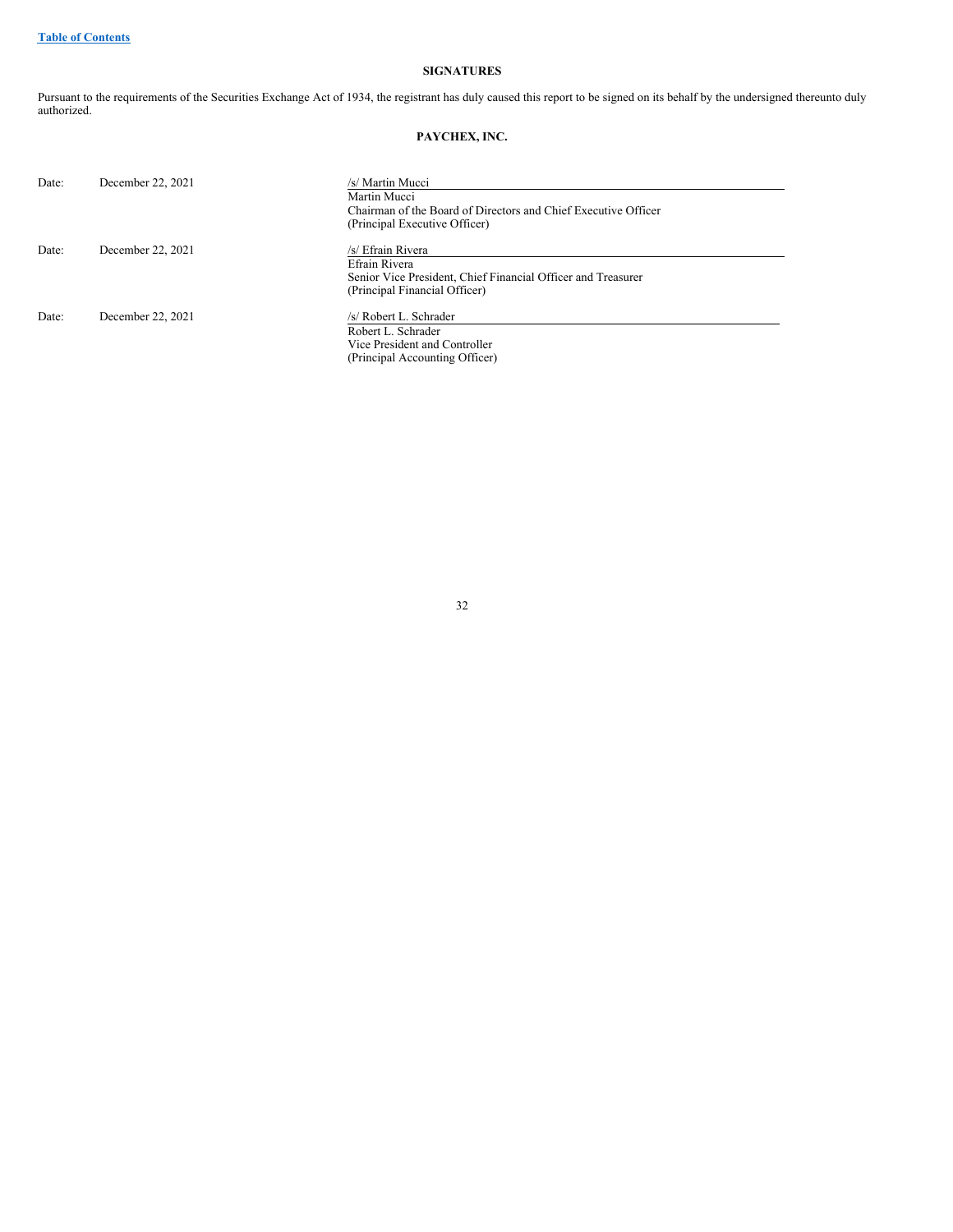#### **CERTIFICATION PURSUANT TO SECTION 302 OF THE SARBANES-OXLEY ACT OF 2002**

<span id="page-34-0"></span>I, MARTIN MUCCI, certify that:

- 1. I have reviewed this Quarterly Report on Form 10-Q of Paychex, Inc.;
- 2. Based on my knowledge, this report does not contain any untrue statement of a material fact or omit to state a material fact necessary to make the statements made, in light of the circumstances under which such statements were made, not misleading with respect to the period covered by this report;
- 3. Based on my knowledge, the financial statements, and other financial information included in this report, fairly present in all material respects the financial condition, results of operations and cash flows of the registrant as of, and for, the periods presented in this report;
- 4. The registrant's other certifying officer(s) and I are responsible for establishing and maintaining disclosure controls and procedures (as defined in Exchange Act Rules 13a-15(e) and 15d-15(e)) and internal control over financial reporting (as defined in Exchange Act Rules 13a-15(f) and 15d-15(f)) for the registrant and have:
	- a) Designed such disclosure controls and procedures, or caused such disclosure controls and procedures to be designed under our supervision, to ensure that material information relating to the registrant, including its consolidated subsidiaries, is made known to us by others within those entities, particularly during the period in which this report is being pre
	- b) Designed such internal control over financial reporting, or caused such internal control over financial reporting to be designed under our supervision, to provide reasonable assurance regarding the reliability of financial reporting and the preparation of financial statements for external purposes in accordance with generally accepted accounting principles;
	- c) Evaluated the effectiveness of the registrant's disclosure controls and procedures and presented in this report our conclusions about the effectiveness of the disclosure controls and procedures, as of the end of the per
	- d) Disclosed in this report any change in the registrant's internal control over financial reporting that occurred during the registrant's most recent fiscal quarter (the registrant's fourth fiscal quarter in the case of an annual report) that has materially affected, or is reasonably likely to materially affect, the registrant's internal control over financial reporting; and
- 5. The registrant's other certifying officer(s) and I have disclosed, based on our most recent evaluation of internal control over financial reporting, to the registrant's auditors and the audit committee of the registrant's board of directors (or persons performing the equivalent functions):
	- a) All significant deficiencies and material weaknesses in the design or operation of internal control over financial reporting which are reasonably likely to adversely affect the registrant's ability to record, process, summarize and report financial information; and
	- b) Any fraud, whether or not material, that involves management or other employees who have a significant role in the registrant's internal control over financial reporting.

Date: December 22, 2021 /s/ Martin Mucci

Chairman of the Board of Directors and Chief Executive Officer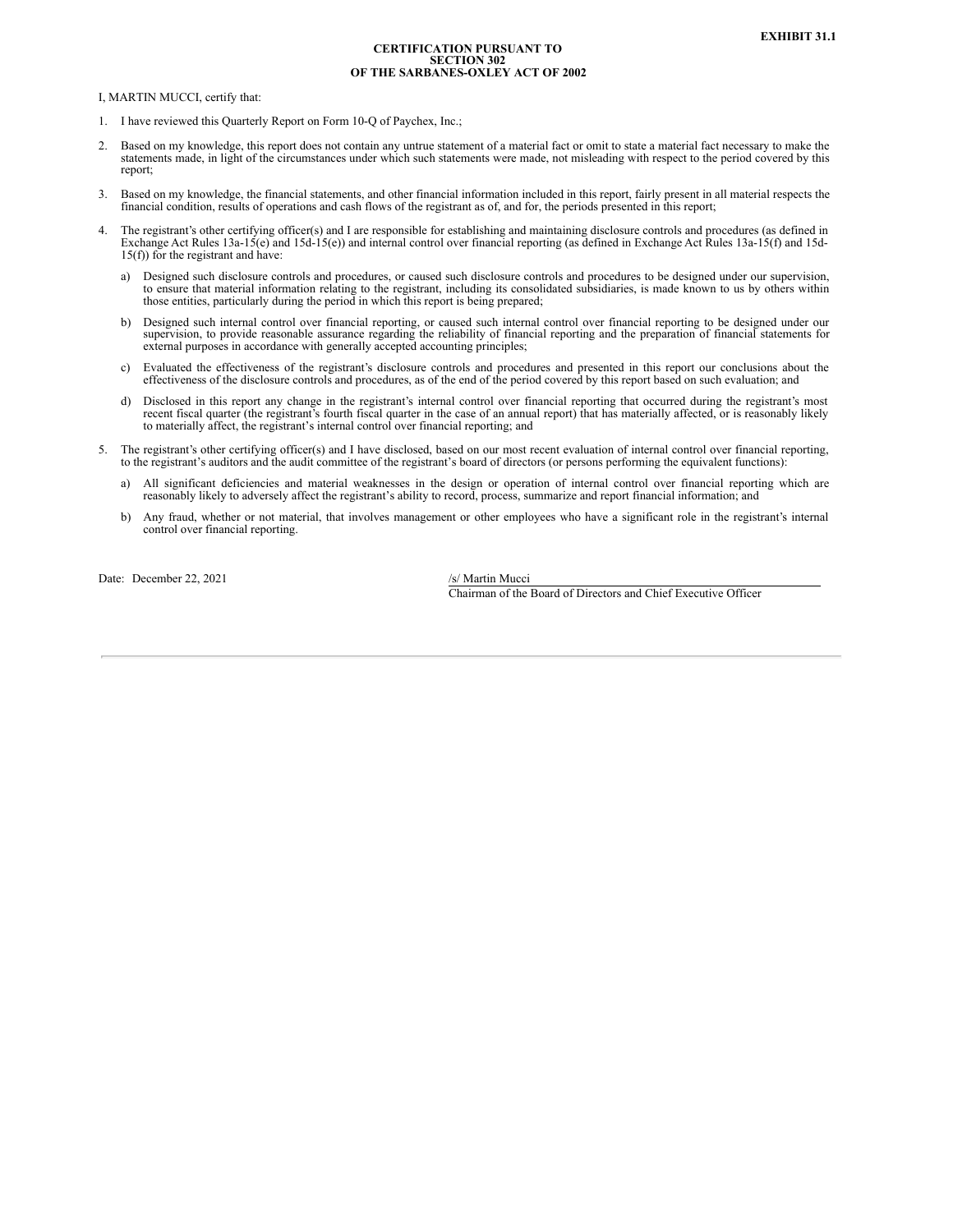#### **CERTIFICATION PURSUANT TO SECTION 302 OF THE SARBANES-OXLEY ACT OF 2002**

<span id="page-35-0"></span>I, EFRAIN RIVERA, certify that:

- 1. I have reviewed this Quarterly Report on Form 10-Q of Paychex, Inc.;
- 2. Based on my knowledge, this report does not contain any untrue statement of a material fact or omit to state a material fact necessary to make the statements made, in light of the circumstances under which such statements were made, not misleading with respect to the period covered by this report;
- 3. Based on my knowledge, the financial statements, and other financial information included in this report, fairly present in all material respects the financial condition, results of operations and cash flows of the registrant as of, and for, the periods presented in this report;
- 4. The registrant's other certifying officer(s) and I are responsible for establishing and maintaining disclosure controls and procedures (as defined in Exchange Act Rules 13a-15(e) and 15d-15(e) and internal control over 15(f)) for the registrant and have:
	- a) Designed such disclosure controls and procedures, or caused such disclosure controls and procedures to be designed under our supervision, to ensure that material information relating to the registrant, including its con those entities, particularly during the period in which this report is being prepared;
	- b) Designed such internal control over financial reporting, or caused such internal control over financial reporting to be designed under our supervision, to provide reasonable assurance regarding the reliability of financial reporting and the preparation of financial statements for external purposes in accordance with generally accepted accounting principles;
	- c) Evaluated the effectiveness of the registrant's disclosure controls and procedures and presented in this report our conclusions about the effectiveness of the disclosure controls and procedures, as of the end of the period covered by this report based on such evaluation; and
	- d) Disclosed in this report any change in the registrant's internal control over financial reporting that occurred during the registrant's most recent fiscal quarter (the registrant's fourth fiscal quarter in the case of an annual report) that has materially affected, or is reasonably likely to materially affect, the registrant's internal control over financial reporting; and
- 5. The registrant's other certifying officer(s) and I have disclosed, based on our most recent evaluation of internal control over financial reporting, to the registrant's auditors and the audit committee of the registrant's board of directors (or persons performing the equivalent functions):
	- a) All significant deficiencies and material weaknesses in the design or operation of internal control over financial reporting which are reasonably likely to adversely affect the registrant's ability to record, process, summarize and report financial information; and
	- b) Any fraud, whether or not material, that involves management or other employees who have a significant role in the registrant's internal control over financial reporting.

Date: December 22, 2021 /s/ Efrain Rivera

Senior Vice President, Chief Financial Officer, and Treasurer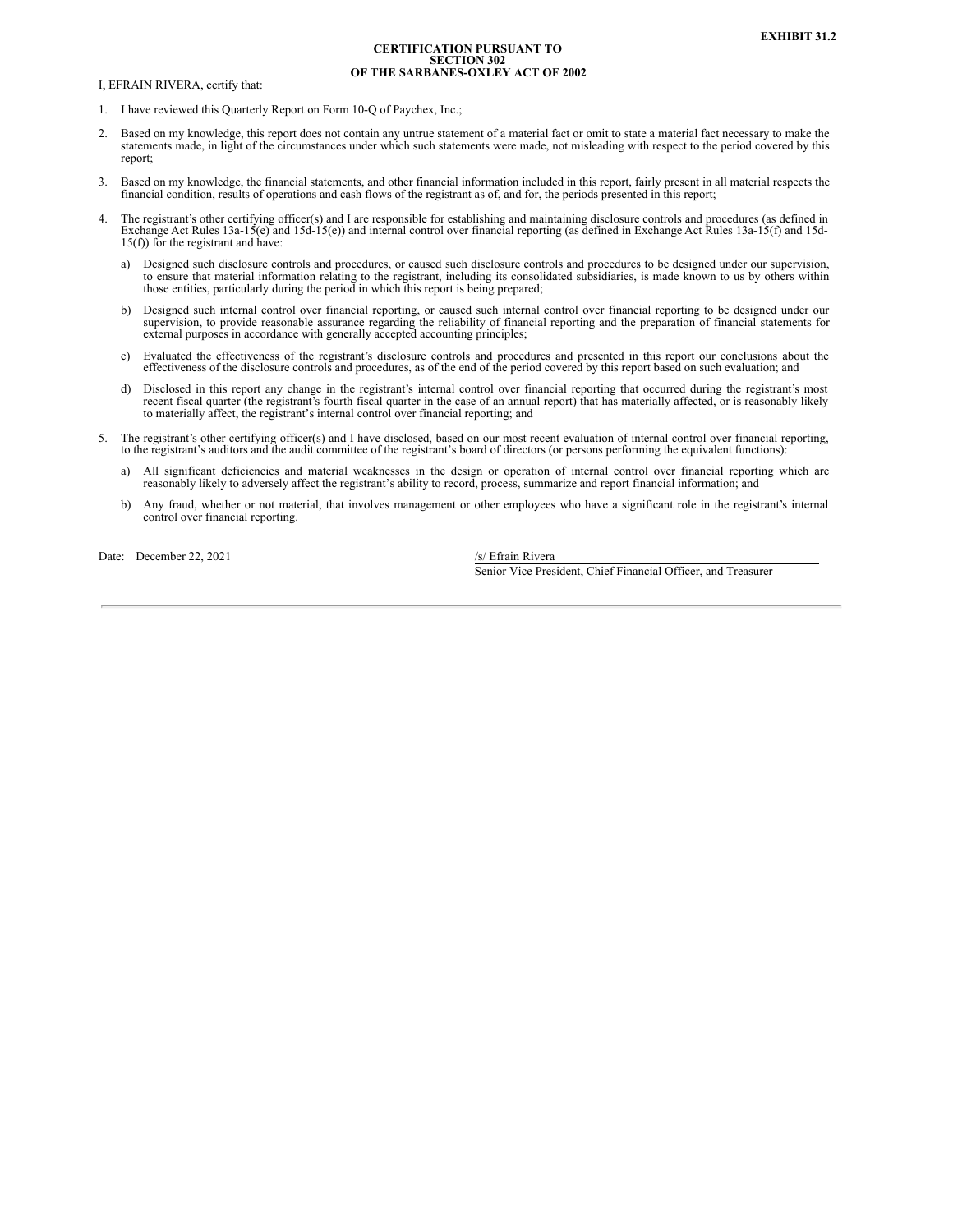## **CERTIFICATION PURSUANT TO 18 U.S.C. SECTION 1350, AS ADOPTED PURSUANT TO SECTION 906 OF THE SARBANES-OXLEY ACT OF 2002**

<span id="page-36-0"></span>In connection with the Quarterly Report of Paychex, Inc. (the "Company") on Form 10-Q for the periodended November 30, 2021, as filed with the Securities and Exchange Commission ("SEC") on the date hereof (the "Report"), I

(1) The Report fully complies with the requirements of section 13(a) or 15(d) of the Securities Exchange Act of 1934, as amended; and

(2) The information contained in the Report fairly presents, in all material respects, the financial condition and results of operations of the Company.

A signed original of this written statement has been provided to the Company and will be retained by the Company and furnished to the SEC upon request.

Date: December 22, 2021

/s/ Martin Mucci Martin Mucci Chairman of the Board of Directors and Chief Executive Officer